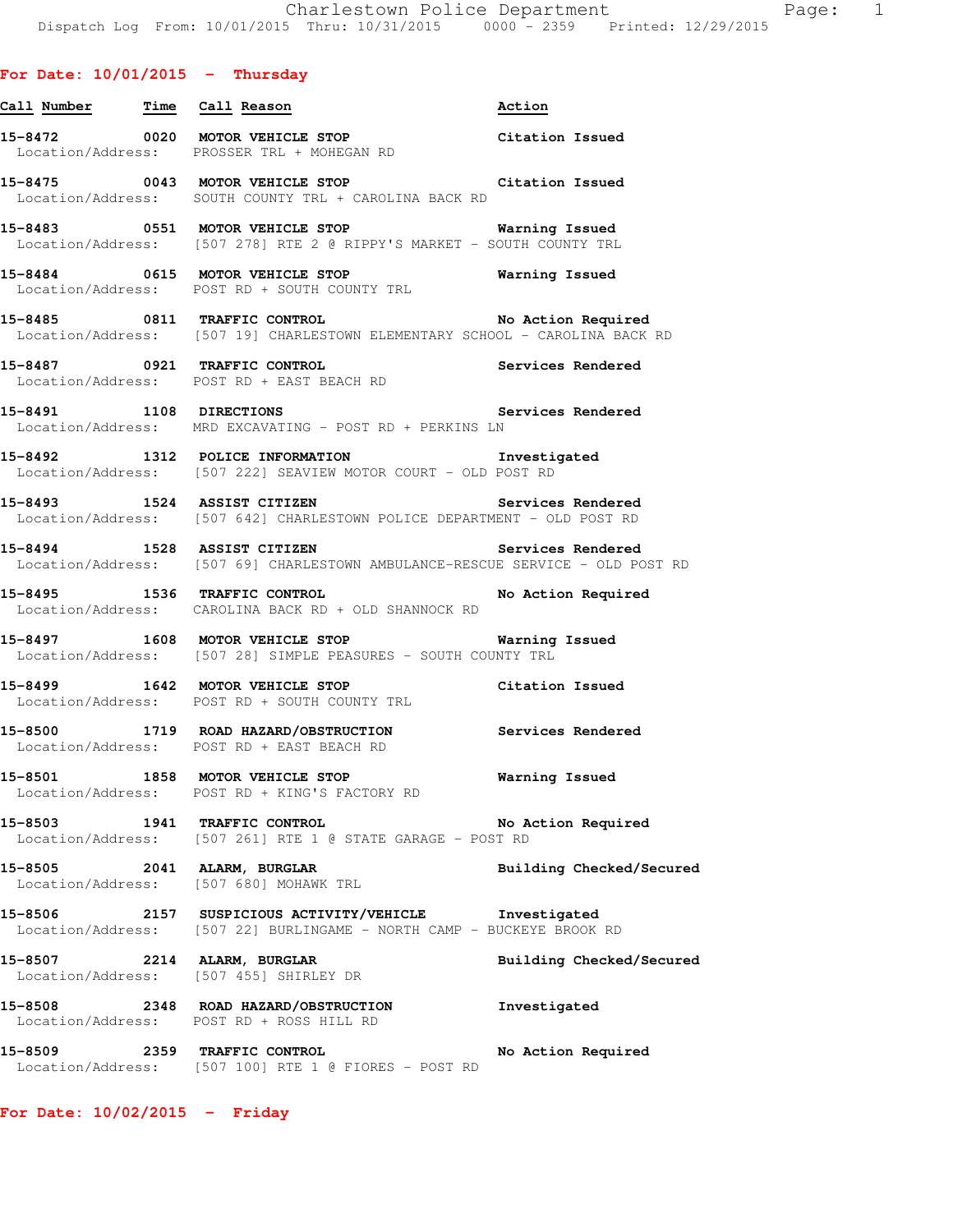|                                                           | 15-8515 0746 ALARM, CO DETECTOR<br>Location/Address: [507 788] WEST END RD                                                                                                                                                                                        | Investigated      |
|-----------------------------------------------------------|-------------------------------------------------------------------------------------------------------------------------------------------------------------------------------------------------------------------------------------------------------------------|-------------------|
|                                                           | 15-8516 0750 TRAFFIC CONTROL No Action Required<br>Location/Address: [507 19] CHARLESTOWN ELEMENTARY SCHOOL - CAROLINA BACK RD                                                                                                                                    |                   |
|                                                           | 15-8517 0808 DISABLED MV<br>Location/Address: POST RD + ROSS HILL RD                                                                                                                                                                                              | Services Rendered |
|                                                           | 15-8518 0826 MOTOR VEHICLE STOP<br>Location/Address: RICHMOND LINE - CAROLINA BACK RD<br>Refer To Arrest: 15-92-AR<br>Arrest: RICE, LASCOM E<br>Address: 47 OLD NOOSENECK HILL RD WYOMING, RI<br>Age: 54<br>Charges: DRIVING AFTER DENIAL, SUS/REVOCATION-LICENSE | Arrest(s) Made    |
|                                                           | 15-8521 1133 ROAD HAZARD/OBSTRUCTION<br>Location/Address: POST RD + HOXSIE AVE                                                                                                                                                                                    | Services Rendered |
| 15-8522 1159 ALARM, FIRE<br>Location/Address: KING TOM DR |                                                                                                                                                                                                                                                                   | False Alarm       |
| Location/Address: WEST BEACH RD                           | 15-8524 1349 SUSPICIOUS ACTIVITY/VEHICLE                                                                                                                                                                                                                          | Investigated      |
|                                                           | 15-8527 1602 OFFICER WANTED<br>Location/Address: GOOSEBERRY HILL                                                                                                                                                                                                  | Investigated      |
|                                                           | 15-8528 1640 FOLLOW-UP INVESTIGATION Could Not Locate<br>Location/Address: [507 614] NARROW LN                                                                                                                                                                    |                   |
|                                                           | 15-8529 1753 ROAD HAZARD/OBSTRUCTION Removed Hazard<br>Location/Address: [507 328] BURDICKVILLE RD @ HOPKINTON LINE - BURDICKVILLE RD                                                                                                                             |                   |
| For Date: $10/03/2015$ - Saturday                         |                                                                                                                                                                                                                                                                   |                   |

**15-8534 0021 MOTOR VEHICLE STOP Citation Issued**  Location/Address: SK LINE - POST RD **15-8537 0047 OFFICER WANTED Could Not Locate**  Location/Address: OLD COACH RD + SAND HILL RD **15-8540 0703 VANDALISM Investigated**  Location/Address: [507 719] NEW BISCUIT CITY RD Refer To Incident: 15-332-OF **15-8542 0746 TRAFFIC CONTROL Services Rendered**  Location/Address: SOUTH COUNTY TRL + SHANNOCK RD

**15-8543 0803 FOLLOW-UP INVESTIGATION Investigated**  Location/Address: [507 719] NEW BISCUIT CITY RD

**15-8545 1001 MOTOR VEHICLE STOP Warning Issued**  Location/Address: [507 212] SURFSIDE MOTOR INN - NARROW LN

**15-8546 1030 WELL BEING CHECK Investigated**  Location/Address: [507 522] BRIARWOOD DR

**15-8548 1224 TRAFFIC CONTROL Services Rendered**  Location/Address: POST RD + ROSS HILL RD

**15-8547 1226 ROAD HAZARD/OBSTRUCTION Investigated**  Location/Address: [507 64] RATHSKELLER RESTAURANT - OLD COACH RD

**15-8549 1241 WELL BEING CHECK Investigated**  Location/Address: ELM RD

**15-8550 1341 FOLLOW-UP INVESTIGATION Investigated**  Location/Address: BISCUIT CITY RD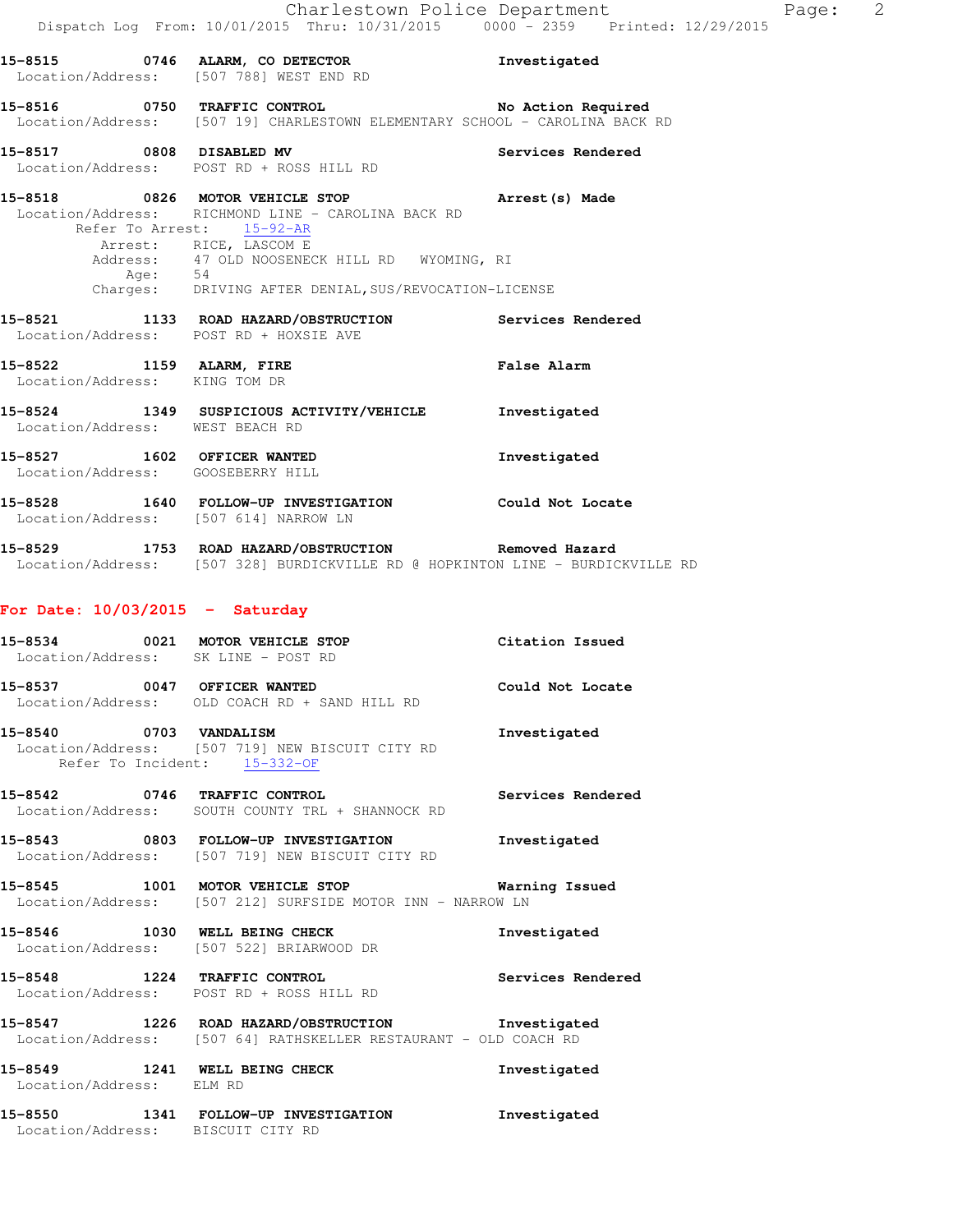| Location/Address: RAM ISLAND RD | 15-8551 1408 WELL BEING CHECK                                                                                                                                                              | Investigated                    |
|---------------------------------|--------------------------------------------------------------------------------------------------------------------------------------------------------------------------------------------|---------------------------------|
| Location/Address: FOXTROT DR    | 15-8553 1501 OFFICER WANTED                                                                                                                                                                | Investigated                    |
|                                 | 15-8554 1555 ALARM, BURGLAR<br>Location/Address: [507 739] SCAPA FLOW RD                                                                                                                   | <b>Building Checked/Secured</b> |
|                                 | 15-8556 1655 ASSIST CITIZEN Taken/Refered to Other A<br>Location/Address: [507 1] CHARLESTOWN TOWN HALL - SOUTH COUNTY TRL                                                                 |                                 |
| Location/Address: RIVERVIEW DR  | 15-8557 1814 OFFICER WANTED                                                                                                                                                                | Investigated                    |
|                                 | 15-8558 1830 SUSPICIOUS ACTIVITY/VEHICLE Could Not Locate<br>Location/Address: NORTH NIANTIC DR                                                                                            |                                 |
|                                 | 15-8559 1940 ALARM, FIRE <b>1940 ALARM</b> , FIRE<br>Location/Address: [507 76] DOWNEY WEAVER POST - WHIPPLE DR                                                                            |                                 |
|                                 | 15-8560 1952 MOTOR VEHICLE STOP 6 Warning Issued<br>Location/Address: SOUTH COUNTY TRL + LAURI DR                                                                                          |                                 |
|                                 | 15-8561 1956 MOTOR VEHICLE COMPLAINT Confounded<br>Location/Address: [507 286] RTE 112 @ RICHMOND LINE - CAROLINA BACK RD                                                                  |                                 |
|                                 | 15-8562 2109 SUSPICIOUS ACTIVITY/VEHICLE Services Rendered<br>Location/Address: [507 373] CROSS MILLS LIBRARY - OLD POST RD                                                                |                                 |
|                                 | 15-8563 2215 DISTURBANCE/Music/Noise No Action Required<br>Location/Address: [507 64] RATHSKELLER RESTAURANT - OLD COACH RD                                                                |                                 |
| 15-8564 2312 LARCENY            | Location/Address: [507 62] OCEAN VIEW MOTEL - POST RD<br>Refer To Incident: 15-333-OF<br>Refer To Arrest: 15-93-AR<br>Arrest: PRESCOTT, DEANE S<br>Address: 55 WESTMINSTER ST WESTERLY, RI | Arrest (s) Made                 |
|                                 | Age: 46<br>Charges: BENCH WARRANT ISSUED FROM 4TH DISTRICT COURT                                                                                                                           |                                 |

# **For Date: 10/04/2015 - Sunday**

| 15-8565 0001 OFFICER WANTED<br>Location/Address: SAND PLAIN RD |                                                                            | Could Not Locate                                                                                      |
|----------------------------------------------------------------|----------------------------------------------------------------------------|-------------------------------------------------------------------------------------------------------|
|                                                                | 15-8569 0131 LARCENY<br>Refer To Incident: 15-334-OF                       | Investigated<br>Location/Address: [507 64] RATHSKELLER RESTAURANT - OLD COACH RD                      |
|                                                                |                                                                            | Taken/Refered to Other A<br>Location/Address: [507 642] CHARLESTOWN POLICE DEPARTMENT - OLD POST RD   |
| Location/Address: POST RD                                      | 15-8573 0928 TRAFFIC CONTROL                                               | Services Rendered                                                                                     |
|                                                                | 15-8575 1035 PARKING VIOLATIONS                                            | Investigated<br>Location/Address: [507 327] CHARLESTOWN BEACH TOWN PARKING LOT - CHARLESTOWN BEACH RD |
|                                                                | 15-8578 1554 MOTOR VEHICLE STOP<br>Location/Address: POST RD + TAMANACO DR | Warning Issued                                                                                        |
|                                                                | 15-8579 1612 MOTOR VEHICLE STOP<br>Vicinity of: POST RD + SOUTH COUNTY TRL | Warning Issued                                                                                        |
|                                                                | 15-8580 1622 MOTOR VEHICLE STOP<br>Location/Address: POST RD + NARROW LN   | Warning Issued                                                                                        |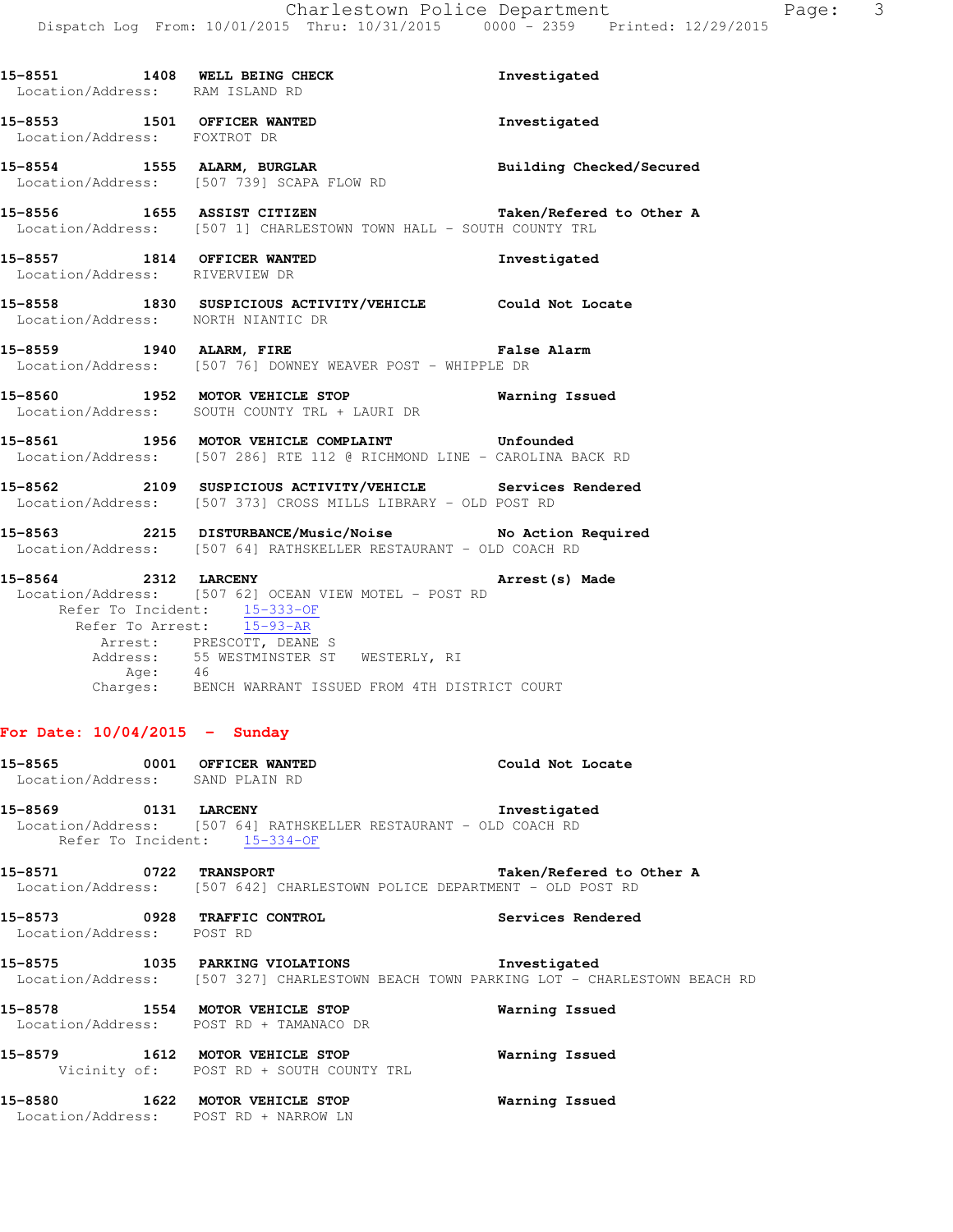| 15–8582                      | 1717 | HOUSE CHECK<br>Location/Address: EAST SHORE DR                                                                   | No Action Required |
|------------------------------|------|------------------------------------------------------------------------------------------------------------------|--------------------|
| 15-8583                      |      | 1834 MVA - W/Injury/Fluid/Hazard<br>Location/Address: POST RD + SOUTH COUNTY TRL<br>Refer To Accident: 15-135-AC | Report Taken       |
| 15-8584                      | 1852 | COMPLAINT<br>Location/Address: TOADSTOOL KNL<br>Refer To Incident: 15-335-OF                                     | Report Taken       |
| 15–8585<br>Location/Address: | 1945 | ANIMAL COMPLAINT<br>CRESTWOOD LN                                                                                 | Investigated       |
| 15-8588<br>Location/Address: | 2107 | MOTOR VEHICLE STOP<br>CHARLESTOWN BEACH RD                                                                       | Citation Issued    |

### **For Date: 10/05/2015 - Monday**

**15-8593 0808 TRAFFIC CONTROL No Action Required**  Location/Address: [507 19] CHARLESTOWN ELEMENTARY SCHOOL - CAROLINA BACK RD

- **15-8595 0908 POLICE INFORMATION Report Taken**  Location/Address: [507 894] EAST CHARLES ST Refer To Incident: 15-336-OF
- **15-8596 1134 ESCORT Services Rendered**  Location/Address: NEW BISCUIT CITY RD
- **15-8597 1137 MOTOR VEHICLE COMPLAINT Could Not Locate**  Location/Address: ROSS HILL RD + POST RD
- **15-8601 1331 FOUND/LOST PROPERTY Could Not Locate**  Location/Address: SHUMANKANUC HILL RD + KING'S FACTORY RD
- **15-8606 1452 ASSIST OTHER POLICE DEPT Warning Issued**  Vicinity of: [507 275] RTE 1 @ WESTERLY LINE - POST RD
- **15-8607 1519 TRAFFIC CONTROL Services Rendered**  Location/Address: POST RD + GENERAL STANTON LN
- **15-8608 1526 MOTOR VEHICLE STOP Warning Issued**  Location/Address: POST RD + SOUTH COUNTY TRL
- **15-8609 1548 WELL BEING CHECK Investigated**  Location/Address: POST RD + NARROW LN
- **15-8611 1601 MOTOR VEHICLE STOP Warning Issued**  Vicinity of: CAROLINA BACK RD
- **15-8612 1722 FOUND/LOST PROPERTY Investigated**  Location/Address: OLD COACH RD Refer To Incident: 15-337-OF
- **15-8614 2247 ALARM, BURGLAR Building Checked/Secured**  Location/Address: [507 745] CEDAR MEADOWS RD

### **For Date: 10/06/2015 - Tuesday**

| 15-8619<br>Location/Address: | 0141 | MOTOR VEHICLE STOP<br>POST RD + TAMANACO DR         | Warning Issued |  |
|------------------------------|------|-----------------------------------------------------|----------------|--|
| 15-8623<br>Location/Address: | 0255 | MOTOR VEHICLE STOP<br>POST RD + CROSS MILLS RD      | Warning Issued |  |
| 15-8625<br>Location/Address: | 0432 | MOTOR VEHICLE STOP<br>POST RD + SCHOOLHOUSE POND RD | Warning Issued |  |

**15-8626 0441 MOTOR VEHICLE STOP Warning Issued**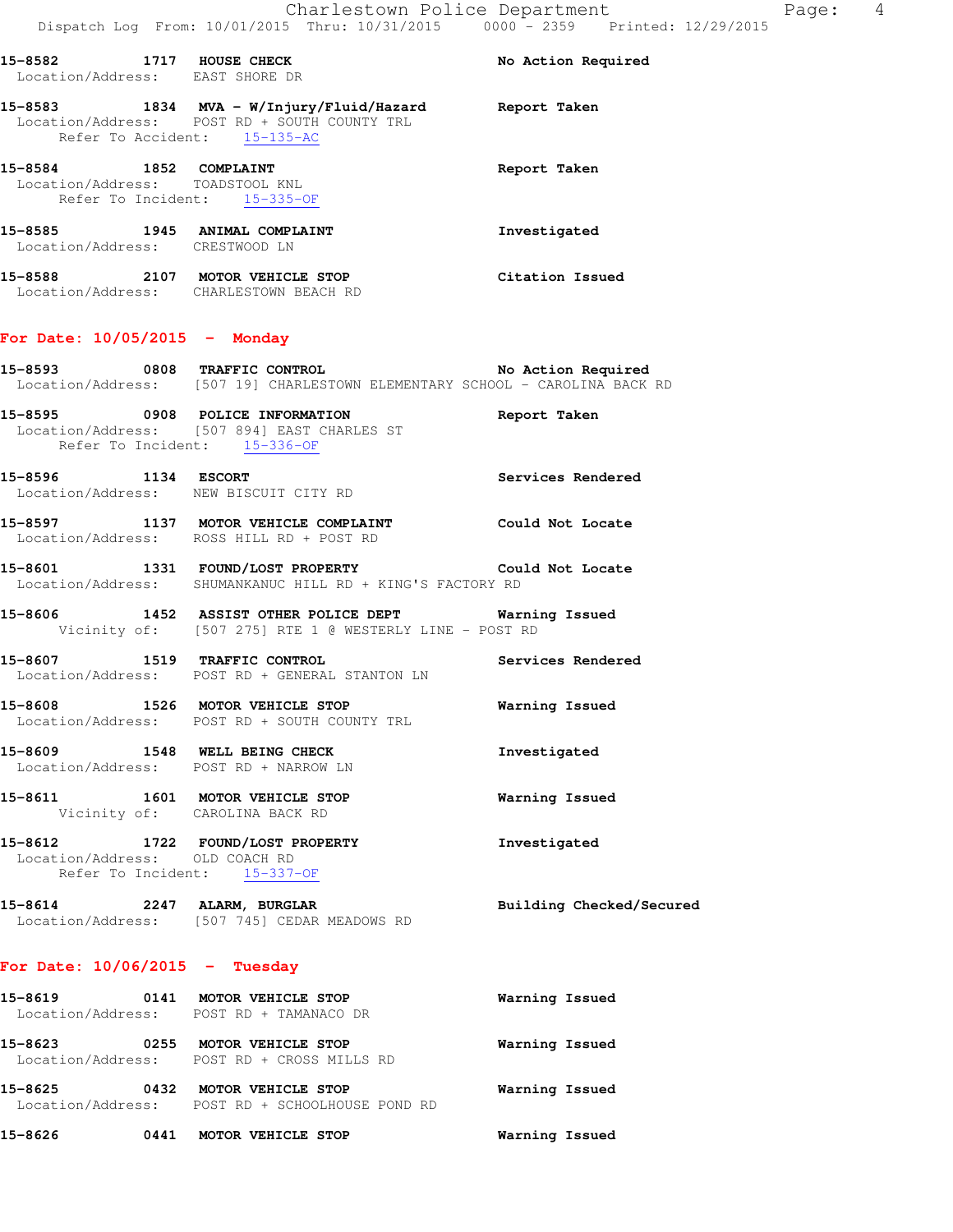|                                                     |         | Charlestown Police Department<br>Dispatch Log From: 10/01/2015 Thru: 10/31/2015 0000 - 2359 Printed: 12/29/2015                                                                                                                         |                    |
|-----------------------------------------------------|---------|-----------------------------------------------------------------------------------------------------------------------------------------------------------------------------------------------------------------------------------------|--------------------|
|                                                     |         | Location/Address: POST RD + CROSS MILLS RD                                                                                                                                                                                              |                    |
|                                                     |         | 15-8627 0525 MOTOR VEHICLE STOP 60 Warning Issued<br>Location/Address: POST RD + PROSSER TRL                                                                                                                                            |                    |
|                                                     |         | 15-8629 0541 MOTOR VEHICLE STOP 6 Warning Issued<br>Location/Address: [507 100] RTE 1 @ FIORES - POST RD                                                                                                                                |                    |
|                                                     |         | 15-8630 0544 MOTOR VEHICLE STOP <b>WATER WATER</b><br>Location/Address: [507 276] RTE 2 @ RICHMOND LINE - SOUTH COUNTY TRL                                                                                                              |                    |
|                                                     |         | 15-8631 0617 MOTOR VEHICLE STOP 6 Warning Issued<br>Location/Address: POST RD + TAMANACO DR                                                                                                                                             |                    |
|                                                     |         | 15-8632 0624 ANIMAL COMPLAINT IRE Threstigated<br>Location/Address: SOUTH COUNTY TRL + POST RD                                                                                                                                          |                    |
|                                                     |         | 15-8634 0830 TRAFFIC CONTROL Services Rendered<br>Location/Address: [507 19] CHARLESTOWN ELEMENTARY SCHOOL - CAROLINA BACK RD                                                                                                           |                    |
|                                                     |         | 15-8635 0830 FOUND/LOST PROPERTY Investigated<br>Location/Address: [507 642] CHARLESTOWN POLICE DEPARTMENT - OLD POST RD                                                                                                                |                    |
|                                                     |         | 15-8636 0855 MOTOR VEHICLE STOP<br>Location/Address: POST RD + PROSSER TRL                                                                                                                                                              | Warning Issued     |
|                                                     |         | 15-8638 1032 ANIMAL COMPLAINT<br>Location/Address: KING'S FACTORY RD + POST RD                                                                                                                                                          | Unfounded          |
| Location/Address: ROCKY ACRES DR                    |         | 15-8639 1047 FOLLOW-UP INVESTIGATION Services Rendered                                                                                                                                                                                  |                    |
|                                                     |         | 15-8640 1058 POLICE INFORMATION 15-8640 Investigated<br>Location/Address: PECKHAM HOLLOW RD                                                                                                                                             |                    |
|                                                     |         | 15-8644 1406 VANDALISM<br>Location/Address: ALTON CAROLINA RD<br>Refer To Incident: 15-338-OF                                                                                                                                           | Report Taken       |
| Address:                                            | Age: 56 | 15-8645 1433 MOTOR VEHICLE STOP Arrest (s) Made<br>Location/Address: [507 279] RTE 2 @ CHARLESTOWN TOWN HALL - SOUTH COUNTY TRL<br>Refer To Arrest: 15-94-AR<br>Arrest: STILLWELL, DONNA J<br>Address: 25 SCAPA FLOW RD CHARLESTOWN, RI |                    |
|                                                     |         | Charges: DRIVING AFTER DENIAL, SUS/REVOCATION-LICENSE<br>15-8648 1534 MOTOR VEHICLE STOP                                                                                                                                                | Warning Issued     |
|                                                     |         | Location/Address: POST RD + SCHOOLHOUSE POND RD<br>15-8649 1536 PSYCHOLOGICAL EMERGENCY Transported to Hospital<br>Location/Address: [507 372] SOUTH SHORE MENTAL HEALTH - OLD POST RD                                                  |                    |
|                                                     |         | 15-8650 1546 DOMESTIC/Assault/Diso/Other Peace Restored<br>Location/Address: BUCKEYE BROOK RD                                                                                                                                           |                    |
|                                                     |         | 15-8651 1658 MOTOR VEHICLE STOP<br>Vicinity of: [507 866] TOP GUNS RI - CROSSLAND ST                                                                                                                                                    | Warning Issued     |
|                                                     |         | 15-8652 1800 ALARM, BURGLAR<br>Location/Address: [507 745] CEDAR MEADOWS RD                                                                                                                                                             | <b>False Alarm</b> |
| Location/Address: RIDGEWOOD RD                      |         | 15-8653 1904 WELL BEING CHECK                                                                                                                                                                                                           | Investigated       |
| Location/Address: RIDGEWOOD RD                      |         | 15-8654 1934 DEATH; Sudden/Unexpected Taken/Refered to Other A<br>Refer To Incident: 15-339-OF                                                                                                                                          |                    |
| 15-8655 2047 THREATS<br>Location/Address: FIFTH AVE |         |                                                                                                                                                                                                                                         | Investigated       |

Page:  $5$ <br>2015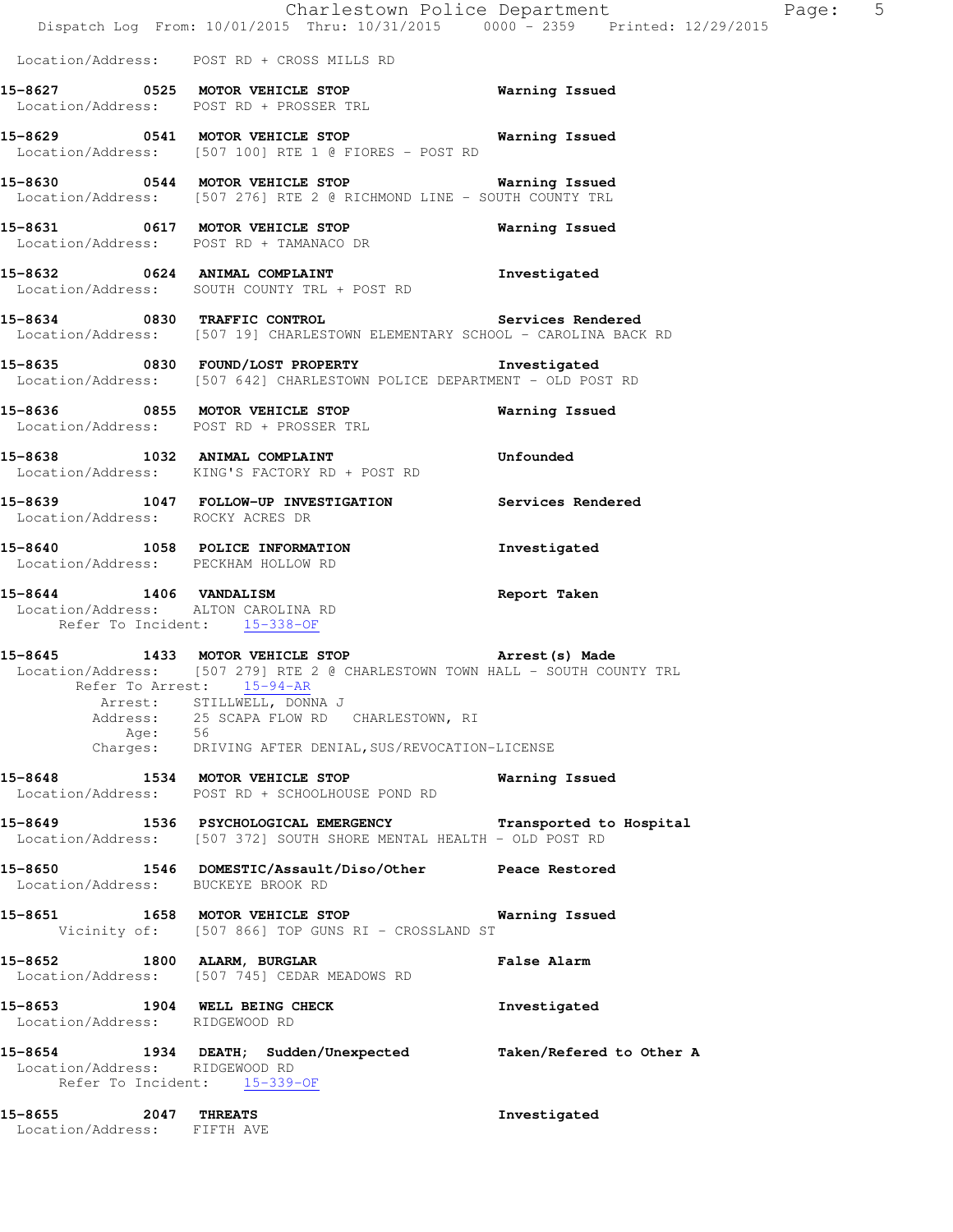**15-8656 2335 MOTOR VEHICLE STOP Warning Issued**  Location/Address: POST RD + CROSS MILLS RD

**15-8657 2343 MOTOR VEHICLE STOP Warning Issued**  Location/Address: [507 266] RTE 1 @ WILLOWS - POST RD

**15-8658 2358 MOTOR VEHICLE STOP Warning Issued**  Location/Address: [507 300] RTE 1 @ KRYSTAL PENGUIN - POST RD

### **For Date: 10/07/2015 - Wednesday**

- **15-8659 0008 MOTOR VEHICLE STOP Warning Issued**  Location/Address: [507 266] RTE 1 @ WILLOWS - POST RD
- **15-8660 0021 MOTOR VEHICLE STOP Warning Issued**  Location/Address: [507 266] RTE 1 @ WILLOWS - POST RD
- **15-8661 0022 MOTOR VEHICLE STOP Warning Issued**  Location/Address: POST RD + SOUTH COUNTY TRL
- **15-8662 0046 MOTOR VEHICLE STOP Warning Issued**  Location/Address: [507 300] RTE 1 @ KRYSTAL PENGUIN - POST RD
- **15-8664 0053 POLICE INFORMATION Services Rendered**  Location/Address: RIDGEWOOD RD
- **15-8666 0112 MOTOR VEHICLE STOP Warning Issued**  Location/Address: POST RD + LAKESIDE DR
- **15-8674 0515 MOTOR VEHICLE STOP No Action Required**  Location/Address: POST RD + NARROW LN
- **15-8677 0524 MOTOR VEHICLE STOP Warning Issued**  Location/Address: SOUTH COUNTY TRL + BOTKA DR
- **15-8680 0534 MOTOR VEHICLE STOP Citation Issued**  Location/Address: SOUTH COUNTY TRL + NEW BISCUIT CITY RD
- **15-8681 0610 MOTOR VEHICLE STOP Warning Issued**  Location/Address: SOUTH COUNTY TRL + NEW BISCUIT CITY RD
- **15-8682 0619 TRANSPORT Services Rendered**  Location/Address: MONTAUK RD
- **15-8683 0710 VANDALISM Investigated**  Location/Address: AUBURN DR Refer To Incident:  $15-341-OF$
- **15-8684 0808 MOTOR VEHICLE STOP Warning Issued**  Location/Address: [507 261] RTE 1 @ STATE GARAGE - POST RD
- **15-8685 0818 POLICE INFORMATION Investigated**  Location/Address: FIFTH AVE
- **15-8686 0820 MOTOR VEHICLE STOP Citation Issued**  Location/Address: [507 303] RTE 1 @ SOUTH SHORE MENTAL HEALTH - POST RD
- **15-8687 0857 ASSIST OTHER TOWN DEPT Services Rendered**  Location/Address: RIDGEWOOD RD
- **15-8688 0902 TRAFFIC CONTROL Services Rendered**  Location/Address: POST RD + WEST BEACH RD
- **15-8690 1015 DOMESTIC/Assault/Diso/Other Services Rendered**  Location/Address: BUTTER LN
- **15-8692 1125 POLICE INFORMATION Services Rendered**  Location/Address: [507 642] CHARLESTOWN POLICE DEPARTMENT - OLD POST RD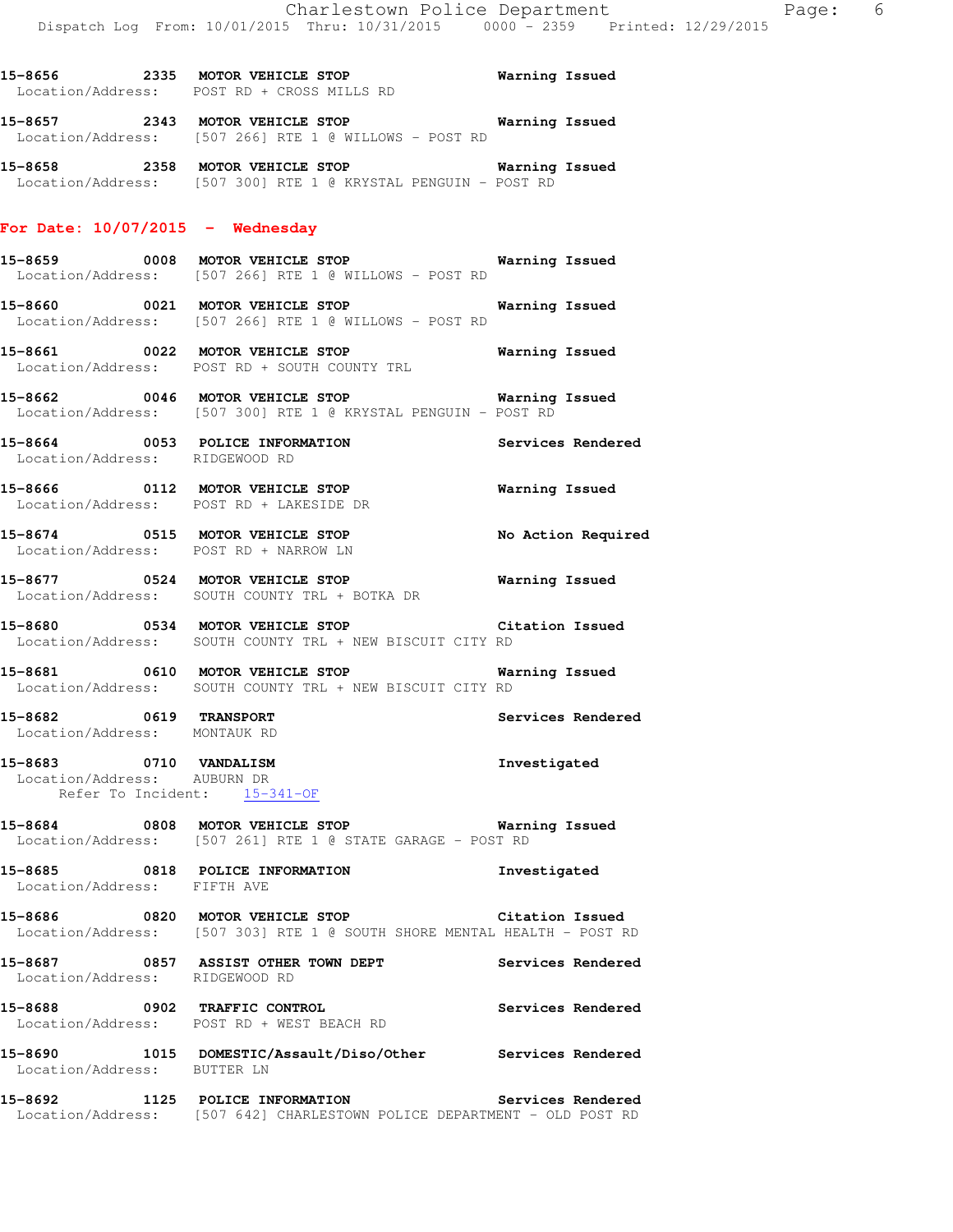**15-8694 1530 FOLLOW-UP INVESTIGATION Services Rendered**  Location/Address: RIDGEWOOD RD

**15-8696 1647 MOTOR VEHICLE COMPLAINT Investigated**  Location/Address: [507 258] RTE 1 @ SOUTH KINGSTOWN LINE - POST RD

**15-8697 1819 BURGLARY (B & E) Investigated**  Location/Address: TURTLE TRL Refer To Incident: 15-342-OF

**15-8700 2059 REGISTERED SEX OFFENDER Report Taken**  Refer To Incident: 15-343-OF

### **For Date: 10/08/2015 - Thursday**

**15-8701 0035 MOTOR VEHICLE STOP Warning Issued**  Location/Address: [507 266] RTE 1 @ WILLOWS - POST RD

**15-8702 0049 MOTOR VEHICLE STOP Warning Issued**  Location/Address: [507 303] RTE 1 @ SOUTH SHORE MENTAL HEALTH - POST RD

**15-8705 0124 MOTOR VEHICLE STOP Warning Issued**  Location/Address: [507 266] RTE 1 @ WILLOWS - POST RD

**15-8707 0204 MOTOR VEHICLE STOP Warning Issued**  Location/Address: [507 303] RTE 1 @ SOUTH SHORE MENTAL HEALTH - POST RD

**15-8709 0515 MOTOR VEHICLE STOP Warning Issued**  Location/Address: SOUTH COUNTY TRL + SHERMAN AVE

**15-8710 0532 MOTOR VEHICLE STOP Warning Issued**  Location/Address: SOUTH COUNTY TRL + MAPLE LAKE FARM RD

**15-8711 0558 MOTOR VEHICLE STOP Warning Issued**  Location/Address: SOUTH COUNTY TRL + CAROLINA BACK RD

**15-8712 0615 MOTOR VEHICLE STOP Warning Issued**  Location/Address: SOUTH COUNTY TRL + WIITALA DR

**15-8717 0758 TRAFFIC CONTROL Services Rendered**  Location/Address: POST RD + PROSSER TRL

**15-8720 0947 POLICE INFORMATION Investigated**  Location/Address: CEDAR RD

**15-8723 1226 DOMESTIC/Assault/Diso/Other Investigated**  Location/Address: LAUREL RD

**15-8726 1436 ALARM, BURGLAR False Alarm**  Location/Address: SOUTH ARNOLDA RD

**15-8727 1452 SEX OFFENSES Investigated**  Location/Address: SHUMANKANUC HILL RD Refer To Incident: 15-344-OF

**15-8728 1546 TRAFFIC CONTROL Services Rendered**  Location/Address: CHARLESTOWN PACKAGE STORE - POST RD

**15-8731 1642 MOTOR VEHICLE COMPLAINT Investigated**  Location/Address: S COUNTY TRL + CAROLINA BACK RD **15-8732 1658 ESCORT Services Rendered**  Location/Address: TURTLE TRL

**15-8733 1727 SUSPICIOUS ACTIVITY/VEHICLE Unfounded**  Location/Address: [507 830] PROSSER TRL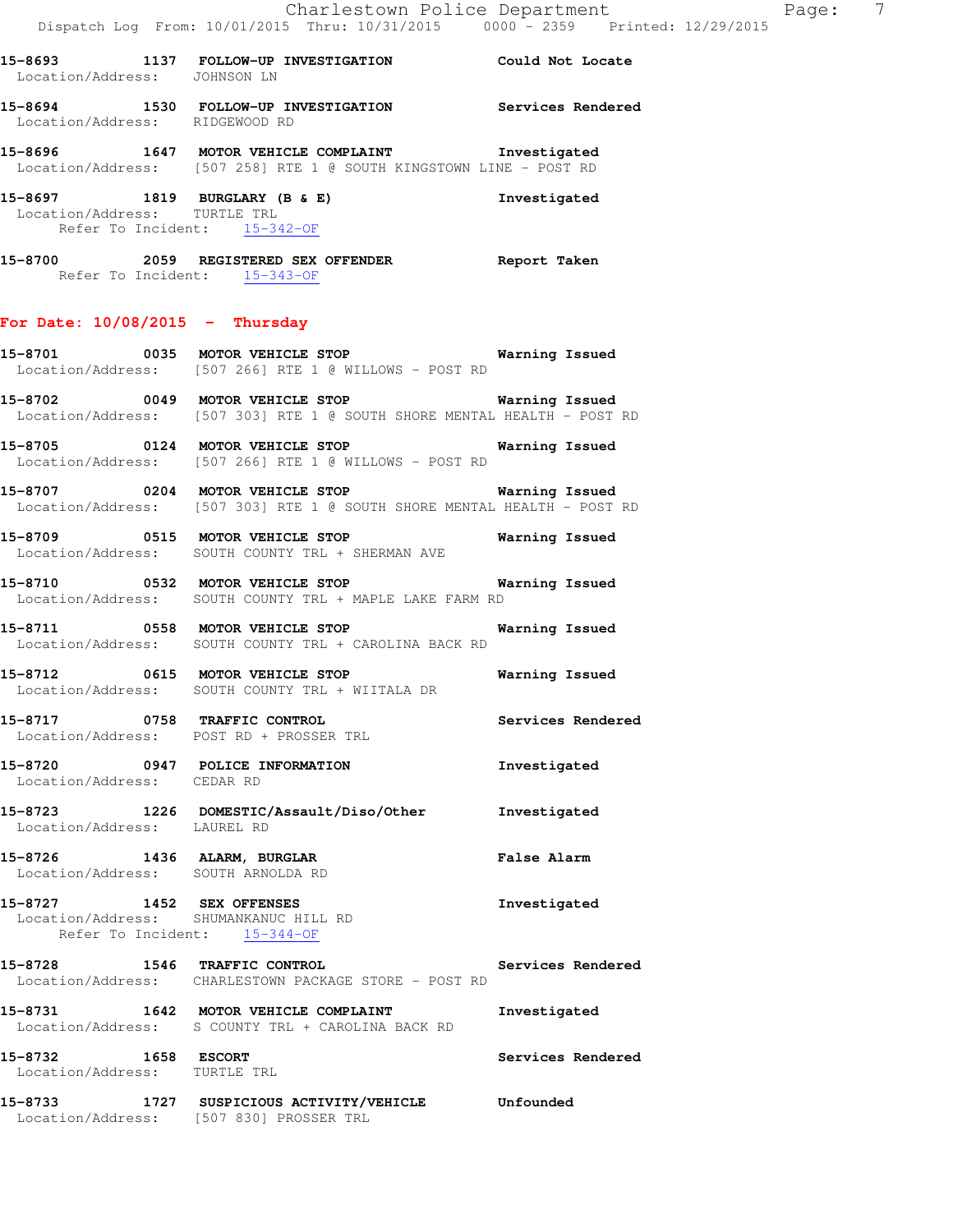**15-8734 2003 SUSPICIOUS ACTIVITY/VEHICLE No Action Required**  Location/Address: [507 303] RTE 1 @ SOUTH SHORE MENTAL HEALTH - POST RD

**15-8735 2337 MOTOR VEHICLE STOP Warning Issued**  Location/Address: [507 266] RTE 1 @ WILLOWS - POST RD

### **For Date: 10/09/2015 - Friday**

**15-8736 0005 MOTOR VEHICLE STOP Warning Issued**  Location/Address: [507 235] NINIGRET INN - PROSSER TRL

**15-8737 0016 MOTOR VEHICLE STOP Warning Issued**  Location/Address: [507 303] RTE 1 @ SOUTH SHORE MENTAL HEALTH - POST RD

**15-8739 0043 MOTOR VEHICLE STOP No Action Required**  Location/Address: SOUTH COUNTY TRL + SHANNOCK RD

**15-8741 0046 MOTOR VEHICLE STOP Building Checked/Secured**  Location/Address: SOUTH COUNTY TRL + SHANNOCK RD

**15-8740 0047 MOTOR VEHICLE STOP Warning Issued**  Location/Address: [507 303] RTE 1 @ SOUTH SHORE MENTAL HEALTH - POST RD

**15-8745 0124 MOTOR VEHICLE STOP Warning Issued**  Location/Address: POST RD + SCHOOLHOUSE POND RD

**15-8746 0144 MOTOR VEHICLE STOP Warning Issued**  Location/Address: POST RD + SCHOOLHOUSE POND RD

**15-8751 0814 TRAFFIC CONTROL Services Rendered**  Location/Address: [507 19] CHARLESTOWN ELEMENTARY SCHOOL - CAROLINA BACK RD

**15-8752 0823 MOTOR VEHICLE STOP Warning Issued**  Location/Address: POST RD + WEST BEACH RD

**15-8753 0855 MOTOR VEHICLE STOP Citation Issued**  Location/Address: POST RD + PROSSER TRL

**15-8754 0949 OFFICER WANTED Services Rendered**  Location/Address: [507 72] CUMBERLAND FARMS - OLD POST RD

**15-8755 1007 FOUND/LOST PROPERTY Services Rendered**  Location/Address: [507 19] CHARLESTOWN ELEMENTARY SCHOOL - CAROLINA BACK RD

**15-8757 1131 MOTOR VEHICLE COMPLAINT Unfounded**  Location/Address: [507 276] RTE 2 @ RICHMOND LINE - SOUTH COUNTY TRL

**15-8759 1228 POLICE INFORMATION Investigated**  Location/Address: [507 1] CHARLESTOWN TOWN HALL - SOUTH COUNTY TRL

**15-8760 1245 ALARM, BURGLAR Investigated**  Location/Address: POND ST

**15-8761 1251 MOTOR VEHICLE COMPLAINT Unfounded**  Location/Address: POST RD + FALCONE LN

**15-8763 1451 ASSIST OTHER TOWN DEPT Services Rendered**  Location/Address: RIDGEWOOD RD

**15-8764 1646 TOWN COUNCIL DOCKET DELIVERY Services Rendered**  Location/Address: NIANTIC HWY

**15-8765 1750 TOWN COUNCIL DOCKET DELIVERY Services Rendered**  Location/Address: NIANTIC HWY

**15-8766 1802 DISTURBANCE/Music/Noise Unfounded**  Location/Address: COUNTRY DR

**15-8768 1832 FOLLOW-UP INVESTIGATION Could Not Locate**  Location/Address: COUNTRY DR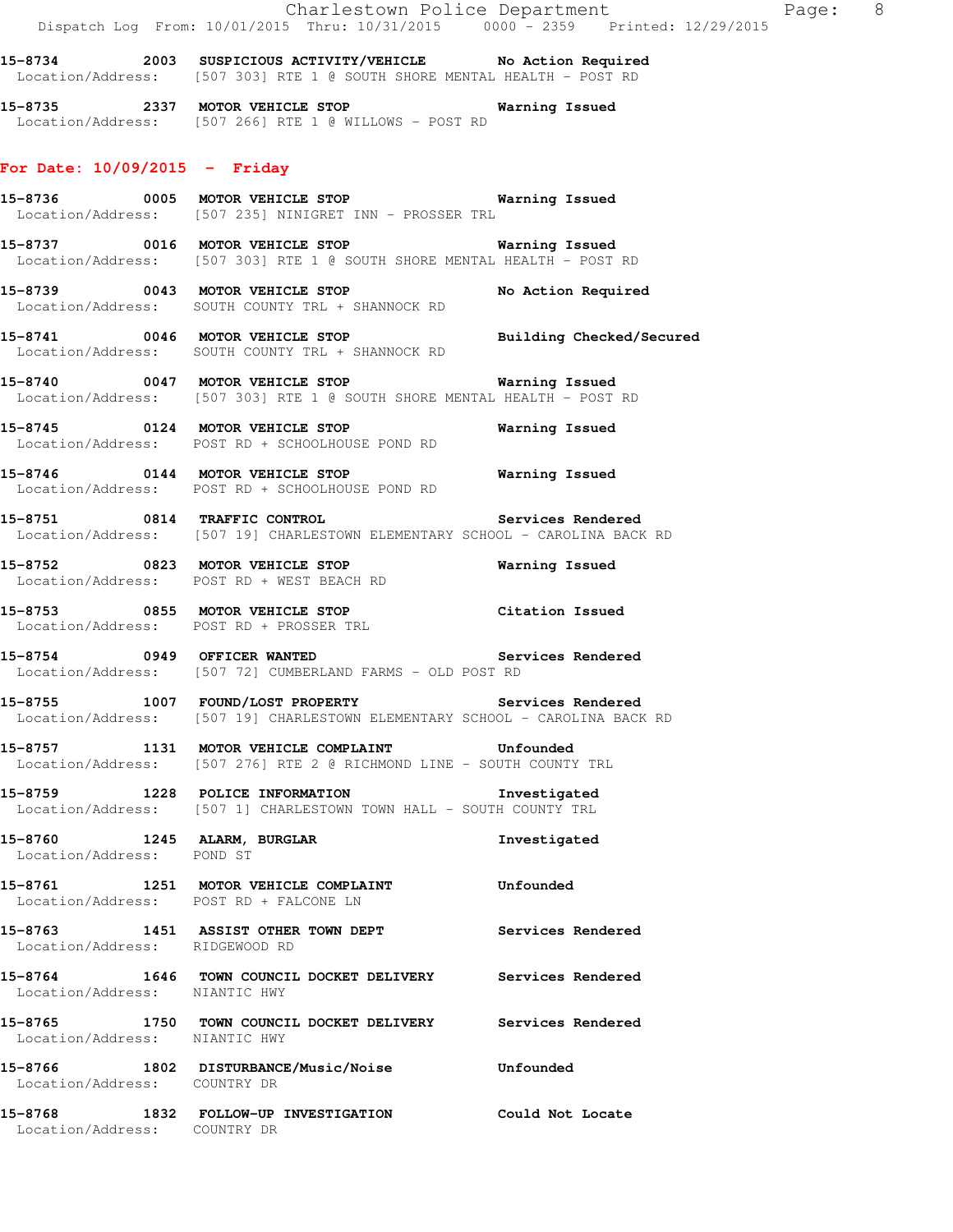| Location/Address: DEER RUN |      |                                                                    |                 |
|----------------------------|------|--------------------------------------------------------------------|-----------------|
| 15-8771                    | 2340 | MOTOR VEHICLE STOP<br>Location/Address: POST RD + LAKESIDE DR      | Warning Issued  |
| 15-8772                    | 2348 | <b>MOTOR VEHICLE STOP</b><br>Location/Address: POST RD + NARROW LN | Citation Issued |

### **For Date: 10/10/2015 - Saturday**

Refer To Incident: 15-345-OF

- **15-8773 0109 MOTOR VEHICLE STOP Warning Issued**  Location/Address: [507 303] RTE 1 @ SOUTH SHORE MENTAL HEALTH - POST RD
- **15-8774 0115 MOTOR VEHICLE STOP Warning Issued**  Location/Address: [507 303] RTE 1 @ SOUTH SHORE MENTAL HEALTH - POST RD
- **15-8775 0123 MOTOR VEHICLE STOP Citation Issued**  Location/Address: TAMANACO DR
- **15-8776 0124 MOTOR VEHICLE STOP Warning Issued**  Location/Address: [507 36] CHARLESTOWN MINI-SUPER - OLD POST RD
- **15-8779 0137 MOTOR VEHICLE STOP Warning Issued**  Location/Address: POST RD + SOUTH COUNTY TRL
- **15-8780 0141 MOTOR VEHICLE STOP Citation Issued**  Location/Address: [507 266] RTE 1 @ WILLOWS - POST RD
- **15-8784 0216 MOTOR VEHICLE STOP Warning Issued**  Location/Address: [507 266] RTE 1 @ WILLOWS - POST RD
- **15-8785 0231 MOTOR VEHICLE STOP Warning Issued**  Location/Address: SOUTH COUNTY TRL + CAROLINA BACK RD
- **15-8793 0648 MOTOR VEHICLE STOP Warning Issued**  Location/Address: POST RD + KING'S FACTORY RD
- **15-8794 0653 MOTOR VEHICLE STOP Warning Issued**  Location/Address: POST RD + KING'S FACTORY RD
- **15-8795 0809 OFFICER WANTED Services Rendered**  Location/Address: [507 72] CUMBERLAND FARMS - OLD POST RD
- **15-8796 0827 MOTOR VEHICLE STOP Citation Issued**  Location/Address: [507 269] RTE 1 @ DRIVING RANGE - POST RD
- **15-8797 0847 MOTOR VEHICLE STOP Warning Issued**  Location/Address: [507 261] RTE 1 @ STATE GARAGE - POST RD
- **15-8801 0958 MOTOR VEHICLE STOP Warning Issued**  Location/Address: KING'S FACTORY RD
- **15-8803 1143 MVA Minor Report Taken**  Location/Address: OLD POST RD + NARROW LN Refer To Accident: 15-136-AC
- **15-8804 1225 MOTOR VEHICLE STOP Citation Issued**  Location/Address: [507 260] RTE 1 @ GENERAL STANTON - POST RD
- **15-8805 1411 ANIMAL COMPLAINT Investigated**  Location/Address: BISCUIT CITY RD **15-8806 1414 ALARM, BURGLAR Building Checked/Secured**  Location/Address: OLD SHANNOCK RD
- **15-8807 1433 ANIMAL COMPLAINT No Action Required**  Location/Address: MATUNUCK SCHOOLHOUSE RD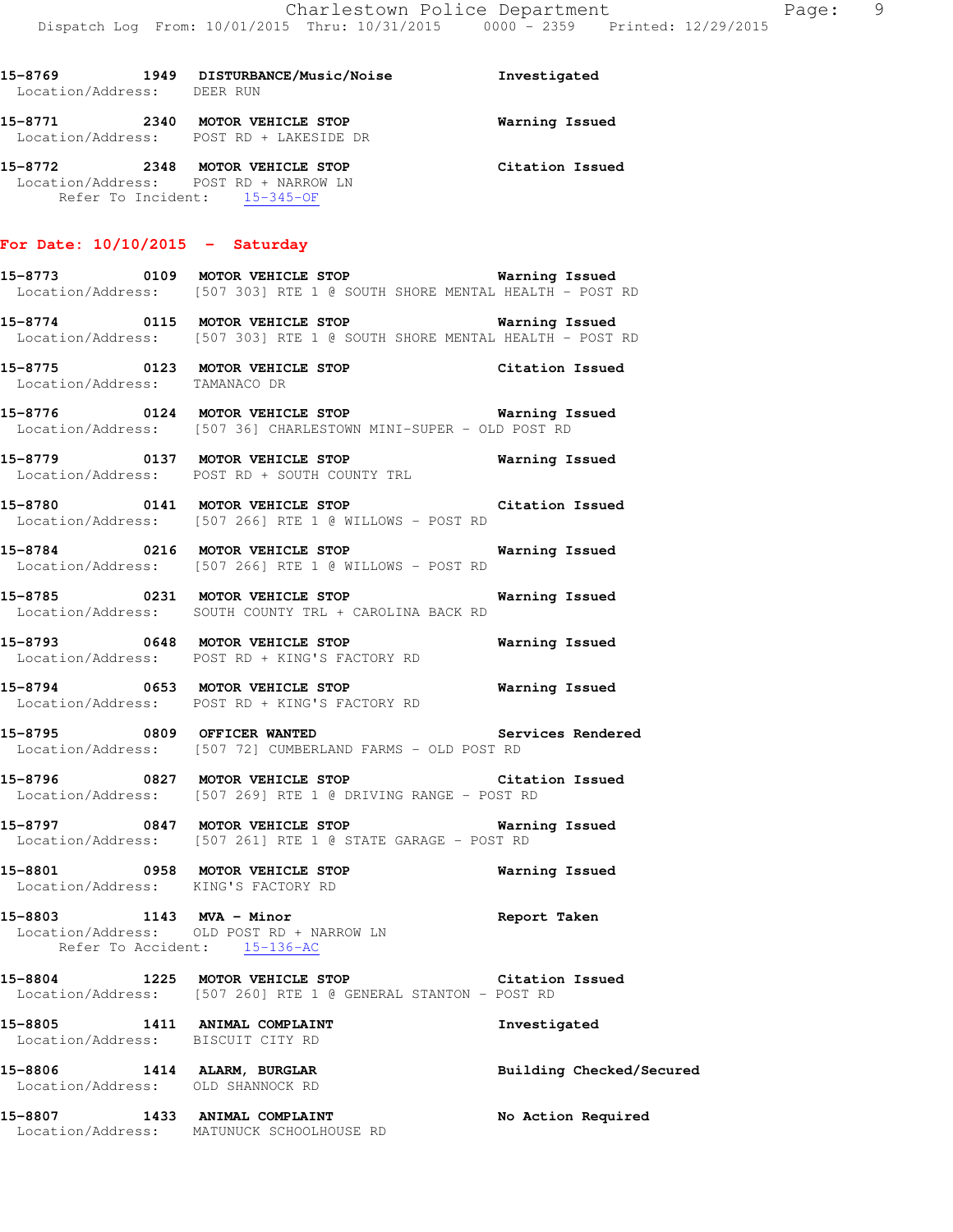**15-8808 1435 FOUND/LOST PROPERTY Investigated**  Location/Address: [507 642] CHARLESTOWN POLICE DEPARTMENT - OLD POST RD

**15-8811 1607 MOTOR VEHICLE STOP Citation Issued**  Location/Address: POST RD + SOUTH COUNTY TRL

**15-8812 1626 MOTOR VEHICLE STOP Citation Issued**  Location/Address: POST RD + SOUTH COUNTY TRL

**15-8813 1637 MOTOR VEHICLE STOP No Action Required**  Location/Address: POST RD + FALCONE LN

**15-8814 1642 MOTOR VEHICLE STOP Citation Issued**  Location/Address: POST RD + SOUTH COUNTY TRL

**15-8815 1706 MOTOR VEHICLE STOP Warning Issued**  Location/Address: OLD POST RD + FALCONE LN

**15-8816 1740 MOTOR VEHICLE STOP Warning Issued**  Location/Address: [507 269] RTE 1 @ DRIVING RANGE - POST RD

**15-8818 1802 MOTOR VEHICLE STOP Warning Issued**  Location/Address: [507 100] RTE 1 @ FIORES - POST RD

**15-8819 1808 MOTOR VEHICLE STOP Warning Issued**  Location/Address: [507 269] RTE 1 @ DRIVING RANGE - POST RD

**15-8820 1855 BURGLARY (B & E) Report Taken**  Location/Address: [507 374] SAINT MARYS CHURCH - CAROLINA BACK RD Refer To Incident: 15-346-OF

**15-8821 1939 FIREWORKS/Possession/Use/Other Unfounded**  Location/Address: SOUTH COUNTY TRL + MAPLE LAKE FARM RD

**15-8822 2028 SUSPICIOUS ACTIVITY/VEHICLE Investigated**  Location/Address: [507 88] EAST WEST MARKET - POST RD

**15-8824 2118 MOTOR VEHICLE STOP No Action Required**  Location/Address: POST RD + SOUTH COUNTY TRL

**15-8825 2153 MVA - Minor Transported to Hospital**  Location/Address: POST RD + WARREN RD

**15-8826 2319 MVA - Minor Investigated**  Location/Address: POST RD + KING'S FACTORY RD Refer To Accident: 15-137-AC

### **For Date: 10/11/2015 - Sunday**

**15-8827 0034 ASSIST CITIZEN Services Rendered**  Location/Address: [507 26] CHARLESTOWN BREACHWAY - CHARLESTOWN BEACH RD

**15-8829 0133 MOTOR VEHICLE STOP Warning Issued**  Location/Address: SK LINE - POST RD **15-8833 0154 MOTOR VEHICLE STOP Warning Issued**  Location/Address: POST RD + KING'S FACTORY RD **15-8834 0154 MOTOR VEHICLE STOP Warning Issued**  Location/Address: WORDEN'S POND RD + SHANNOCK RD **15-8835 0207 MOTOR VEHICLE STOP Warning Issued**  Location/Address: TOURIST INFO - POST RD **15-8836 0223 MOTOR VEHICLE STOP Warning Issued**  Location/Address: WORDEN'S POND RD + SHANNOCK RD

**15-8837 0229 MOTOR VEHICLE STOP Warning Issued**  Location/Address: POST RD + TAMANACO DR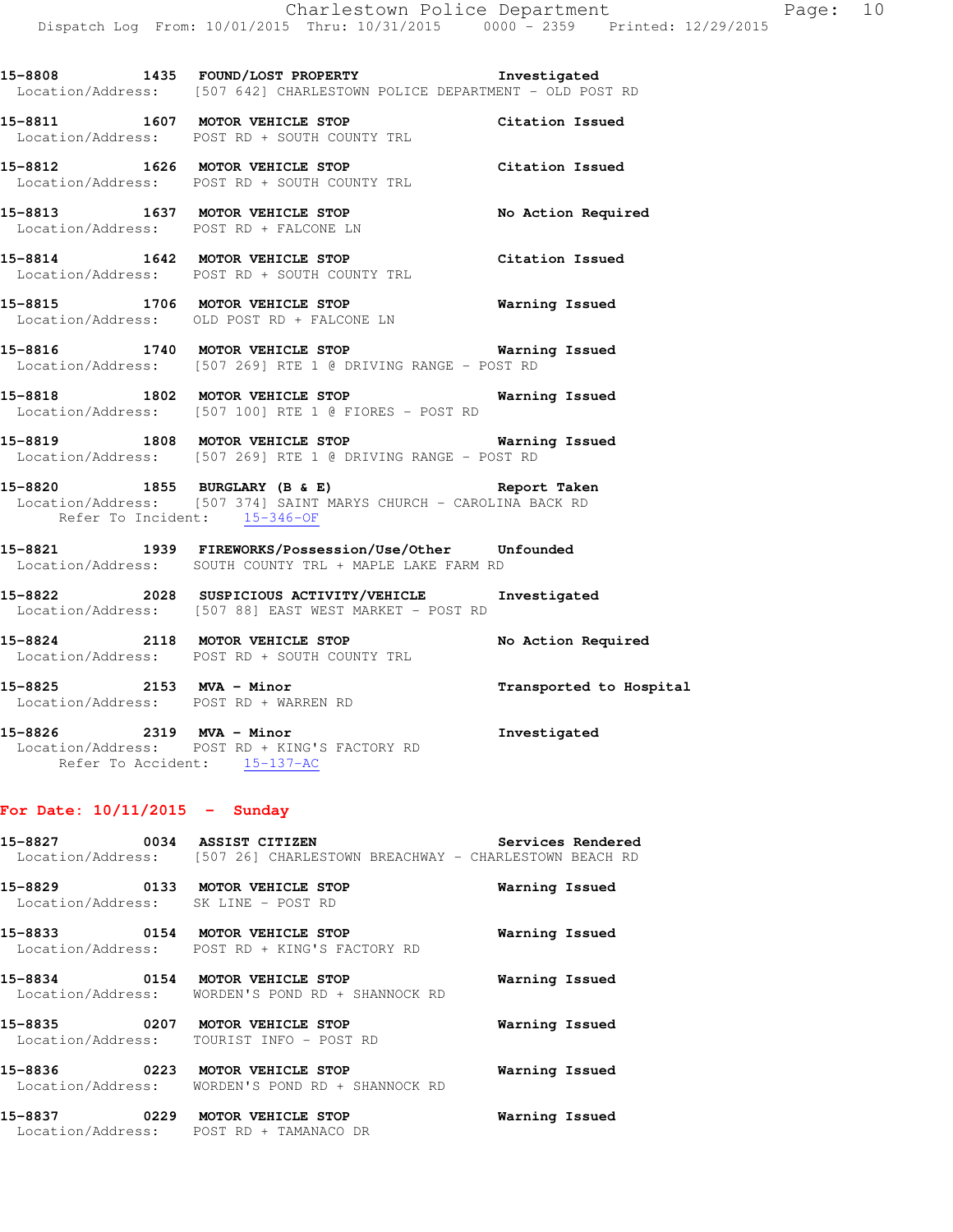| ment |  |  |  |   | Page: |  |
|------|--|--|--|---|-------|--|
| . .  |  |  |  | . |       |  |

| Location/Address: POST RD      | 15-8868 2348 MOTOR VEHICLE COMPLAINT Threstigated                                                                         |                          |
|--------------------------------|---------------------------------------------------------------------------------------------------------------------------|--------------------------|
|                                | Location/Address: POST RD + PROSSER TRL                                                                                   |                          |
|                                | 15-8866 2327 MOTOR VEHICLE STOP <b>Marning Issued</b><br>Location/Address: [507 100] RTE 1 @ FIORES - POST RD             |                          |
|                                | 15-8865<br>15-8865<br>Location/Address: POST RD + TAMANACO DR<br>Citation Issued                                          |                          |
|                                | 15-8860 1614 ANIMAL COMPLAINT<br>Location/Address: [507 694] BURDICKVILLE RD                                              | Taken/Refered to Other A |
|                                | 15-8857 1449 DIRECTIONS<br>Vicinity of: ALTON CAROLINA RD                                                                 | Services Rendered        |
|                                | 15-8856 1446 ALARM, BURGLAR<br>Location/Address: [507 831] ASHLEY LN                                                      | Investigated             |
| Location/Address: RIVERVIEW DR | 15-8854 1039 DOMESTIC/Assault/Diso/Other Report Taken<br>Refer To Incident: 15-347-OF                                     |                          |
| Location/Address: ROSE CT      | 15-8852 0950 ASSIST OTHER POLICE DEPT Unfounded                                                                           |                          |
|                                | 15-8851 0947 MOTOR VEHICLE STOP <b>Warning Issued</b><br>Location/Address: SOUTH COUNTY TRL + SHANNOCK RD                 |                          |
|                                | 15-8850       0928 ALARM, BURGLAR             Building Checked/Secured<br>Location/Address: SOUTH COUNTY TRL              |                          |
|                                | 15-8848 0851 MOTOR VEHICLE STOP<br>Location/Address: POST RD + SOUTH COUNTY TRL                                           | <b>Warning Issued</b>    |
|                                | 15-8845 0635 MOTOR VEHICLE STOP<br>Location/Address: FIORE'S - POST RD                                                    | Warning Issued           |
|                                | 15-8844 0622 MOTOR VEHICLE STOP<br>Location/Address: POST RD + LAND HARBOR DR                                             | Warning Issued           |
|                                | 15-8838 		 0322 SUSPICIOUS ACTIVITY/VEHICLE 		 Services Rendered<br>Location/Address: [507 88] EAST WEST MARKET - POST RD |                          |
|                                |                                                                                                                           |                          |

### **For Date: 10/12/2015 - Monday**

**15-8872 0012 TRAFFIC CONTROL No Action Required**  Location/Address: [507 260] RTE 1 @ GENERAL STANTON - POST RD

**15-8873 0035 MOTOR VEHICLE STOP Warning Issued**  Location/Address: POST RD + SOUTH COUNTY TRL

**15-8875 0103 MOTOR VEHICLE STOP Citation Issued**  Location/Address: [507 261] RTE 1 @ STATE GARAGE - POST RD

**15-8879 0724 DISABLED MV Investigated**  Location/Address: [507 276] RTE 2 @ RICHMOND LINE - SOUTH COUNTY TRL

**15-8883 0901 MOTOR VEHICLE STOP Warning Issued**  Location/Address: SSMH - POST RD

**15-8884 0904 ALARM, BURGLAR Services Rendered**  Location/Address: [507 416] MOHEGAN RD

**15-8885 0933 TRAFFIC CONTROL No Action Required**  Location/Address: POST RD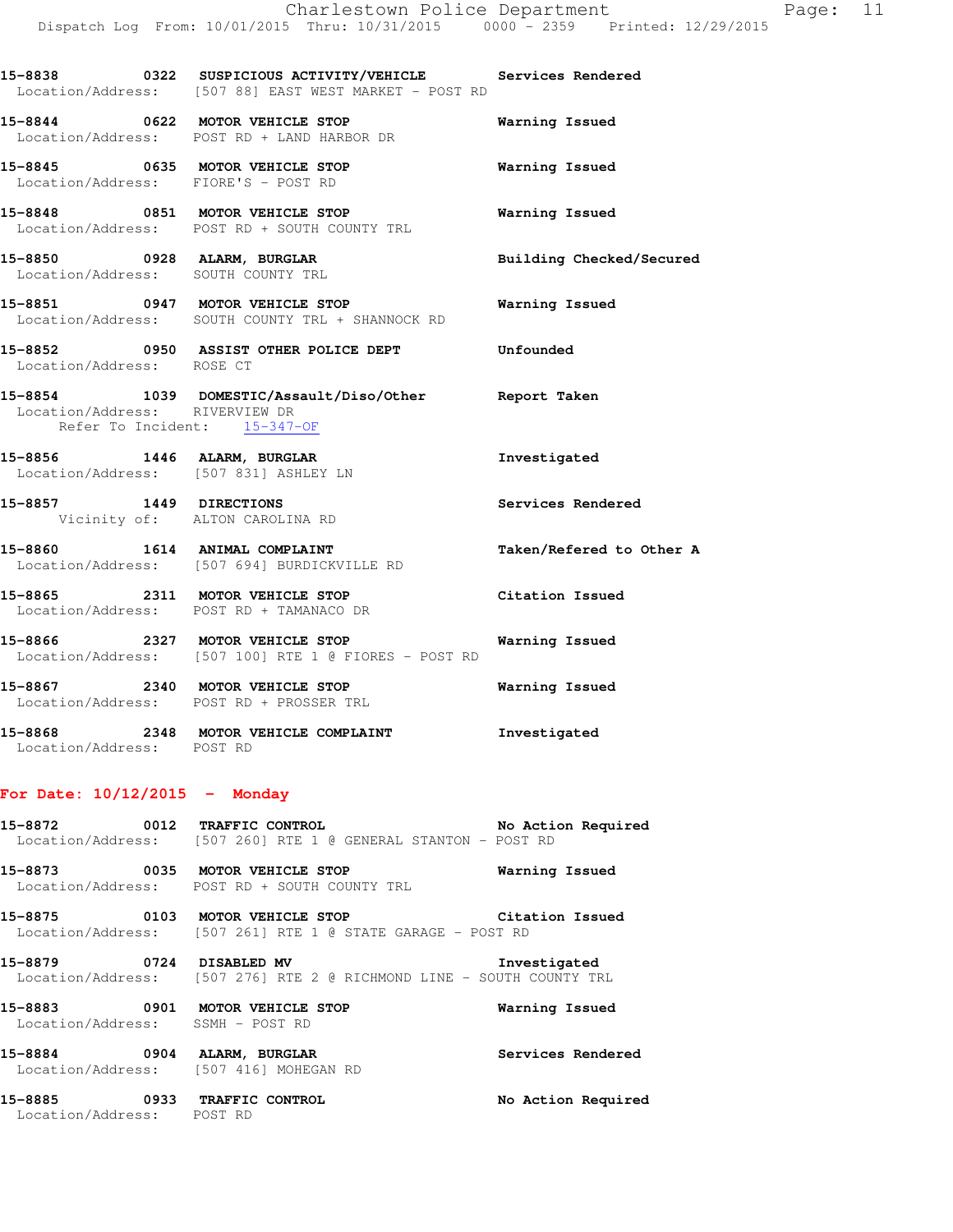|                             | 15-8888 1000 ANIMAL COMPLAINT<br>Location/Address: OLD SHANNOCK RD                                                                | Investigated       |
|-----------------------------|-----------------------------------------------------------------------------------------------------------------------------------|--------------------|
| 15-8889 1047 OFFICER WANTED | Services Rendered<br>Location/Address: [507 72] CUMBERLAND FARMS - OLD POST RD                                                    |                    |
|                             | 15-8890 1304 MOTOR VEHICLE STOP<br>Vicinity of: POST RD + KING'S FACTORY RD                                                       | Warning Issued     |
|                             | 15-8891 1344 MOTOR VEHICLE STOP<br>Location/Address: POST RD + NARROW LN                                                          | Warning Issued     |
|                             | 15-8895 1910 SUSPICIOUS ACTIVITY/VEHICLE Services Rendered<br>Location/Address: [507 320] OUONOCHONTAUG BREACHWAY - WEST BEACH RD |                    |
|                             | 15-8896 1925 MOTOR VEHICLE STOP<br>Location/Address: [507 100] RTE 1 @ FIORES - POST RD                                           | Warning Issued     |
|                             | 15-8898 2100 MOTOR VEHICLE STOP<br>Location/Address: SHUMANKANUC HILL RD + BUCKEYE BROOK RD                                       | Warning Issued     |
|                             | 15-8901 2335 MOTOR VEHICLE STOP<br>Location/Address: POST RD + NARROW LN                                                          | Warning Issued     |
|                             | 15-8902 2338 MOTOR VEHICLE STOP 6 Warning Issued<br>Location/Address: [507 300] RTE 1 @ KRYSTAL PENGUIN - POST RD                 |                    |
|                             | 15-8903 2348 MOTOR VEHICLE STOP 6 Warning Issued<br>Location/Address: [507 303] RTE 1 @ SOUTH SHORE MENTAL HEALTH - POST RD       |                    |
|                             | 15-8904 2358 MOTOR VEHICLE STOP 6 Warning Issued<br>Location/Address: [507 303] RTE 1 @ SOUTH SHORE MENTAL HEALTH - POST RD       |                    |
|                             | 15-8905 2359 MOTOR VEHICLE STOP<br>Location/Address: POST RD + SOUTH COUNTY TRL                                                   | No Action Required |
|                             |                                                                                                                                   |                    |

### **For Date: 10/13/2015 - Tuesday**

| 15-8907           | 0015 | MOTOR VEHICLE STOP | Citation Issued |
|-------------------|------|--------------------|-----------------|
| Location/Address: |      | SOUTH COUNTY TRL   |                 |

- **15-8908 0030 MOTOR VEHICLE STOP Warning Issued**  Location/Address: [507 62] OCEAN VIEW MOTEL - POST RD
- **15-8915 0405 SUSPICIOUS ACTIVITY/VEHICLE Field Interrogation**  Location/Address: [507 376] SAINT JAMES CHURCH - MATUNUCK SCHOOLHOUSE RD
- **15-8916 0538 MOTOR VEHICLE STOP Citation Issued**  Location/Address: [507 271] RTE 1 @ MICHAEL'S - POST RD
- **15-8921 0623 MOTOR VEHICLE STOP Warning Issued**  Location/Address: SOUTH COUNTY TRL + CAROLINA BACK RD
- **15-8922 0705 ALARM, FIRE False Alarm**  Location/Address: [507 544] CHARLESTOWN EARLY LEARNING CENTER - OLD POST RD
- **15-8924 0759 ALARM, BURGLAR Investigated**  Location/Address: [507 389] SHANNOCK RD
- **15-8926 0847 FOLLOW-UP INVESTIGATION Investigated**  Location/Address: OLD POST RD
- **15-8928 1040 ALARM, FIRE False Alarm**  Location/Address: [507 201] KENYON INDUSTRIES - SHERMAN AVE
- **15-8930 1210 TRAFFIC CONTROL No Action Required**  Location/Address: POST RD + EAST BEACH RD
- **15-8931 1211 DISABLED MV Services Rendered**  Vicinity of: [507 100] RTE 1 @ FIORES - POST RD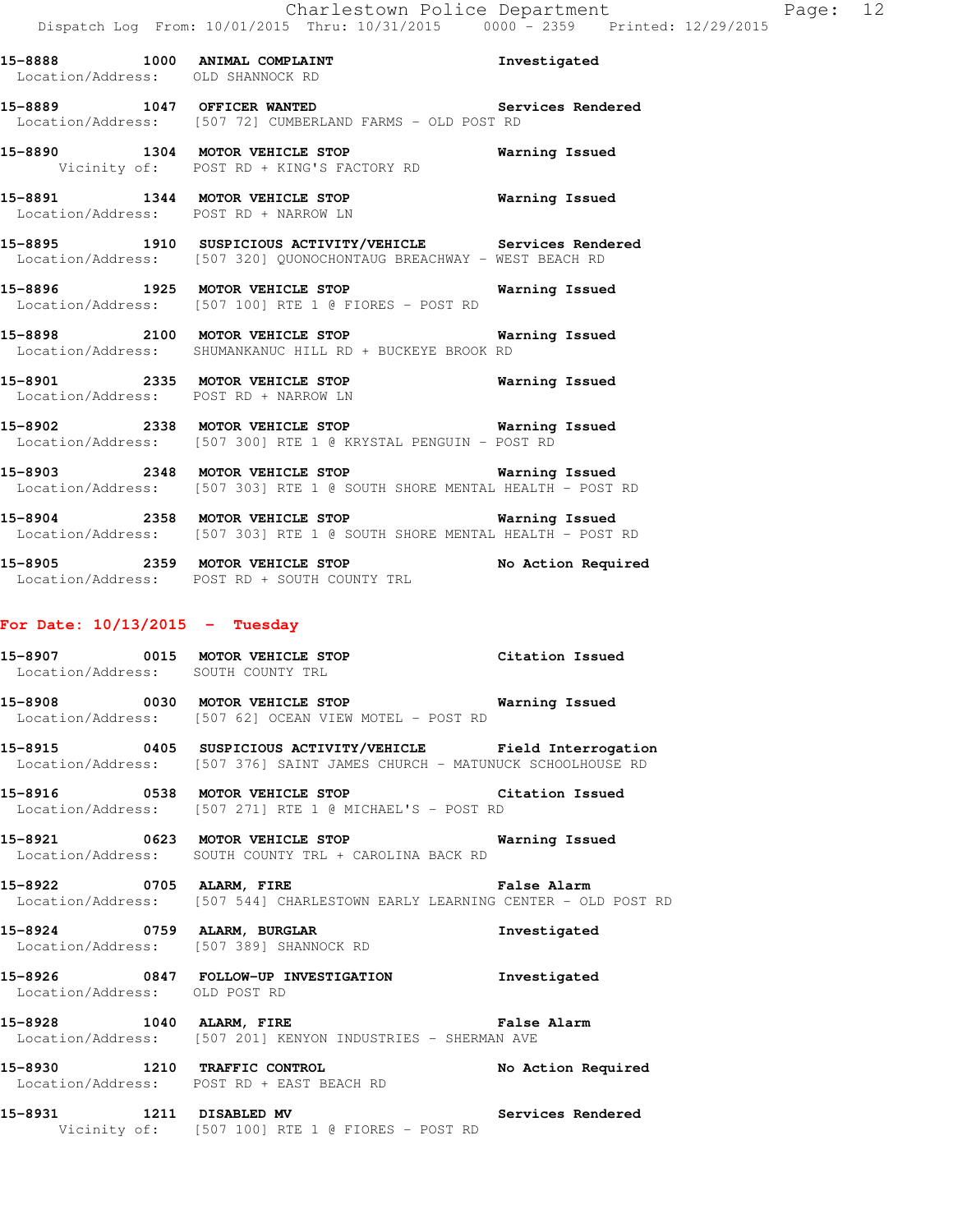|                                                                | Dispatch Log From: 10/01/2015 Thru: 10/31/2015 0000 - 2359 Printed: 12/29/2015                                                                                                                                                           | Charlestown Police Department<br>Page: 13                                                                           |
|----------------------------------------------------------------|------------------------------------------------------------------------------------------------------------------------------------------------------------------------------------------------------------------------------------------|---------------------------------------------------------------------------------------------------------------------|
|                                                                | 15-8932 1331 POLICE INFORMATION<br>Location/Address: JACKSON SURVEY - OLD POST RD                                                                                                                                                        | Investigated                                                                                                        |
|                                                                | 15-8933 1347 TRAFFIC CONTROL Services Rendered Location/Address: POST RD + WEST BEACH RD                                                                                                                                                 |                                                                                                                     |
|                                                                | 15-8934 1354 MOTOR VEHICLE STOP Citation Issued<br>Location/Address: [507 266] RTE 1 @ WILLOWS - POST RD                                                                                                                                 |                                                                                                                     |
|                                                                | 15-8935 1538 MOTOR VEHICLE STOP 6 Warning Issued<br>Location/Address: [507 72] CUMBERLAND FARMS - OLD POST RD                                                                                                                            |                                                                                                                     |
|                                                                | 15-8936 1549 MOTOR VEHICLE STOP 6 Warning Issued<br>Location/Address: POST RD + LAKESIDE DR                                                                                                                                              |                                                                                                                     |
|                                                                | 15-8938 1558 POLICE INFORMATION 1nvestigated<br>Location/Address: [507 642] CHARLESTOWN POLICE DEPARTMENT - OLD POST RD                                                                                                                  |                                                                                                                     |
| Location/Address: POST RD                                      | 15-8939 1604 911 CALLS/False/Hang-Ups/Open Building Checked/Secured                                                                                                                                                                      |                                                                                                                     |
|                                                                | 15-8940 1612 POLICE INFORMATION Services Rendered<br>Location/Address: [507 31] BLUE SHUTTERS BEACH - EAST BEACH RD                                                                                                                      |                                                                                                                     |
| Location/Address: PIETILA RD<br>Refer To Incident: 15-348-OF   | 15-8941 1614 ANNOYING PHONE CALLS Report Taken                                                                                                                                                                                           |                                                                                                                     |
|                                                                | 15-8942 1647 MOTOR VEHICLE STOP 6 Warning Issued<br>Location/Address: POST RD + SCHOOLHOUSE POND RD                                                                                                                                      |                                                                                                                     |
|                                                                | 15-8943 1800 MOTOR VEHICLE STOP No Action Required<br>Location/Address: [507 258] RTE 1 @ SOUTH KINGSTOWN LINE - POST RD                                                                                                                 |                                                                                                                     |
|                                                                | 15-8944 1858 ASSIST CITIZEN                                                                                                                                                                                                              | Services Rendered<br>Location/Address: [507 21] BURLINGAME STATE PARK - CHECK IN STATION - BURLINGAME STATE PARK RD |
|                                                                | 15-8945 1905 ALARM, BURGLAR<br>Location/Address: [507 563] CAROLINA BACK RD                                                                                                                                                              | Building Checked/Secured                                                                                            |
|                                                                | 15-8950 2205 SUSPICIOUS ACTIVITY/VEHICLE Investigated<br>Location/Address: [507 653] THE COVE RESTURANT - OLD POST RD                                                                                                                    |                                                                                                                     |
|                                                                | 15-8951 2218 MOTOR VEHICLE STOP<br>Location/Address: POST RD + FALCONE LN                                                                                                                                                                | Warning Issued                                                                                                      |
| Location/Address: SKAGERRAK RD<br>Age: 31                      | 15-8952 2221 MOTOR VEHICLE STOP<br>Refer To Arrest: 15-95-AR<br>Arrest: CRUDDEN, JASON A<br>Address: 4 BLUE SKY DR WESTERLY, RI<br>Charges: BENCH WARRANT ISSUED FROM 4TH DISTRICT COURT<br>BENCH WARRANT ISSUED FROM 4TH DISTRICT COURT | Arrest(s) Made                                                                                                      |
|                                                                | 15-8953 2349 MOTOR VEHICLE STOP<br>Location/Address: SOUTH SHORE - POST RD                                                                                                                                                               | Warning Issued                                                                                                      |
| For Date: $10/14/2015$ - Wednesday                             |                                                                                                                                                                                                                                          |                                                                                                                     |
| 15-8954 0123 OFFICER WANTED<br>Location/Address: GREENWOOD WAY |                                                                                                                                                                                                                                          | Could Not Locate                                                                                                    |
| 15-8955                                                        | 0143 MOTOR VEHICLE STOP                                                                                                                                                                                                                  | Warning Issued                                                                                                      |

**15-8963 0320 MOTOR VEHICLE STOP Warning Issued** 

Location/Address: [507 66] WILLOWS RESORT - POST RD

Location/Address: [507 243] KRYSTAL PENQUIN MOTEL - POST RD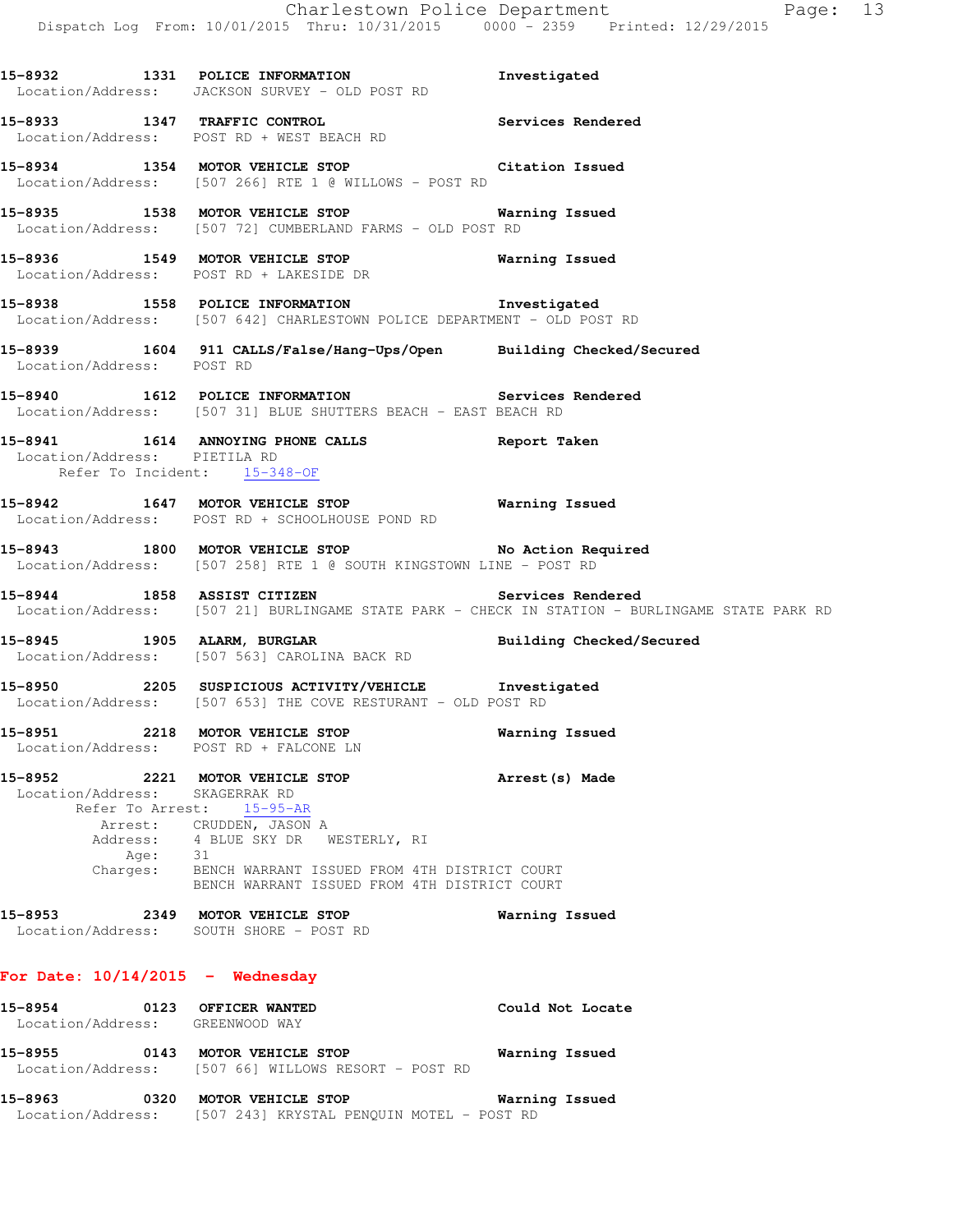| 15-8969 0353 OFFICER WANTED<br>Location/Address: GREENWOOD WAY |                                                                                                                                     | Investigated       |
|----------------------------------------------------------------|-------------------------------------------------------------------------------------------------------------------------------------|--------------------|
|                                                                | 15-8971 0604 MOTOR VEHICLE STOP No Action Required<br>Location/Address: POST RD + WILDFLOWER RD                                     |                    |
|                                                                | 15-8972 0646 MOTOR VEHICLE STOP<br>Location/Address: SOUTH COUNTY TRL + CAROLINA BACK RD                                            | Warning Issued     |
|                                                                | 15-8973 0806 TRAFFIC CONTROL Services Rendered Location/Address: POST RD + SOUTH COUNTY TRL                                         |                    |
|                                                                | 15-8974 0817 TRAFFIC CONTROL No Action Required<br>Location/Address: [507 19] CHARLESTOWN ELEMENTARY SCHOOL - CAROLINA BACK RD      |                    |
|                                                                | Location/Address: [507 642] CHARLESTOWN POLICE DEPARTMENT - OLD POST RD                                                             |                    |
|                                                                | 15-8976 1019 MOTOR VEHICLE STOP No Action Required<br>Location/Address: [507 266] RTE 1 @ WILLOWS - POST RD                         |                    |
| Location/Address: GREENWOOD WAY                                | 15-8979 1128 PSYCHOLOGICAL EMERGENCY Transported to Hospital                                                                        |                    |
|                                                                | 15-8980 1204 LOST/STOLEN LICENSE PLATES Could Not Locate<br>Location/Address: [507 642] CHARLESTOWN POLICE DEPARTMENT - OLD POST RD |                    |
|                                                                | 15-8982 1336 TRAFFIC CONTROL<br>Location/Address: POST RD + KING'S FACTORY RD                                                       | No Action Required |
|                                                                | Location/Address: POST RD + WILDFLOWER RD                                                                                           |                    |
|                                                                | 15-8984 1427 CIVIL MATTER<br>Location/Address: [507 777] WIITALA DR<br>Refer To Incident: 15-349-OF                                 | Investigated       |
|                                                                | 15-8985 1621 TOWN ORDINANCE VIOLATION Investigated<br>Location/Address: [507 633] RIDGE RD<br>Refer To Incident: 15-350-OF          |                    |
|                                                                | 15-8986 1629 MOTOR VEHICLE COMPLAINT<br>Location/Address: POST RD + KING'S FACTORY RD                                               | Investigated       |
| Location/Address: CRESTWOOD LN                                 | 15-8987 1646 SUSPICIOUS ACTIVITY/VEHICLE                                                                                            | Unfounded          |
|                                                                | 15-8988 1727 MOTOR VEHICLE STOP<br>Location/Address: POST RD + KING'S FACTORY RD                                                    | Citation Issued    |
|                                                                | 15-8989 1840 ANIMAL COMPLAINT<br>Location/Address: OLD SHANNOCK RD                                                                  | Investigated       |
| Location/Address: OLD SHANNOCK RD                              | 15-8990 1850 ANNOYING PHONE CALLS                                                                                                   | Investigated       |
| 15-8991 1919 ALARM, FIRE                                       | Location/Address: [507 11] CAROLINA GROUP HOME - CAROLINA BACK RD                                                                   | Services Rendered  |
| 15-8994 2347 ALARM, FIRE                                       | Location/Address: [507 11] CAROLINA GROUP HOME - CAROLINA BACK RD                                                                   | <b>False Alarm</b> |
| For Date: $10/15/2015$ - Thursday                              |                                                                                                                                     |                    |

**15-8995 0032 MOTOR VEHICLE STOP Arrest(s) Made**  Location/Address: POST RD + TAMANACO DR Refer To Arrest: 15-96-AR Arrest: BISHOP, OWEN P Address: 2344 MATUNUCK SCHOOLHOUSE RD CHARLESTOWN, RI Age: 32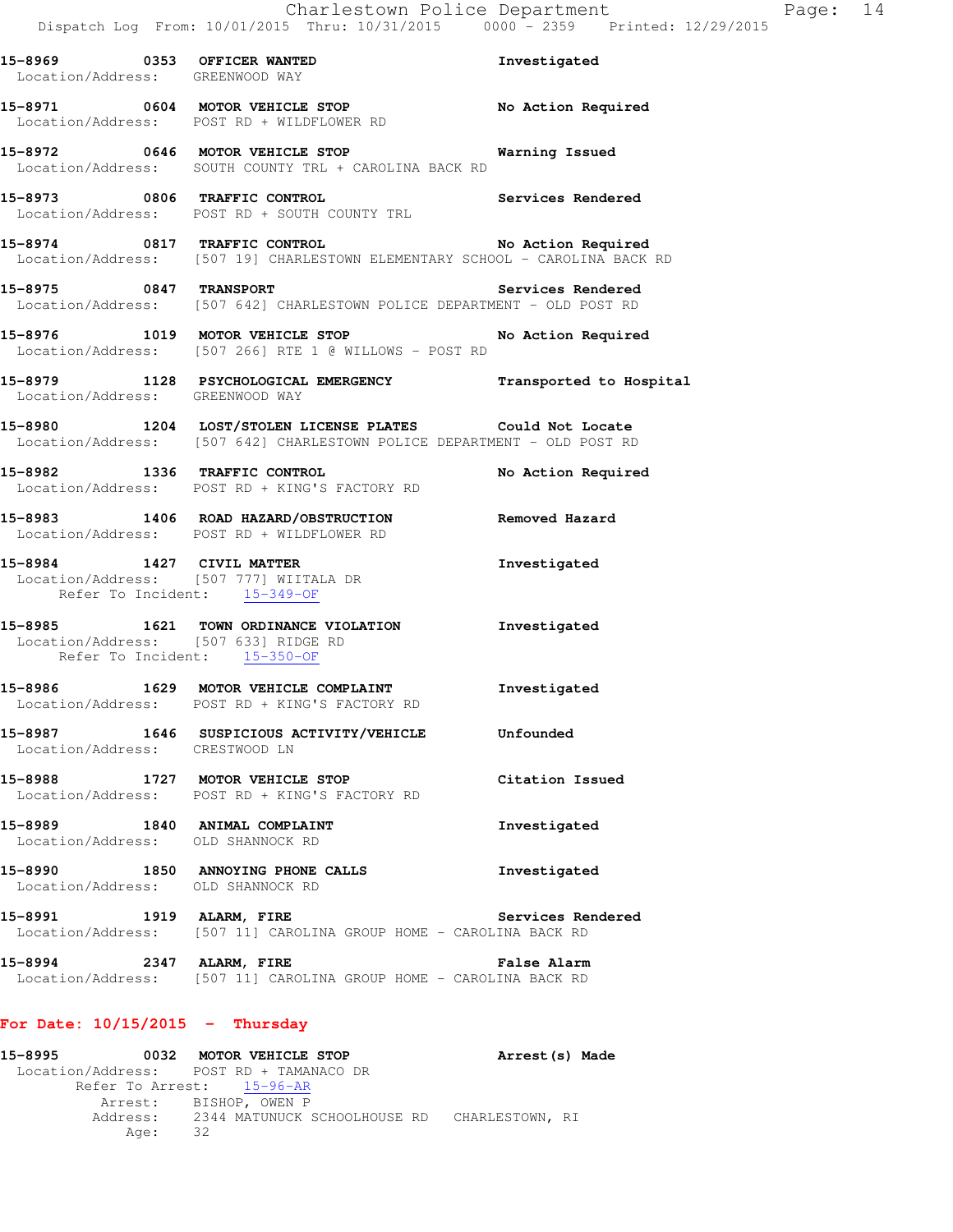Charlestown Police Department Page: 15 Dispatch Log From: 10/01/2015 Thru: 10/31/2015 0000 - 2359 Printed: 12/29/2015 Charges: Refusal to Submit to Chemical Test - 1st Violation DUI/DRUGS/ALCOHOL/1ST OFFENSE - B.A.C. UNKNOWN **15-8996 0206 ASSIST OTHER POLICE DEPT No Action Required**  Location/Address: OLD SHANNOCK RD **15-8997 0208 MOTOR VEHICLE STOP Arrest(s) Made**  Location/Address: NARROW LN + SOUTH COUNTY TRL Refer To Accident:  $\frac{15-138-AC}{15-97-AR}$  Refer To Arrest: 15-97-AR Arrest: HILL, MELISSA A Address: 36 POND MEADOW RD CHARLESTOWN, RI<br>Age: 27 Age: Charges: Refusal to Submit to Chemical Test - 1st Violation DWI OF LIQUOR OR DRUGS-1sT OFFENSE .08-.10 **15-8998 0511 TRANSPORT Services Rendered**  Location/Address: CAROLINA BACK RD **15-8999 0520 TRANSPORT Services Rendered**  Location/Address: POND MEADOW RD 15-9001 0804 WELL BEING CHECK **Investigated**  Location/Address: SHUMANKANUC HILL RD + KING'S FACTORY RD **15-9002 0804 ASSIST OTHER TOWN DEPT Services Rendered**  Location/Address: [507 19] CHARLESTOWN ELEMENTARY SCHOOL - CAROLINA BACK RD **15-9004 0853 TRAFFIC CONTROL Services Rendered**  Location/Address: SOUTH COUNTY TRL + SHANNOCK RD **15-9006 0917 POLICE INFORMATION Services Rendered**  Location/Address: [507 642] CHARLESTOWN POLICE DEPARTMENT - OLD POST RD Refer To Incident: 15-351-OF **15-9007 1140 TRAFFIC CONTROL No Action Required**  Location/Address: [507 587] WEST BEACH RD **15-9008 1147 ASSIST OTHER POLICE DEPT Services Rendered**  Location/Address: OLD SHANNOCK RD **15-9009 1152 ANIMAL COMPLAINT No Action Required**  Location/Address: AUBURN DR **15-9010 1249 POLICE INFORMATION No Action Required**  Location/Address: [507 642] CHARLESTOWN POLICE DEPARTMENT - OLD POST RD Refer To Incident: 15-352-OF **15-9012 1459 MOTOR VEHICLE STOP Warning Issued**  Location/Address: POST RD + PROSSER TRL **15-9013 1512 FOLLOW-UP INVESTIGATION Services Rendered**  Location/Address: SOUTH COUNTY SAND/GRAVEL - OLD POST RD **15-9016 1821 MOTOR VEHICLE STOP No Action Required**  Location/Address: POST RD + FALCONE LN **15-9017 1826 MOTOR VEHICLE STOP Warning Issued**  Location/Address: POST RD + SCHOOLHOUSE POND RD **15-9018 1830 MVA - W/Injury/Fluid/Hazard Transported to Hospital**  Location/Address: SOUTH COUNTY TRL + SHANNOCK RD Refer To Accident: 15-139-AC **15-9020 2229 ALARM, BURGLAR Building Checked/Secured**  Location/Address: OLD POST RD

### **For Date: 10/16/2015 - Friday**

| 15-9032 |  | 0951 TRAFFIC CONTROL | Services Rendered |
|---------|--|----------------------|-------------------|
|---------|--|----------------------|-------------------|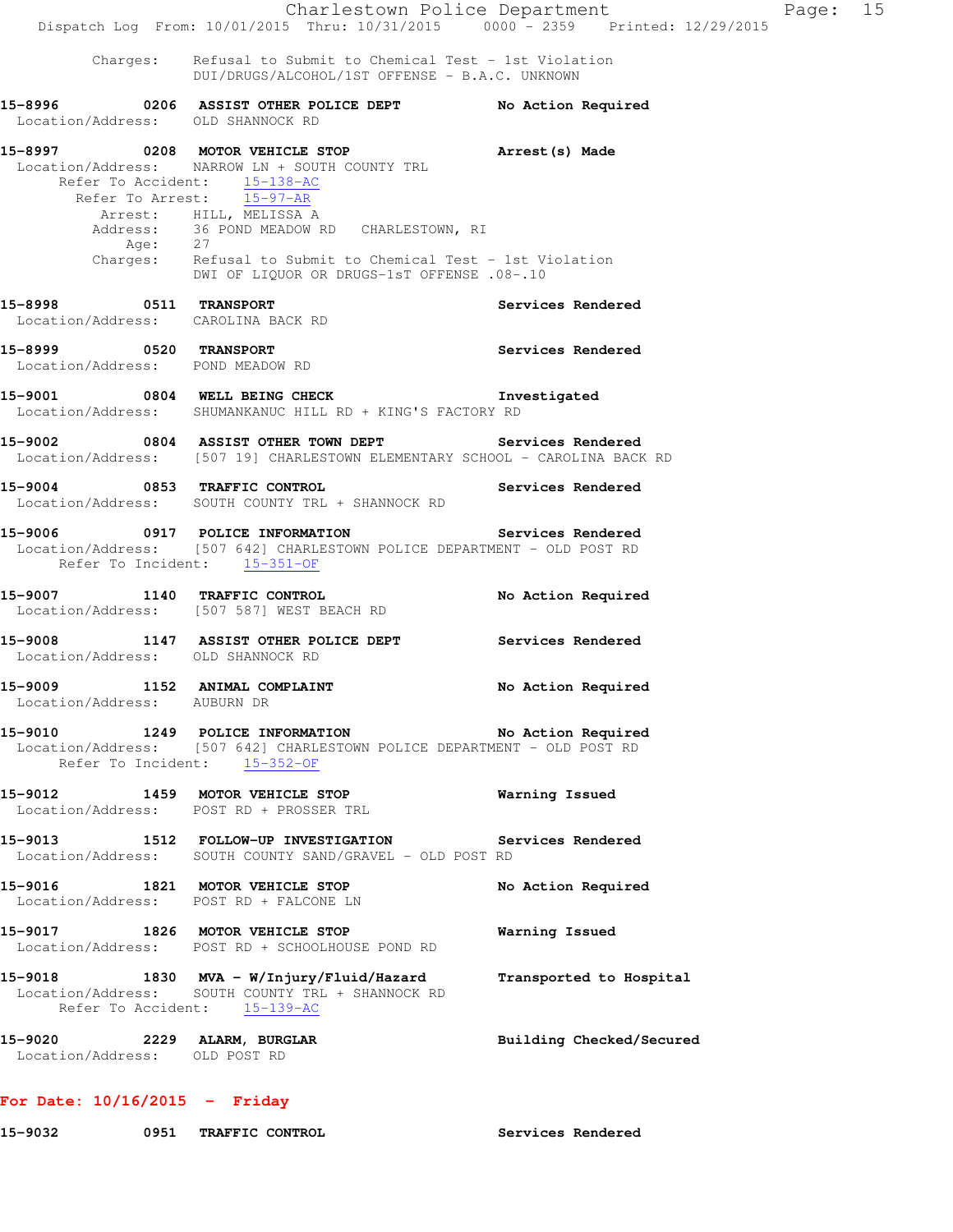|                                   | Charlestown Police Department                                                                                                                |              |
|-----------------------------------|----------------------------------------------------------------------------------------------------------------------------------------------|--------------|
|                                   | Dispatch Log From: 10/01/2015 Thru: 10/31/2015 0000 - 2359 Printed: 12/29/2015                                                               |              |
|                                   | Location/Address: POST RD + FALCONE LN                                                                                                       |              |
|                                   | 15-9033 1027 OFFICER WANTED No Action Required<br>Location/Address: ASHAWAY COLONY LN                                                        |              |
| Location/Address: FIFTH AVE       | 15-9034 1107 ANNOYING PHONE CALLS Services Rendered                                                                                          |              |
|                                   | 15-9038 1229 SUSPICIOUS ACTIVITY/VEHICLE Investigated<br>Location/Address: [507 26] CHARLESTOWN BREACHWAY - CHARLESTOWN BEACH RD             |              |
|                                   | 15-9040 1231 MVA - Minor Nine Report Taken<br>Location/Address: CHARLESTOWN COLLECTION CENTER - SAND HILL RD<br>Refer To Accident: 15-140-AC |              |
|                                   | 15-9041 1348 MOTOR VEHICLE COMPLAINT Could Not Locate<br>Vicinity of: POST RD + WILDFLOWER RD                                                |              |
| Location/Address: ROSS HILL RD    | 15-9043 1516 FOUND/LOST PROPERTY Report Taken<br>Refer To Incident: 15-354-OF                                                                |              |
| Refer To Incident: 15-355-OF      | 15-9044 1622 LARCENY 160 Report Taken<br>Vicinity of: [507 20] NINIGRET PARK - PARK LN                                                       |              |
|                                   | 15-9045 1747 SUSPICIOUS ACTIVITY/VEHICLE Investigated<br>Location/Address: SOUTH COUNTY TRL                                                  |              |
| Location/Address: PARTRIDGE RUN   | 15-9046 1817 ASSIST OTHER POLICE DEPT Services Rendered                                                                                      |              |
|                                   | 15-9047 1937 SUSPICIOUS ACTIVITY/VEHICLE Investigated<br>Location/Address: SHUMANKANUC HILL RD                                               |              |
|                                   | 15-9049 2204 ALARM, BURGLAR<br>Location/Address: [507 405] SOUTH COUNTY TRL                                                                  | Investigated |
| Location/Address: EDWARDS LN      | 15-9050 2210 SUSPICIOUS ACTIVITY/VEHICLE Investigated                                                                                        |              |
| 15-9051                           | 2243 ASSIST CITIZEN <b>Example 2243</b> ASSIST CITIZEN<br>Location/Address: [507 1] CHARLESTOWN TOWN HALL - SOUTH COUNTY TRL                 |              |
|                                   | 15-9052 2317 ASSIST OTHER POLICE DEPT Threstigated<br>Location/Address: [507 320] QUONOCHONTAUG BREACHWAY - WEST BEACH RD                    |              |
| For Date: $10/17/2015$ - Saturday |                                                                                                                                              |              |

Page: 16

# **15-9053 0011 MOTOR VEHICLE STOP No Action Required**  Location/Address: FIORE'S - POST RD **15-9054 0019 MOTOR VEHICLE STOP Warning Issued**  Location/Address: TOURIST INFO - POST RD **15-9056 0029 MOTOR VEHICLE STOP Warning Issued**  Location/Address: POST RD + NARROW LN **15-9059 0035 MOTOR VEHICLE STOP Warning Issued**  Location/Address: [507 360] COUNTRY FOOD MART - SOUTH COUNTY TRL **15-9060 0039 MOTOR VEHICLE STOP Warning Issued**  Location/Address: POST RD + NARROW LN **15-9062 0102 MOTOR VEHICLE STOP Warning Issued**  Location/Address: POST RD + NARROW LN **15-9064 0116 MVA - Minor Investigated**

 Location/Address: WORDEN'S POND RD Refer To Accident: 15-141-AC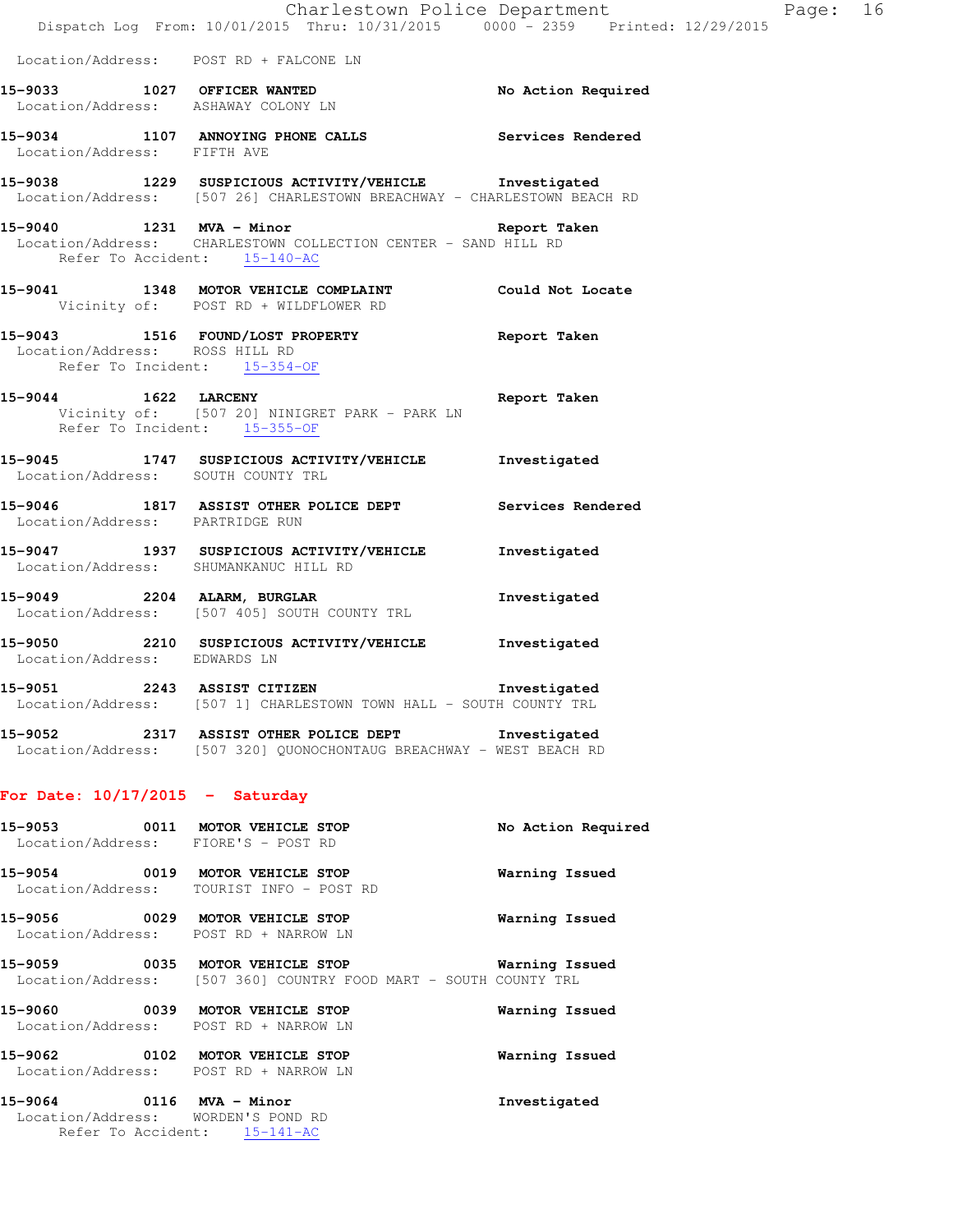| hru: 10/31/2015 | $0000 - 2359$ | Printed: 12/29/2015 |  |
|-----------------|---------------|---------------------|--|
|                 |               |                     |  |

| 15-9065 0406 OFFICER WANTED<br>Location/Address: CEDAR RD |      |                                                                                                                                                                                                                 | Could Not Locate         |
|-----------------------------------------------------------|------|-----------------------------------------------------------------------------------------------------------------------------------------------------------------------------------------------------------------|--------------------------|
|                                                           |      | 15-9074 1043 MOTOR VEHICLE STOP<br>Location/Address: POST RD + WILDFLOWER RD                                                                                                                                    | Citation Issued          |
|                                                           |      | 15-9079 1454 BURGLARY (B & E)<br>Location/Address: EAST BURDICK ST<br>Refer To Incident: 15-356-OF                                                                                                              | Report Taken             |
|                                                           |      | 15-9081 1714 POLICE INFORMATION<br>Location/Address: SHUMANKANUC HILL RD<br>Refer To Incident: 15-357-OF                                                                                                        | Report Taken             |
|                                                           |      | 15-9082 1757 TRAFFIC CONTROL No Action Required<br>Location/Address: [507 272] RTE 1 @ WILCOX TAVERN - POST RD                                                                                                  |                          |
|                                                           |      | 15-9083 1913 ASSIST CITIZEN Services Rendered<br>Location/Address: [507 18] CHARLESTOWN CHAMBER OF COMMERCE - OLD POST RD                                                                                       |                          |
| Location/Address: TIMBER RIDGE RD                         | Age: | 15-9084 2010 ASSIST OTHER POLICE DEPT Arrest (s) Made<br>Refer To Arrest: 15-98-AR<br>Arrest: GODDARD, ANN MARIE<br>Address: 4 TIMBER RIDGE RD CHARLESTOWN, RI<br>45<br>Charges: WARRANT OF ARREST ON AFFIDAVIT |                          |
| Location/Address: KLONDIKE RD                             |      | 15-9085 2106 ALARM, BURGLAR COMPARENT PALSE Alarm                                                                                                                                                               |                          |
|                                                           |      | 15-9086 2220 TRANSPORT<br>Location/Address: CAROLINA BACK RD + ALTON CAROLINA RD                                                                                                                                | Taken/Refered to Other A |
|                                                           |      | 15-9087 2329 OFFICER WANTED<br>Location/Address: KING'S FACTORY RD                                                                                                                                              | Services Rendered        |
|                                                           |      | 15-9088 2346 ALARM, BURGLAR<br>Location/Address: [507 637] SANCTUARY RD                                                                                                                                         | Building Checked/Secured |
| For Date: $10/18/2015$ - Sunday                           |      |                                                                                                                                                                                                                 |                          |
|                                                           |      | 15-9095 0202 MOTOR VEHICLE STOP<br>Location/Address: POST RD + PROSSER TRL                                                                                                                                      | No Action Required       |
| 15-9096                                                   |      | 0208 MOTOR VEHICLE STOP<br>Location/Address: POST RD + KING'S FACTORY RD                                                                                                                                        | Warning Issued           |
|                                                           |      | 15-9098 0315 MOTOR VEHICLE STOP Warning Issued<br>Location/Address: [507 258] RTE 1 @ SOUTH KINGSTOWN LINE - POST RD                                                                                            |                          |
|                                                           |      | 15-9099 0339 MOTOR VEHICLE STOP<br>Location/Address: [507 1] CHARLESTOWN TOWN HALL - SOUTH COUNTY TRL                                                                                                           | Warning Issued           |
|                                                           |      | 15-9103 0906 SUSPICIOUS ACTIVITY/VEHICLE Investigated<br>Location/Address: [507 31] BLUE SHUTTERS BEACH - EAST BEACH RD                                                                                         |                          |
| 15-9104 0929 ASSIST CITIZEN                               |      | Location/Address: [507 72] CUMBERLAND FARMS - OLD POST RD                                                                                                                                                       | Services Rendered        |
| 15-9106 0949 TRANSPORT                                    |      | Location/Address: [507 275] RTE 1 @ WESTERLY LINE - POST RD + SOUTH COUNTY TRL                                                                                                                                  | Services Rendered        |
|                                                           |      | 15-9107 1015 MOTOR VEHICLE STOP<br>Vicinity of: OLD POST RD                                                                                                                                                     | Warning Issued           |
|                                                           |      | 15-9110 1159 ASSIST CITIZEN<br>Location/Address: COLUMBIA HEIGHTS RD                                                                                                                                            | Investigated             |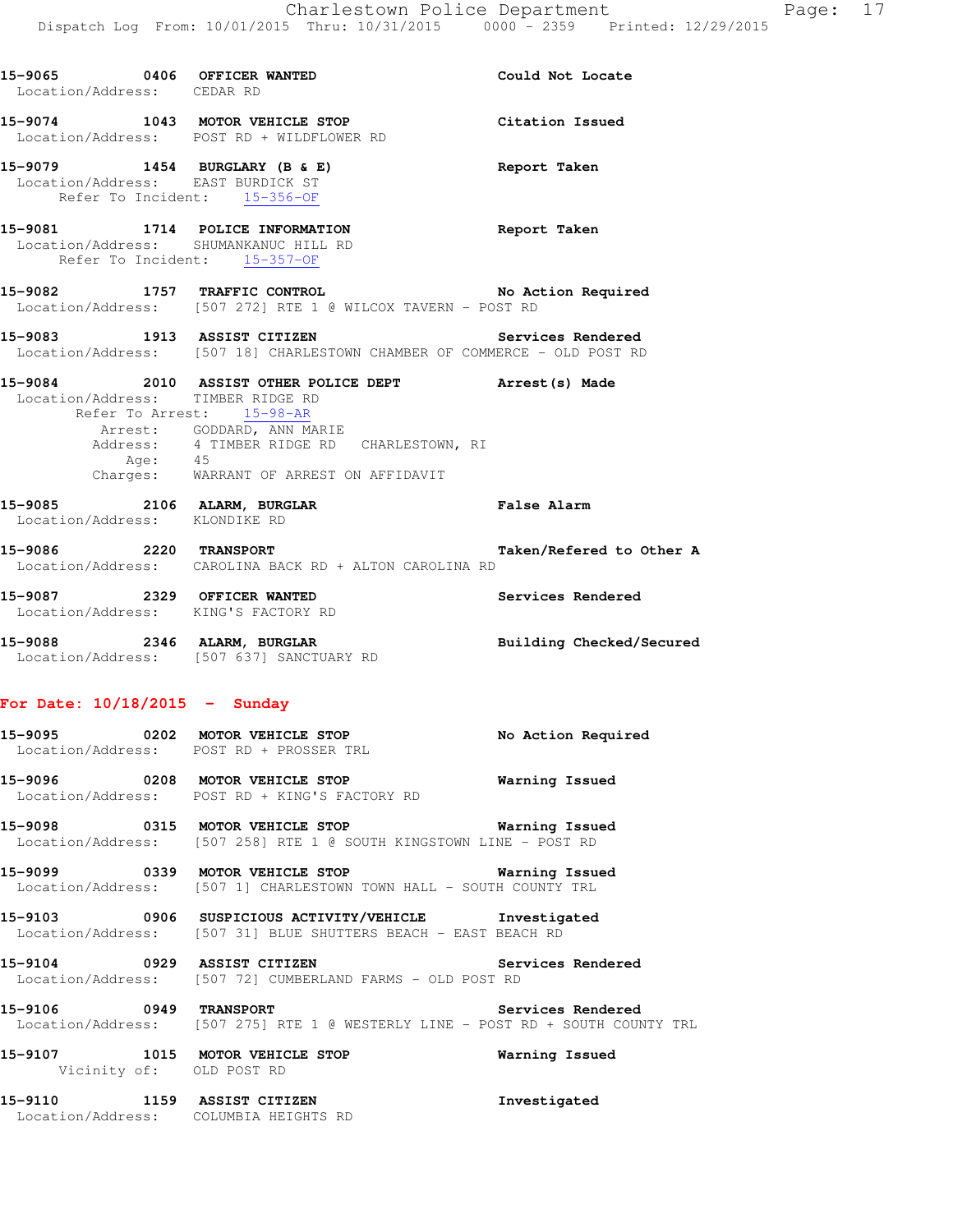**15-9115 1712 MVA - W/Injury/Fluid/Hazard Transported to Hospital**  Vicinity of: CASTLEROCK - POST RD Refer To Accident: 15-142-AC

Location/Address: POST RD + PROSSER TRL

**15-9116 1805 MOTOR VEHICLE COMPLAINT No Action Required**  Vicinity of: [507 66] WILLOWS RESORT - POST RD **15-9117 1811 DISABLED MV Investigated** 

 Location/Address: POST RD + WILDFLOWER RD **15-9120 2213 SUSPICIOUS ACTIVITY/VEHICLE Services Rendered**  Location/Address: PROSSER TRL

**15-9121 2358 TRANSPORT Services Rendered**  Location/Address: [507 28] SIMPLE PEASURES - SOUTH COUNTY TRL

### **For Date: 10/19/2015 - Monday**

| 15-9128<br>0329<br>Location/Address: | SUSPICIOUS ACTIVITY/VEHICLE<br>NIANTIC HWY    | Investigated   |
|--------------------------------------|-----------------------------------------------|----------------|
| 15-9132<br>0557<br>Location/Address: | MOTOR VEHICLE STOP<br>POST RD + WEST BEACH RD | Warning Issued |

**15-9133 0620 MOTOR VEHICLE STOP Warning Issued**  Location/Address: POST RD + TAMANACO DR

**15-9134 0739 MOTOR VEHICLE STOP Citation Issued**  Location/Address: [507 274] RTE 1 @ HENRY'S FRUIT STAND - POST RD

**15-9140 1030 TRAFFIC CONTROL Services Rendered**  Location/Address: MATUNUCK SCHOOLHOUSE RD + CHARLESTOWN BEACH RD

**15-9142 1121 WARRANT ARREST Could Not Locate**  Location/Address: BURDICKVILLE RD

**15-9143 1331 TRAFFIC CONTROL Services Rendered**  Location/Address: POST RD + KING'S FACTORY RD

**15-9144 1347 ALARM, FIRE False Alarm**  Location/Address: [507 897] MASONIC TEMPLE - SOUTH COUNTY TRL

**15-9149 1646 TRANSPORT Services Rendered**  Location/Address: [507 257] DUNNS CORNERS FIRE STATION (STATION TWO) - POST RD

**15-9150 1716 BURGLARY (B & E) Report Taken**  Location/Address: CAROLINA BACK RD Refer To Incident: 15-358-OF

**15-9151 1754 SERVE WARRANT Unfounded**  Location/Address: BURDICKVILLE RD

**15-9155 1930 MOTOR VEHICLE STOP Warning Issued**  Location/Address: OLD POST RD + TOCKWOTTEN COVE RD

### **For Date: 10/20/2015 - Tuesday**

| 15-9158 | 0015 | Warning Issued<br>MOTOR VEHICLE STOP<br>Location/Address: POST RD + FALCONE LN |  |
|---------|------|--------------------------------------------------------------------------------|--|
| 15-9160 | 0133 | Warning Issued<br><b>MOTOR VEHICLE STOP</b>                                    |  |
|         |      | Location/Address: [507 303] RTE 1 @ SOUTH SHORE MENTAL HEALTH - POST RD        |  |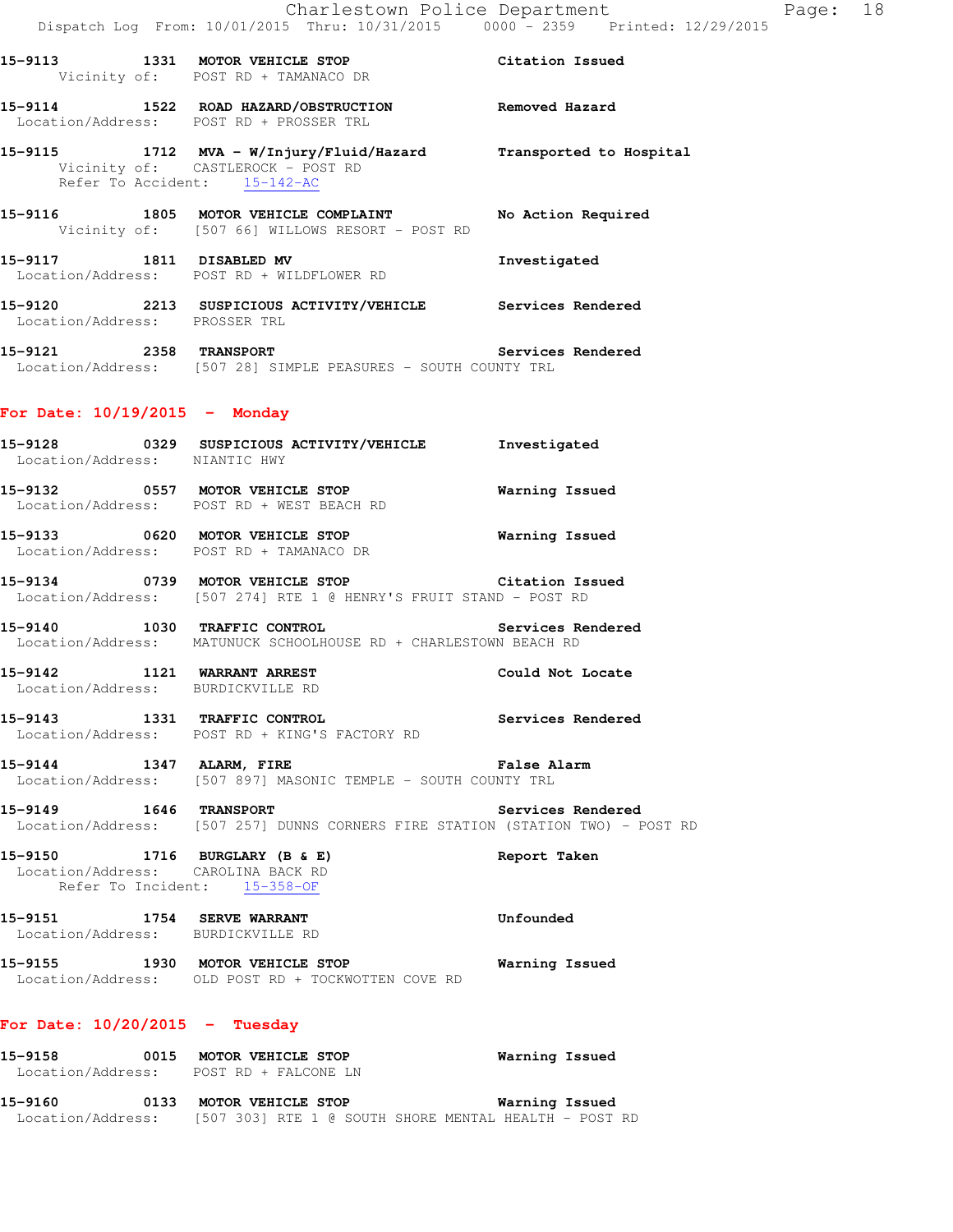|                               |                                                                                     |                                                                                                                          | Charlestown Police Department<br>Dispatch Log From: 10/01/2015 Thru: 10/31/2015 0000 <sup>-</sup> 2359 Printed: 12/29/2015  | Page: 19 |  |
|-------------------------------|-------------------------------------------------------------------------------------|--------------------------------------------------------------------------------------------------------------------------|-----------------------------------------------------------------------------------------------------------------------------|----------|--|
|                               |                                                                                     | Location/Address: [507 261] RTE 1 @ STATE GARAGE - POST RD                                                               |                                                                                                                             |          |  |
|                               | Location/Address: ASHAWAY COLONY LN                                                 | 15-9166 0211 ALARM, BURGLAR                                                                                              | Building Checked/Secured                                                                                                    |          |  |
|                               | Location/Address: POST RD + FALCONE LN                                              | 15-9167 0416 MOTOR VEHICLE STOP Citation Issued                                                                          |                                                                                                                             |          |  |
|                               |                                                                                     | 15-9168 0518 MOTOR VEHICLE STOP <b>Warning Issued</b><br>Location/Address: CAROLINA BACK RD + SOUTH COUNTY TRL           |                                                                                                                             |          |  |
|                               |                                                                                     | 15-9169 		 0546 MOTOR VEHICLE STOP 		 Warning Issued<br>Location/Address: SOUTH COUNTY TRL + MAPLE LAKE FARM RD          |                                                                                                                             |          |  |
|                               | Location/Address: POST RD + SOUTH COUNTY TRL                                        | 15-9170 0549 MOTOR VEHICLE STOP <b>WATER</b> Warning Issued                                                              |                                                                                                                             |          |  |
|                               | 15-9172 0601 MOTOR VEHICLE STOP<br>Location/Address: SOUTH COUNTY TRL + SHANNOCK RD |                                                                                                                          | Citation Issued                                                                                                             |          |  |
|                               | Location/Address: SOUTH COUNTY TRL + SHERMAN AVE                                    | 15-9173 0620 MOTOR VEHICLE STOP 6 Warning Issued                                                                         |                                                                                                                             |          |  |
|                               |                                                                                     | 15-9176 0629 ROAD HAZARD/OBSTRUCTION Services Rendered<br>Location/Address: [507 339] QUONOCHONTAUG POND - WEST BEACH RD |                                                                                                                             |          |  |
| Location/Address: OLD POST RD |                                                                                     |                                                                                                                          | 15-9178 0650 MOTOR VEHICLE COMPLAINT Taken/Refered to Other A                                                               |          |  |
| Location/Address: ALDER RD    | 15-9181 0752 VANDALISM                                                              |                                                                                                                          | Services Rendered                                                                                                           |          |  |
|                               |                                                                                     |                                                                                                                          | 15-9179 0801 POLICE INFORMATION 1nvestigated<br>Location/Address: [507 324] UNITED NUCLEAR CORP PROPERTY - NARRAGANSETT TRL |          |  |
|                               |                                                                                     | 15-9180 0807 TRAFFIC CONTROL                                                                                             | Services Rendered<br>Location/Address: [507 19] CHARLESTOWN ELEMENTARY SCHOOL - CAROLINA BACK RD                            |          |  |
|                               |                                                                                     | 15-9182 0901 POLICE INFORMATION<br>Location/Address: SOUTH COUNTY TRL + CLARKIN POND RD                                  | Services Rendered                                                                                                           |          |  |
|                               |                                                                                     | 15-9183 6919 MOTOR VEHICLE STOP 1991 Warning Issued<br>Location/Address: [507 266] RTE 1 @ WILLOWS - POST RD             |                                                                                                                             |          |  |
|                               | 15-9184 0957 TRAFFIC CONTROL<br>Location/Address: POST RD + KLONDIKE RD             |                                                                                                                          | Services Rendered                                                                                                           |          |  |
|                               | 15-9186 1039 SERVE WARRANT<br>Location/Address: BURDICKVILLE RD                     |                                                                                                                          | Services Rendered                                                                                                           |          |  |
|                               | Location/Address: KING'S FACTORY RD                                                 | 15-9187 1050 SUSPICIOUS ACTIVITY/VEHICLE                                                                                 | Investigated                                                                                                                |          |  |
|                               | 15-9188 1052 MOTOR VEHICLE STOP<br>Location/Address: POST RD + PROSSER TRL          |                                                                                                                          | Citation Issued                                                                                                             |          |  |
|                               | Location/Address: KING'S FACTORY RD                                                 | 15-9190 1154 SUSPICIOUS ACTIVITY/VEHICLE                                                                                 | Investigated                                                                                                                |          |  |
| 15-9192 1255 LARCENY          | Location/Address: MORTH NIANTIC DR<br>Refer To Incident: 15-359-OF                  |                                                                                                                          | Report Taken                                                                                                                |          |  |
|                               | 15-9193 1449 ALARM, FIRE<br>Location/Address: HUNTER'S HARBOR RD                    |                                                                                                                          | <b>False Alarm</b>                                                                                                          |          |  |
|                               | 15-9194 1515 MOTOR VEHICLE STOP<br>Location/Address: POST RD + WILDFLOWER RD        |                                                                                                                          | Warning Issued                                                                                                              |          |  |
|                               | 15-9195 1546 MOTOR VEHICLE STOP                                                     |                                                                                                                          | Citation Issued                                                                                                             |          |  |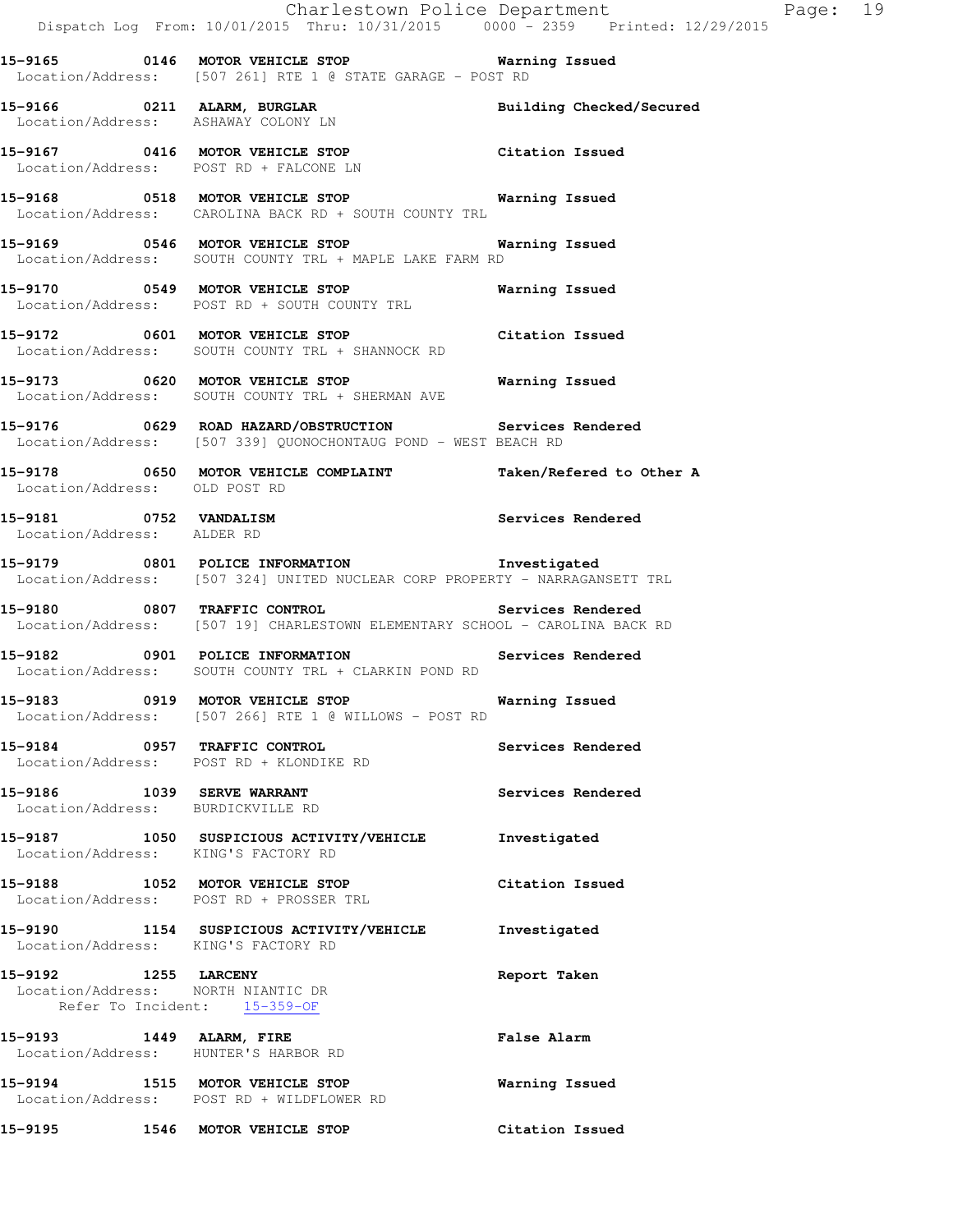Location/Address: POST RD + SCHOOLHOUSE POND RD

| 15-9196 |      | 1639 MOTOR VEHICLE STOP           |                                                               | Arrest (s) Made  |  |
|---------|------|-----------------------------------|---------------------------------------------------------------|------------------|--|
|         |      |                                   | Location/Address: [507 362] RTE 2 @ SUNOCO - SOUTH COUNTY TRL |                  |  |
|         |      | Refer To Arrest: 15-99-AR         |                                                               |                  |  |
|         |      | Arrest: SMITH, JEREMY W           |                                                               |                  |  |
|         |      | Address: 6 ACACIA CT COVENTRY, RI |                                                               |                  |  |
|         | Age: | -34                               |                                                               |                  |  |
|         |      |                                   | Charges: DRIVING AFTER DENIAL, SUS/REVOCATION-LICENSE         |                  |  |
| 15-9197 | 1655 | <b>TRESPASSING</b>                |                                                               | Could Not Locate |  |
|         |      | Location/Address: HILLTOP DR      |                                                               |                  |  |

**15-9198 1709 MOTOR VEHICLE COMPLAINT Services Rendered**  Location/Address: COVEY CT

**15-9199 1718 POLICE INFORMATION No Action Required**  Location/Address: [507 337] WATCHAUG POND - SANCTUARY RD

**15-9206 2056 SUSPICIOUS ACTIVITY/VEHICLE Services Rendered**  Location/Address: ROSS HILL RD

**15-9207 2109 SUSPICIOUS ACTIVITY/VEHICLE Services Rendered**  Location/Address: [507 323] NORTH CAMP - BUCKEYE BROOK RD

**15-9209 2300 OFFICER WANTED Investigated**  Location/Address: PECKHAM HOLLOW RD

### **For Date: 10/21/2015 - Wednesday**

| 15-9211 |      | 0032 MOTOR VEHICLE STOP<br>Location/Address: SK LINE - POST RD            | Warning Issued  |
|---------|------|---------------------------------------------------------------------------|-----------------|
| 15-9212 | 0044 | <b>MOTOR VEHICLE STOP</b><br>Location/Address: POST RD + SOUTH COUNTY TRL | Warning Issued  |
| 15-9213 | 0104 | MOTOR VEHICLE STOP                                                        | Citation Issued |

Location/Address: POST RD + SCHOOLHOUSE POND RD

**15-9214 0130 ROAD HAZARD/OBSTRUCTION Taken/Refered to Other A**  Location/Address: BUCKEYE BROOK RD + CHARLES AVE

**15-9215 0137 DISABLED MV Services Rendered**  Location/Address: SOUTH COUNTY TRL

**15-9217 0546 MOTOR VEHICLE STOP Warning Issued**  Location/Address: POST RD + TAMANACO DR

**15-9218 0603 MOTOR VEHICLE STOP Warning Issued**  Location/Address: POST RD + TAMANACO DR

**15-9223 0711 VANDALISM Investigated**  Location/Address: ALDER RD

**15-9224 0819 TRAFFIC CONTROL Services Rendered**  Location/Address: [507 19] CHARLESTOWN ELEMENTARY SCHOOL - CAROLINA BACK RD

**15-9228 0943 POLICE INFORMATION No Action Required**  Location/Address: SOUTH COUNTY TRL + OLD MILL RD

**15-9230 1150 FOLLOW-UP INVESTIGATION No Action Required**  Location/Address: ASHAWAY COLONY LN

**15-9231 1221 ASSIST CITIZEN Services Rendered**  Location/Address: [507 79] ECKEL INSURANCE INC - OLD POST RD

**15-9233 1226 ALARM, BURGLAR False Alarm**  Location/Address: KING'S FACTORY RD

**15-9236 1330 MOTOR VEHICLE COMPLAINT Investigated**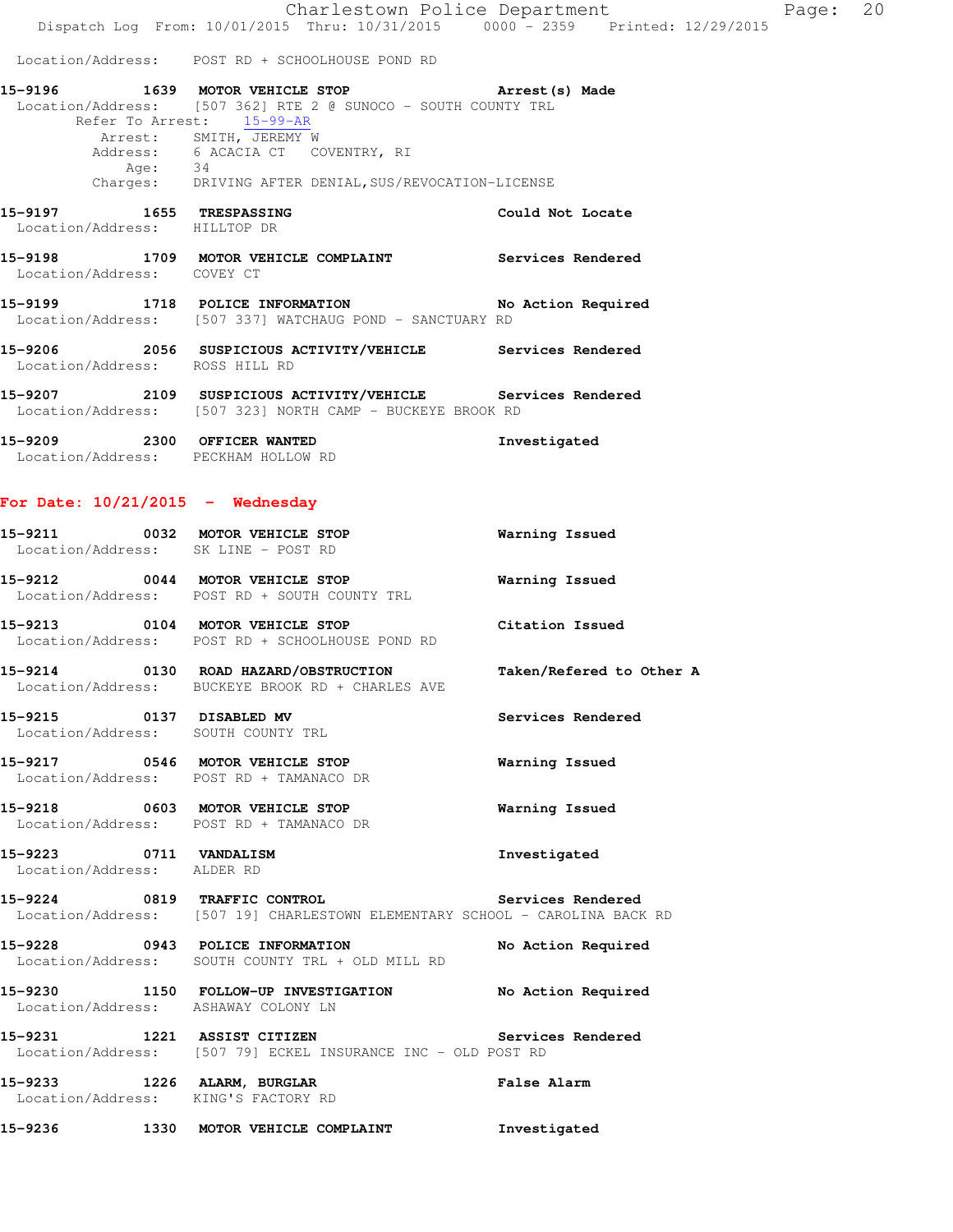|                                                                                                      | Charlestown Police Department                                                                                                     |                                                                                        |
|------------------------------------------------------------------------------------------------------|-----------------------------------------------------------------------------------------------------------------------------------|----------------------------------------------------------------------------------------|
|                                                                                                      |                                                                                                                                   | Dispatch Log From: 10/01/2015 Thru: 10/31/2015 0000 - 2359 Printed: 12/29/2015         |
|                                                                                                      |                                                                                                                                   | Location/Address: [507 287] RTE 112 @ CHARLESTOWN ELEMENTARY SCHOOL - CAROLINA BACK RD |
| Location/Address: NARROW LN                                                                          |                                                                                                                                   | Investigated                                                                           |
| Location/Address: SOUTH COUNTY TRL                                                                   | 15-9239 1710 MOTOR VEHICLE COMPLAINT                                                                                              | Could Not Locate                                                                       |
| 15-9241 1732 BURGLARY (B & E)<br>Location/Address: PECKHAM HOLLOW RD<br>Refer To Incident: 15-360-OF |                                                                                                                                   | Report Taken                                                                           |
|                                                                                                      | 15-9242 1838 SUSPICIOUS ACTIVITY/VEHICLE<br>Location/Address: POST RD + KING'S FACTORY RD                                         | Unfounded                                                                              |
|                                                                                                      | 15-9243 2214 SUSPICIOUS ACTIVITY/VEHICLE Investigated<br>Location/Address: [507 18] CHARLESTOWN CHAMBER OF COMMERCE - OLD POST RD |                                                                                        |

**15-9245 2326 MOTOR VEHICLE STOP Warning Issued**  Location/Address: NEW BISCUIT CITY RD + BISCUIT CITY RD

**15-9246 2345 SUSPICIOUS ACTIVITY/VEHICLE Investigated**  Location/Address: EAST BEACH RD + POST RD

### **For Date: 10/22/2015 - Thursday**

|                                | Location/Address: [507 276] RTE 2 @ RICHMOND LINE - SOUTH COUNTY TRL                                               |                    |
|--------------------------------|--------------------------------------------------------------------------------------------------------------------|--------------------|
|                                | Location/Address: ALTON CAROLINA RD + CAROLINA BACK RD                                                             |                    |
| Location/Address: NARROW LN    | 15-9258 0841 911 CALLS/False/Hang-Ups/Open Services Rendered                                                       |                    |
|                                | 15-9260 1008 POLICE INFORMATION 5ervices Rendered<br>Location/Address: [507 252] GENERAL STANTON INN - OLD POST RD |                    |
| 15-9262 1224 TRAFFIC CONTROL   | Citation Issued<br>Location/Address: SOUTH KINGSTOWN LINE - POST RD                                                |                    |
|                                | Location/Address: POST RD + SOUTH COUNTY TRL                                                                       | No Action Required |
|                                | 15-9264 1253 MOTOR VEHICLE STOP<br>Location/Address: POST RD + SCHOOLHOUSE POND RD                                 | Warning Issued     |
| 15-9265 1312 TRAFFIC CONTROL   | Location/Address: 300 AREA - KING'S FACTORY RD                                                                     | No Action Required |
| Location/Address: OLD COACH RD | 15-9266 1334 MVA - W/Injury/Fluid/Hazard Transported to Hospital                                                   |                    |

Refer To Accident: 15-143-AC

15-9268 1630 ANIMAL COMPLAINT **15-9268** Taken/Refered to Other A Location/Address: OLD COACH RD Refer To Incident: 15-361-OF **15-9270 1646 MOTOR VEHICLE STOP Citation Issued**  Location/Address: SOUTH COUNTY TRL

**15-9271 1753 MOTOR VEHICLE STOP Warning Issued**  Location/Address: WASHINGTON TRUST BANK - FALCONE LN

## **For Date: 10/23/2015 - Friday**

**15-9279 0218 MOTOR VEHICLE STOP Warning Issued**  Location/Address: POST RD + SOUTH COUNTY TRL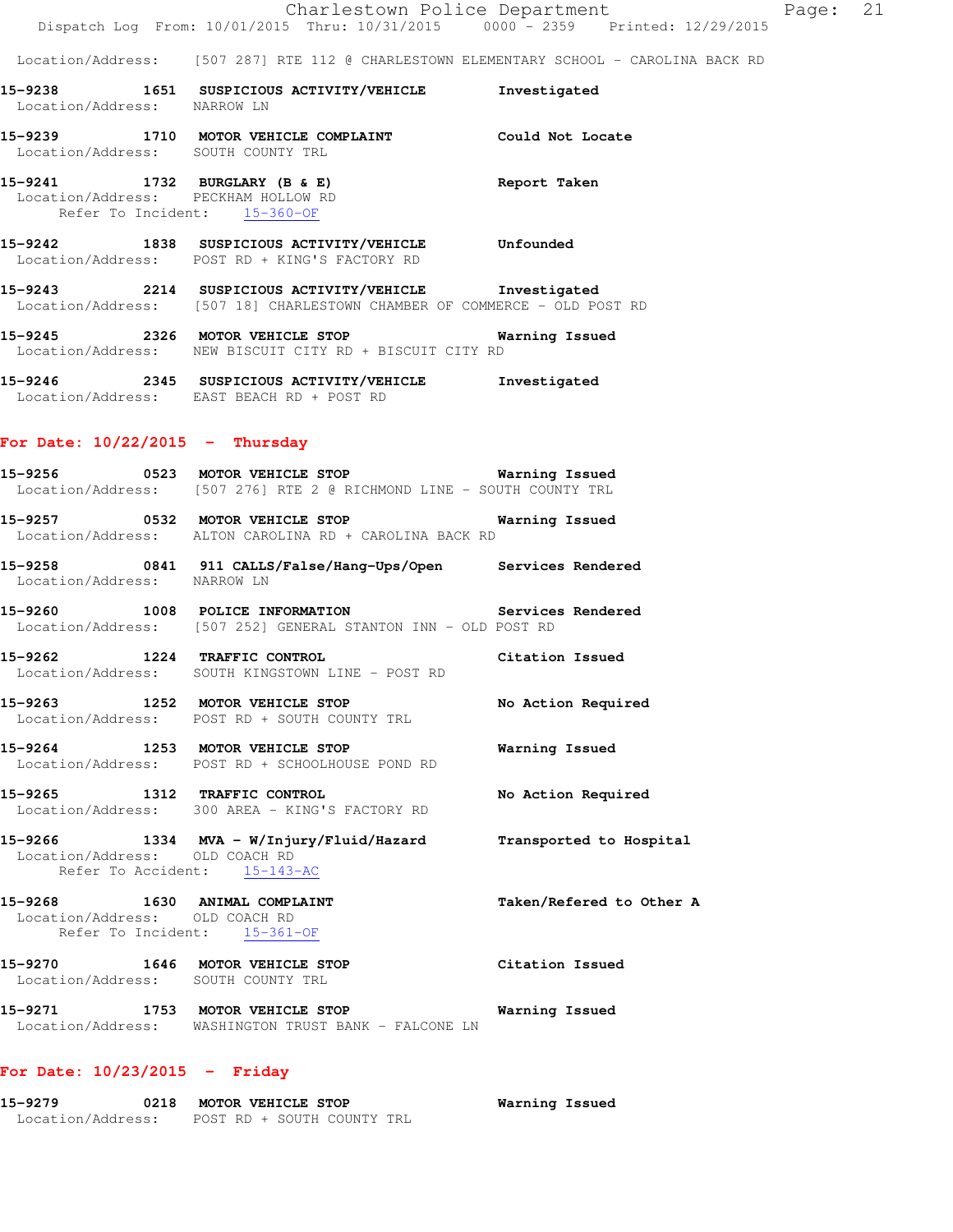**15-9281 0850 FOLLOW-UP INVESTIGATION Investigated**  Location/Address: PECKHAM HOLLOW RD 15-9282 1139 ALARM, BURGLAR **Building Checked/Secured**  Location/Address: [507 619] OLD COACH RD **15-9283 1200 MOTOR VEHICLE STOP Warning Issued**  Location/Address: POST RD + LAKESIDE DR **15-9285 1411 MOTOR VEHICLE STOP No Action Required**  Location/Address: POST RD + SCHOOLHOUSE POND RD **15-9287 1541 MOTOR VEHICLE STOP Warning Issued**  Location/Address: POST RD + HOXSIE AVE **15-9289 1552 MOTOR VEHICLE STOP Warning Issued**  Location/Address: POST RD + FALCONE LN **15-9290 1558 LARCENY Report Taken**  Location/Address: [507 45] RIPPY'S LIQUOR MART - SOUTH COUNTY TRL Refer To Incident: 15-362-OF **15-9291 1624 DISTURBANCE/Music/Noise No Action Required**  Location/Address: CROSSLAND ST **15-9292 1650 MOTOR VEHICLE STOP Investigated**  Location/Address: [507 530] NARRAGANSETT INDIAN FOUR WINDS COMMUNITY CENT - SOUTH COUNTY TRL **15-9293 1656 FOLLOW-UP INVESTIGATION Investigated**  Location/Address: [507 45] RIPPY'S LIQUOR MART - SOUTH COUNTY TRL **15-9294 1711 FOLLOW-UP INVESTIGATION Arrest(s) Made**  Vicinity of: JONATHAN DR + SOUTH COUNTY TRL Refer To Arrest: 15-100-AR Arrest: ROBINSON, MARY E Address: 6 RANGER RD WESTERLY, RI Age: 62 Charges: BENCH WARRANT ISSUED FROM 6TH DISTRICT COURT BENCH WARRANT ISSUED FROM 4TH DISTRICT COURT **15-9295 1821 DISABLED MV Investigated**  Location/Address: WEST BEACH RD + BOULDER AVE **15-9298 2040 TRANSPORT Services Rendered**  Location/Address: [507 642] CHARLESTOWN POLICE DEPARTMENT - OLD POST RD **15-9299 2338 MOTOR VEHICLE COMPLAINT Taken/Refered to Other A**  Location/Address: POST RD **For Date: 10/24/2015 - Saturday 15-9302 0201 MOTOR VEHICLE STOP Warning Issued**  Location/Address: POST RD + PROSSER TRL **15-9303 0209 ASSIST CITIZEN Services Rendered**  Location/Address: POST RD + PROSSER TRL **15-9311 0327 MOTOR VEHICLE STOP No Action Required**  Location/Address: POST RD + PROSSER TRL **15-9312 0339 MOTOR VEHICLE STOP Warning Issued**  Location/Address: POST RD + SCHOOLHOUSE POND RD **15-9314 0638 MOTOR VEHICLE STOP Warning Issued**  Location/Address: POST RD + TAMANACO DR **15-9317 0810 MOTOR VEHICLE STOP Warning Issued** 

**15-9322 0930 ANIMAL COMPLAINT Taken/Refered to Other A** 

Location/Address: POST RD + PROSSER TRL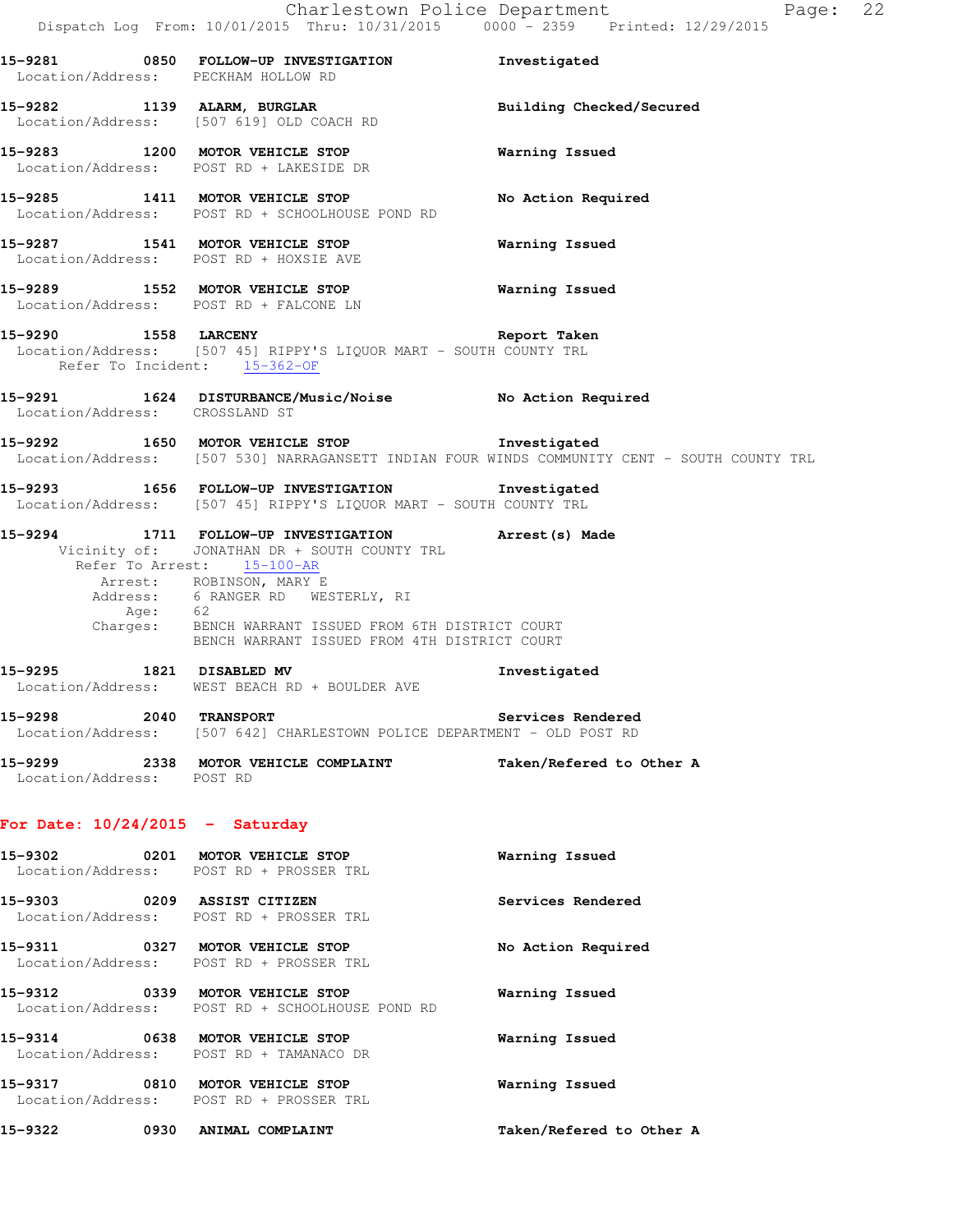Location/Address: BOTKA DR

- **15-9321 0943 MOTOR VEHICLE STOP Warning Issued**  Location/Address: SOUTH COUNTY TRL + MAPLE LAKE FARM RD
- **15-9323 1055 ANNOYING PHONE CALLS Services Rendered**  Location/Address: [507 642] CHARLESTOWN POLICE DEPARTMENT - OLD POST RD
- **15-9324 1210 MOTOR VEHICLE STOP Warning Issued**  Location/Address: POST RD + TAMANACO DR
- **15-9325 1223 ROAD HAZARD/OBSTRUCTION Services Rendered**  Location/Address: [507 269] RTE 1 @ DRIVING RANGE - POST RD
- **15-9326 1421 OFFICER WANTED Investigated**  Location/Address: SOUTH BAYBERRY LN
- **15-9328 1816 MVA Minor Report Taken**  Location/Address: POST RD + MEADOW LN Refer To Accident: 15-144-AC
- **15-9329 1859 MOTOR VEHICLE COMPLAINT Could Not Locate**  Location/Address: [507 279] RTE 2 @ CHARLESTOWN TOWN HALL - SOUTH COUNTY TRL
- **15-9330 1905 ASSIST OTHER TOWN DEPT No Action Required**  Location/Address: [507 20] NINIGRET PARK - PARK LN
- **15-9332 2345 MOTOR VEHICLE STOP Warning Issued**  Location/Address: [507 266] RTE 1 @ WILLOWS - POST RD

### **For Date: 10/25/2015 - Sunday**

- **15-9333 0000 MOTOR VEHICLE STOP Warning Issued**  Location/Address: FALCONE LN + OLD POST RD
- **15-9334 0039 MOTOR VEHICLE STOP Warning Issued**  Location/Address: [507 303] RTE 1 @ SOUTH SHORE MENTAL HEALTH - POST RD
- **15-9340 0216 ALARM, BURGLAR Building Checked/Secured**  Location/Address: [507 354] PAT'S POWER EQUIPMENT - OLD POST RD
- **15-9341 0240 MOTOR VEHICLE STOP Warning Issued**  Location/Address: [507 270] RTE 1 @ BURLINGAME - POST RD
- **15-9342 0300 MOTOR VEHICLE STOP Warning Issued**  Location/Address: [507 303] RTE 1 @ SOUTH SHORE MENTAL HEALTH - POST RD
- **15-9346 0619 MOTOR VEHICLE STOP Warning Issued**  Location/Address: POST RD + NARROW LN
- **15-9347 0630 MOTOR VEHICLE STOP Warning Issued**  Location/Address: POST RD + FALCONE LN
- **15-9349 0723 MVA Minor Report Taken**  Location/Address: PROSSER TRL Refer To Accident: 15-145-AC
- **15-9350 0750 ALARM, BURGLAR Building Checked/Secured**  Location/Address: [507 354] PAT'S POWER EQUIPMENT - OLD POST RD
- **15-9351 0803 ASSIST OTHER POLICE DEPT Services Rendered**  Location/Address: [507 262] RTE 1 @ LIQUOR STORE - POST RD
- **15-9354 1056 MOTOR VEHICLE STOP Citation Issued**  Vicinity of: [507 66] WILLOWS RESORT - POST RD
- **15-9355 1133 TRAFFIC CONTROL No Action Required**  Location/Address: POST RD
- **15-9358 1323 MOTOR VEHICLE STOP Warning Issued**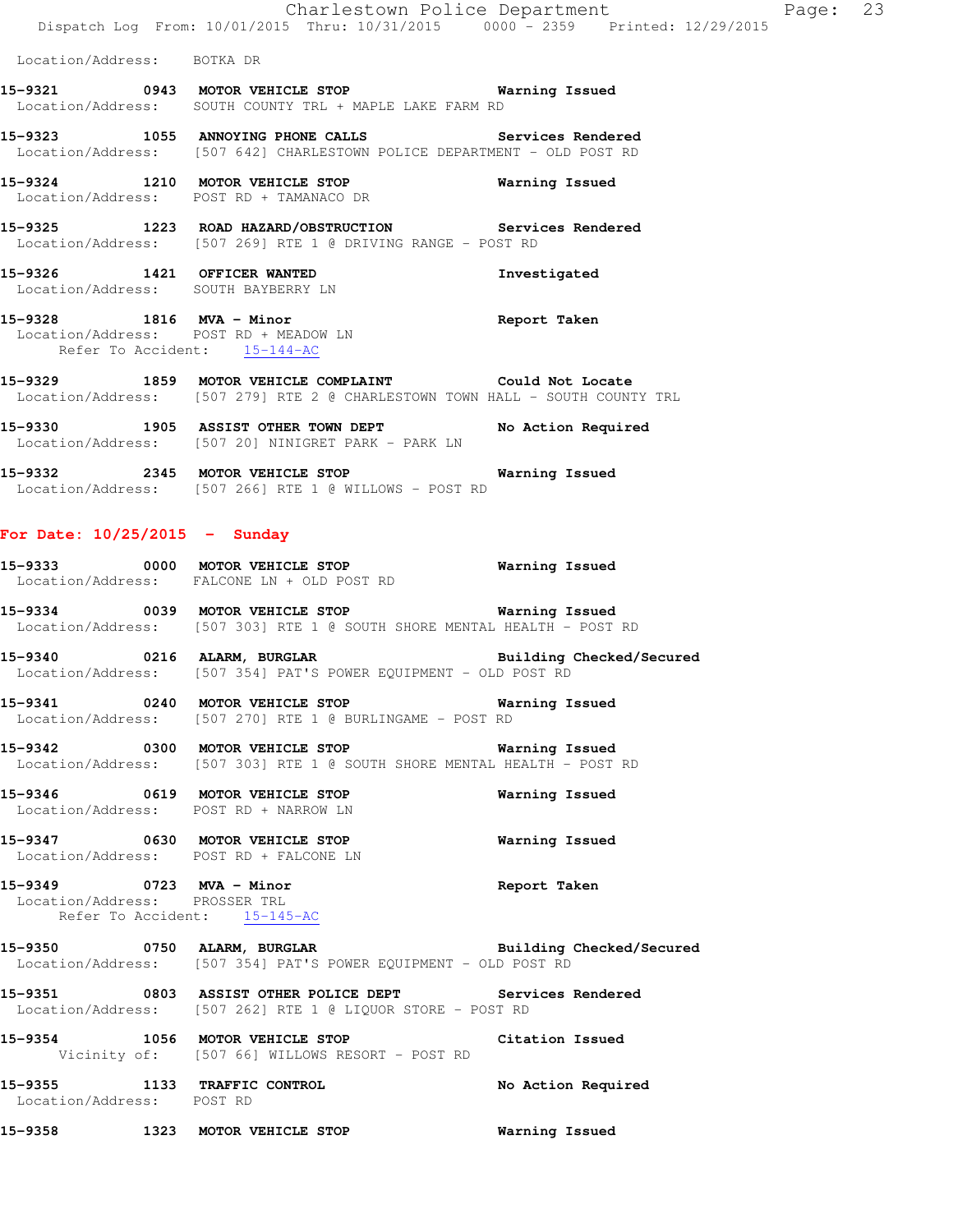|                                   | Charlestown Police Department<br>Dispatch Log From: 10/01/2015 Thru: 10/31/2015 0000 - 2359 Printed: 12/29/2015      |  |
|-----------------------------------|----------------------------------------------------------------------------------------------------------------------|--|
|                                   | Vicinity of: [507 261] RTE 1 @ STATE GARAGE - POST RD                                                                |  |
|                                   | 15-9360 1334 ASSIST CITIZEN Services Rendered<br>Location/Address: POST RD + WILDFLOWER RD                           |  |
|                                   | 15-9361 1412 MOTOR VEHICLE STOP 6 Warning Issued<br>Vicinity of: [507 88] EAST WEST MARKET - POST RD                 |  |
|                                   | 15-9362 1428 MOTOR VEHICLE COMPLAINT Could Not Locate<br>Location/Address: [507 88] EAST WEST MARKET - POST RD       |  |
| Location/Address: DOWD DR         | 15-9363 1542 ALARM, BURGLAR 15 Palse Alarm                                                                           |  |
|                                   | 15-9364 1544 MOTOR VEHICLE STOP 6 Warning Issued<br>Location/Address: [507 300] RTE 1 @ KRYSTAL PENGUIN - POST RD    |  |
| Location/Address: BISCUIT CITY RD | 15-9365 1556 MOTOR VEHICLE COMPLAINT Unfounded                                                                       |  |
|                                   | 15-9366 1613 MOTOR VEHICLE STOP Citation Issued<br>Location/Address: [507 300] RTE 1 @ KRYSTAL PENGUIN - POST RD     |  |
|                                   | 15-9370 1802 MOTOR VEHICLE STOP 6 Warning Issued<br>Location/Address: POST RD + SOUTH COUNTY TRL                     |  |
|                                   | 15-9371 2007 POLICE INFORMATION No Action Required<br>Location/Address: [507 14] CARPENTER'S GULF - SOUTH COUNTY TRL |  |
|                                   | 15-9372 2056 MOTOR VEHICLE STOP 6 Warning Issued<br>Location/Address: [507 266] RTE 1 @ WILLOWS - POST RD            |  |

Page: 24

**15-9376 2239 ANIMAL COMPLAINT Services Rendered**  Location/Address: [507 233] NORDIC LODGE - EAST PASQUISETT TRL

15-9377 2332 DISABLED MV **Services Rendered** Location/Address: [507 364] CROTTY AND SONS AUTO BODY - SOUTH COUNTY TRL

**15-9378 2351 MOTOR VEHICLE STOP Warning Issued**  Location/Address: [507 266] RTE 1 @ WILLOWS - POST RD

### **For Date: 10/26/2015 - Monday**

| 15-9380 | 0152 MOTOR VEHICLE STOP                                                                  | Warning Issued |
|---------|------------------------------------------------------------------------------------------|----------------|
|         | Location/Address: [507 303] RTE 1 @ SOUTH SHORE MENTAL HEALTH - POST RD                  |                |
| 15-9381 | 0235 MOTOR VEHICLE STOP<br>Location/Address: [507 300] RTE 1 @ KRYSTAL PENGUIN - POST RD | Warning Issued |
| 15-9387 | 0312 MOTOR VEHICLE STOP                                                                  | Warning Issued |

Location/Address: [507 300] RTE 1 @ KRYSTAL PENGUIN - POST RD

**15-9388 0535 MOTOR VEHICLE STOP Warning Issued**  Location/Address: POST RD + FALCONE LN

**15-9389 0604 MOTOR VEHICLE STOP Warning Issued**  Location/Address: [507 258] RTE 1 @ SOUTH KINGSTOWN LINE - POST RD

**15-9392 0628 MOTOR VEHICLE STOP Warning Issued**  Location/Address: SOUTH COUNTY TRL + NEW BISCUIT CITY RD

**15-9393 0634 MOTOR VEHICLE STOP Warning Issued**  Location/Address: SOUTH COUNTY TRL + SHERMAN AVE

**15-9395 0912 TRAFFIC CONTROL Services Rendered**  Location/Address: POST RD + FALCONE LN

**15-9397 1000 EMBEZZELMENT/FRAUD/FORGERY Investigated**  Location/Address: FIRST ST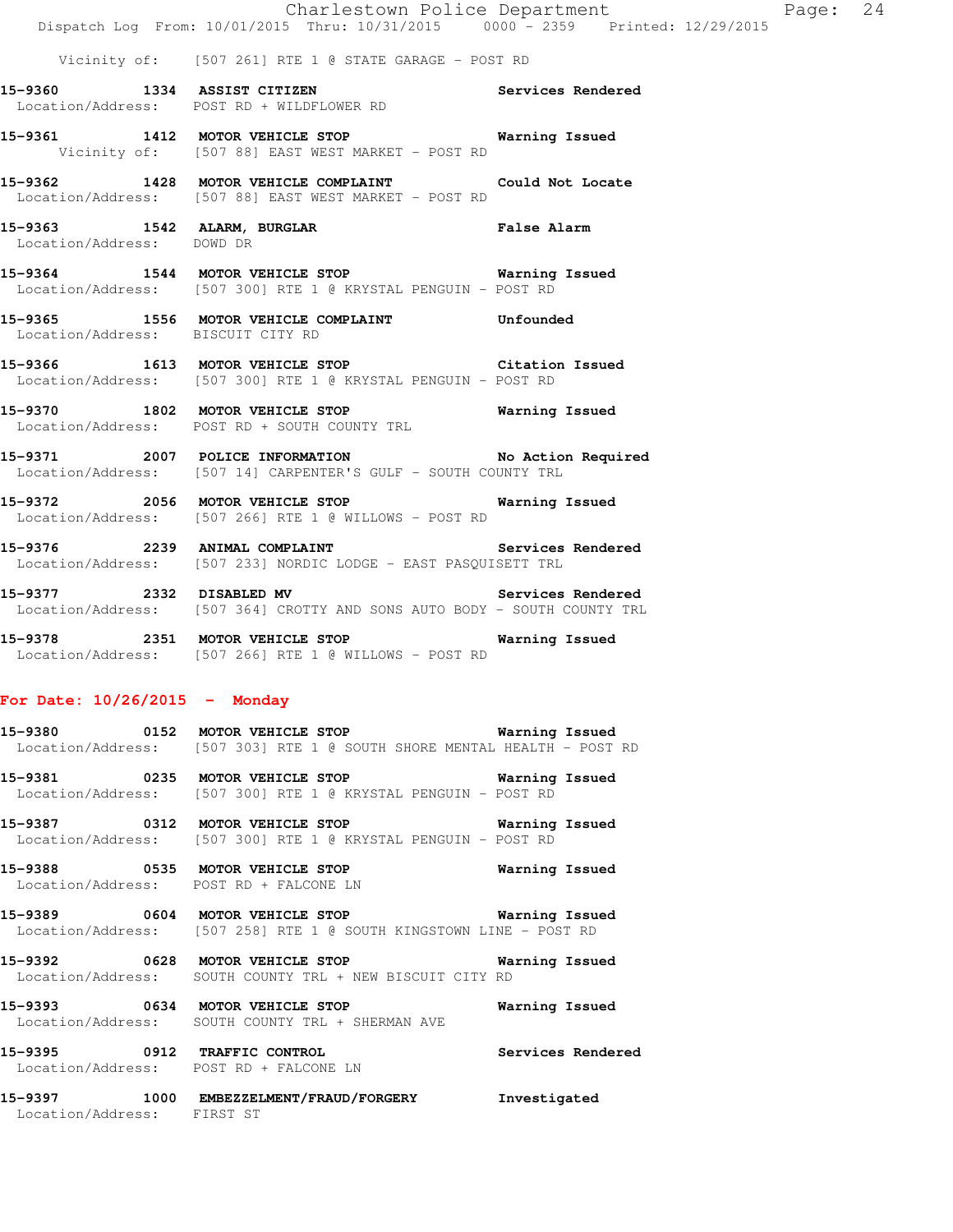|                                                                  | Dispatch Log From: 10/01/2015 Thru: 10/31/2015 0000 - 2359 Printed: 12/29/2015                                           | Charlestown Police Department Fage: 25 |  |
|------------------------------------------------------------------|--------------------------------------------------------------------------------------------------------------------------|----------------------------------------|--|
|                                                                  | 15-9399 1034 MOTOR VEHICLE STOP Citation Issued<br>Location/Address: POST RD + DEER RUN                                  |                                        |  |
|                                                                  | 15-9400 1155 TRAFFIC CONTROL Services Rendered<br>Location/Address: SOUTH KINGSTOWN LINE - POST RD                       |                                        |  |
|                                                                  | 15-9401 1205 MOTOR VEHICLE STOP Citation Issued<br>Location/Address: POST RD + DEER RUN                                  |                                        |  |
|                                                                  | 15-9402 1303 DISABLED MV Services Rendered<br>Vicinity of: [507 270] RTE 1 @ BURLINGAME - POST RD                        |                                        |  |
|                                                                  | Location/Address: [507 471] SHELTER HARBOR GOLF MAINTANANCE FACILITY - ROSS HILL RD                                      |                                        |  |
|                                                                  | 15-9404 1533 FOLLOW-UP INVESTIGATION 1nvestigated<br>Location/Address: [507 55] BRADFORD SPORTSMEN'S CLUB - ROSS HILL RD |                                        |  |
| Location/Address: RIVERVIEW DR<br>Refer To Incident: 15-363-OF   | 15-9405 1551 OFFICER WANTED 15-9405 Report Taken                                                                         |                                        |  |
|                                                                  | 15-9406 1555 FOLLOW-UP INVESTIGATION 1nvestigated<br>Location/Address: [507 45] RIPPY'S LIQUOR MART - SOUTH COUNTY TRL   |                                        |  |
|                                                                  | 15-9407   1558   ROAD HAZARD/OBSTRUCTION   Services Rendered Location/Address: KLONDIKE RD                               |                                        |  |
| Location/Address: ROSS HILL RD                                   | <br> 15-9408 1624 SUSPICIOUS ACTIVITY/VEHICLE Services Rendered                                                          |                                        |  |
|                                                                  | 15-9409 1739 MOTOR VEHICLE STOP Warning Issued<br>Location/Address: [507 266] RTE 1 @ WILLOWS - POST RD                  |                                        |  |
|                                                                  | 15-9410 1758 MOTOR VEHICLE STOP No Action Required<br>Location/Address: [507 254] GALAPAGOS COLLECTION - OLD POST RD     |                                        |  |
| Location/Address: RIVERVIEW DR                                   | 15-9412 1812 FOLLOW-UP INVESTIGATION No Action Required                                                                  |                                        |  |
| Location/Address: BUDDINGTON RD                                  | 15-9413 1913 ANNOYING PHONE CALLS 10 No Action Required                                                                  |                                        |  |
| 15-9414 2001 OFFICER WANTED<br>Location/Address: OLD SHANNOCK RD |                                                                                                                          | Could Not Locate                       |  |
| 15-9415 2026 BURGLARY (B & E)<br>Location/Address: NARROW LN     | Refer To Incident: 15-364-OF                                                                                             | Report Taken                           |  |
| Location/Address: OLD MEADOW LN                                  | 15-9416 2100 POLICE INFORMATION                                                                                          | Services Rendered                      |  |
|                                                                  | 15-9417 2109 OFFICER WANTED<br>Location/Address: [507 642] CHARLESTOWN POLICE DEPARTMENT - OLD POST RD                   | Services Rendered                      |  |
|                                                                  | 15-9418 2336 MOTOR VEHICLE STOP<br>Location/Address: POST RD + LAKESIDE DR                                               | Warning Issued                         |  |
|                                                                  |                                                                                                                          |                                        |  |

**For Date: 10/27/2015 - Tuesday**

| $15 - 9419$       | 0010 | MOTOR VEHICLE STOP                           | Warning Issued      |
|-------------------|------|----------------------------------------------|---------------------|
| Location/Address: |      | POST RD + CROSS MILLS RD                     |                     |
| 15-9420           | 0025 | <b>ASSAULT</b>                               | Arrest (s) Made     |
|                   |      | Location/Address: [507 884] CAROLINA BACK RD |                     |
|                   |      | Refer To Arrest: 15-101-AR                   |                     |
|                   |      | Arrest: MARKETOS, REUBEN                     |                     |
|                   | Age: | Address: 69 SILVER SPRING AVE<br>35          | NORTH KINGSTOWN, RI |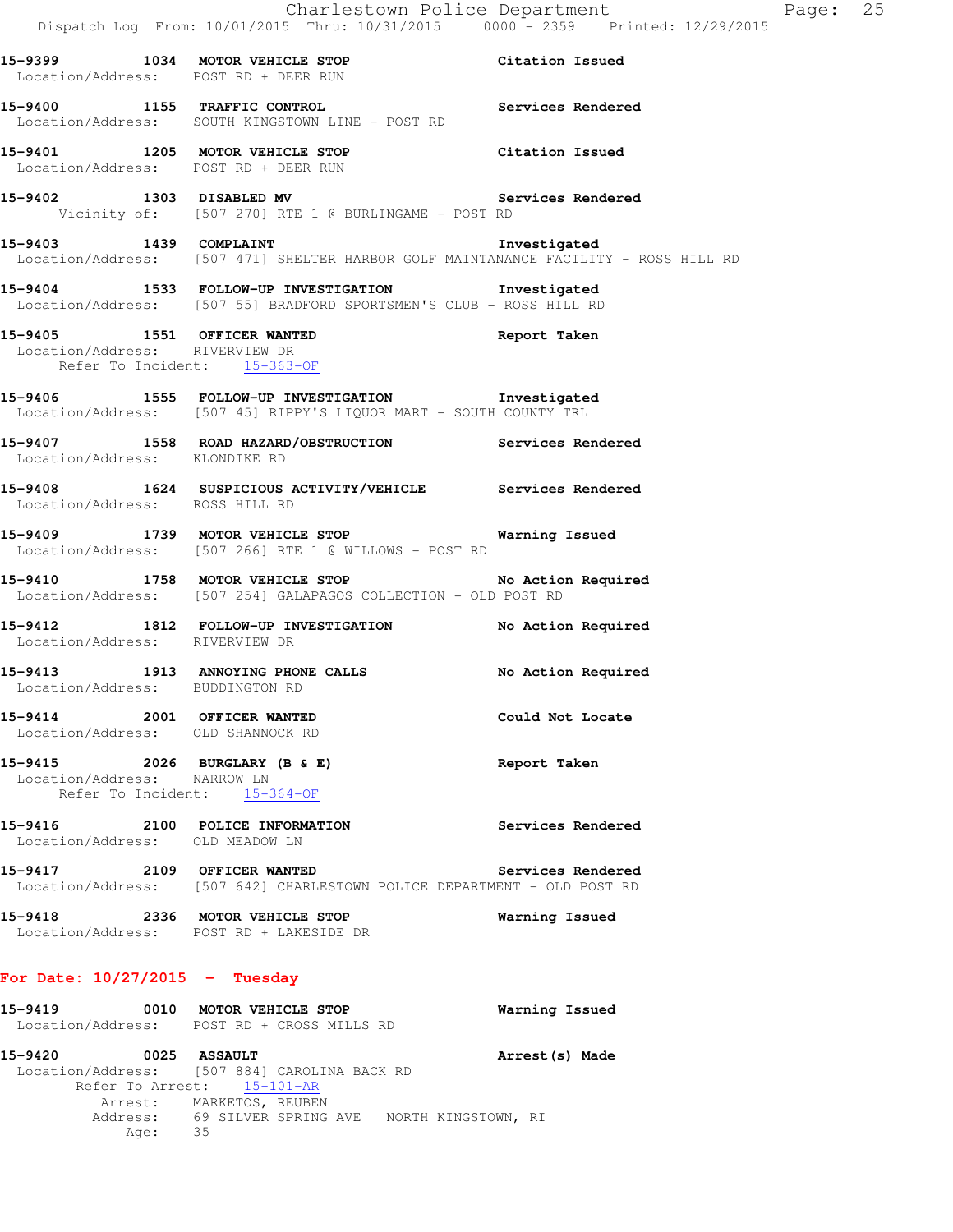|                                                       | Dispatch Log From: 10/01/2015 Thru: 10/31/2015 0000 - 2359 Printed: 12/29/2015                                              | Charlestown Police Department The Rage: 26 |  |
|-------------------------------------------------------|-----------------------------------------------------------------------------------------------------------------------------|--------------------------------------------|--|
|                                                       | Charges: SIMPLE ASSAULT OR BATTERY<br>DISORDERLY CONDUCT                                                                    |                                            |  |
|                                                       | 15-9421 0114 MOTOR VEHICLE STOP Warning Issued<br>Location/Address: [507 261] RTE 1 @ STATE GARAGE - POST RD                |                                            |  |
|                                                       | 15-9422 0122 MOTOR VEHICLE STOP Citation Issued<br>Location/Address: [507 272] RTE 1 @ WILCOX TAVERN - POST RD              |                                            |  |
|                                                       | 15-9423 0224 MOTOR VEHICLE STOP 6 Warning Issued<br>Location/Address: [507 266] RTE 1 @ WILLOWS - POST RD                   |                                            |  |
|                                                       | 15-9428 0257 OFFICER WANTED 15-9428 Investigated<br>Location/Address: [507 642] CHARLESTOWN POLICE DEPARTMENT - OLD POST RD |                                            |  |
|                                                       | 15-9429 0533 MOTOR VEHICLE STOP 6 Warning Issued<br>Location/Address: SOUTH COUNTY TRL + NEW BISCUIT CITY RD                |                                            |  |
|                                                       | 15-9430 0552 MOTOR VEHICLE STOP<br>Location/Address: ALTON CAROLINA RD                                                      | Warning Issued                             |  |
| 15-9436 1050 THREATS<br>Location/Address: PIETILA RD  |                                                                                                                             | Services Rendered                          |  |
| Location/Address: BURDICKVILLE RD                     | 15-9437 1105 POLICE INFORMATION No Action Required                                                                          |                                            |  |
| Location/Address: OLD SHANNOCK RD                     | 15-9439 1148 FOLLOW-UP INVESTIGATION Thvestigated                                                                           |                                            |  |
| Location/Address: ROSS HILL RD                        | 15-9440 1155 ASSIST OTHER POLICE DEPT Could Not Locate                                                                      |                                            |  |
| 15-9442 1249 ESCORT<br>Location/Address: RIVERVIEW DR |                                                                                                                             | Services Rendered                          |  |
|                                                       | 15-9444 1405 TRAFFIC CONTROL<br>Location/Address: POST RD + KING'S FACTORY RD                                               | Services Rendered                          |  |
|                                                       | 15-9445 1551 MOTOR VEHICLE STOP <b>Warning Issued</b><br>Location/Address: CAROLINA BACK RD + ALTON CAROLINA RD             |                                            |  |
| Location/Address: CLARKIN POND RD                     | 15-9448 1625 MOTOR VEHICLE STOP                                                                                             | Warning Issued                             |  |
|                                                       | 15-9450 1700 MOTOR VEHICLE STOP<br>Location/Address: POST RD + MEADOW LN                                                    | Warning Issued                             |  |
|                                                       | 15-9451 1730 MOTOR VEHICLE STOP<br>Location/Address: POST RD + BEND RD                                                      | Warning Issued                             |  |
| Location/Address: SEA BREEZE AVE                      | 15-9453 1740 SUSPICIOUS ACTIVITY/VEHICLE Investigated                                                                       |                                            |  |
|                                                       | 15-9454 1810 MOTOR VEHICLE STOP 6 Warning Issued<br>Location/Address: [507 263] RTE 1 @ TOURIST INFO - POST RD              |                                            |  |
|                                                       | 15-9455 1911 MOTOR VEHICLE STOP<br>Location/Address: KING'S FACTORY RD + QUAIL LN                                           | Warning Issued                             |  |
|                                                       | 15-9456 2116 MOTOR VEHICLE STOP<br>Location/Address: POST RD + TAMANACO DR                                                  | Citation Issued                            |  |
|                                                       | 15-9457 2131 MOTOR VEHICLE STOP<br>Location/Address: [507 300] RTE 1 @ KRYSTAL PENGUIN - POST RD                            | Citation Issued                            |  |
| Location/Address: LAURI DR                            | 15-9458 2218 SUSPICIOUS ACTIVITY/VEHICLE Investigated                                                                       |                                            |  |
|                                                       | 15-9459 2320 MOTOR VEHICLE STOP<br>Location/Address: NARROW LN + OLD POST RD                                                | Citation Issued                            |  |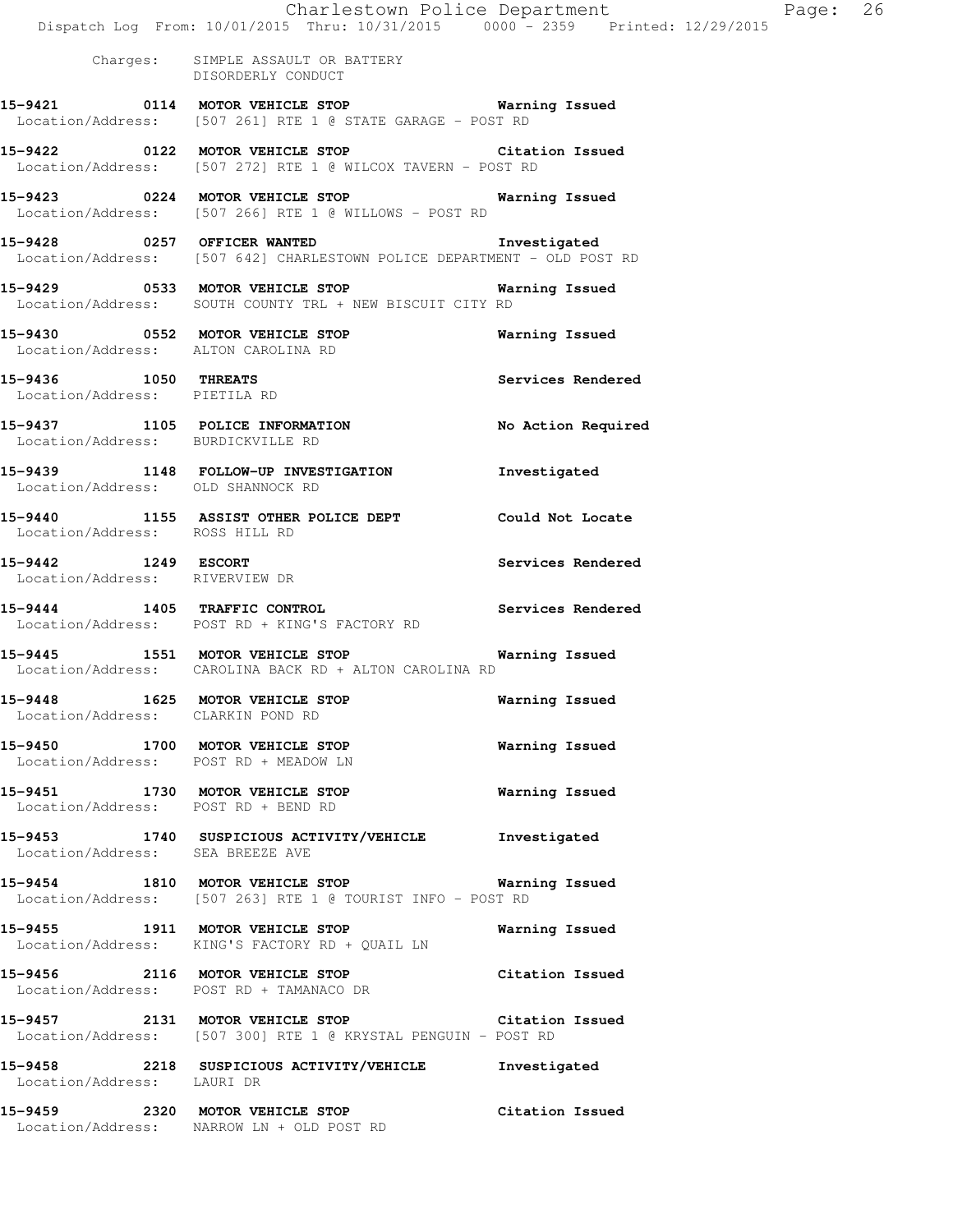**15-9460 2329 MOTOR VEHICLE STOP Warning Issued**  Location/Address: [507 300] RTE 1 @ KRYSTAL PENGUIN - POST RD

**15-9461 2346 MOTOR VEHICLE STOP Citation Issued**  Location/Address: KING'S FACTORY RD

### **For Date: 10/28/2015 - Wednesday**

|                                                                     | 15-9462 0003 MOTOR VEHICLE STOP Warning Issued<br>Location/Address: POST RD + SOUTH COUNTY TRL                              |                          |
|---------------------------------------------------------------------|-----------------------------------------------------------------------------------------------------------------------------|--------------------------|
|                                                                     | 15-9463 0010 MOTOR VEHICLE STOP 6 Warning Issued<br>Location/Address: [507 300] RTE 1 @ KRYSTAL PENGUIN - POST RD           |                          |
|                                                                     | 15-9464 0022 MOTOR VEHICLE STOP 6 Warning Issued<br>Location/Address: [507 261] RTE 1 @ STATE GARAGE - POST RD              |                          |
|                                                                     | 15-9469 0136 MOTOR VEHICLE STOP<br>Location/Address: ALTON CAROLINA RD                                                      | <b>Warning Issued</b>    |
| Location/Address: SKAGERRAK RD                                      | 15-9472 0339 TRANSPORT 2001 2012 Services Rendered                                                                          |                          |
|                                                                     | 15-9477 0831 TRAFFIC CONTROL CONTROL Services Rendered<br>Location/Address: SOUTH KINGSTOWN LINE - POST RD                  |                          |
|                                                                     | Vicinity of: [507 274] RTE 1 @ HENRY'S FRUIT STAND - POST RD                                                                |                          |
|                                                                     | 15-9480 0937 ALARM, FIRE<br>Location/Address: SOUTH ARNOLDA RD                                                              | Investigated             |
|                                                                     | 15-9481 1036 COMPLAINT Thres:<br>Location/Address: [507 72] CUMBERLAND FARMS - OLD POST RD                                  | Investigated             |
| 15-9482 1207 MVA - Minor                                            | Vicinity of: BUCKEYE BROOK RD<br>Refer To Incident<br>Refer To Incident: $15-365-OF$                                        | Report Taken             |
|                                                                     | 15-9483 1303 COMPLAINT<br>Location/Address: OAK RIDGE RD                                                                    | Investigated             |
|                                                                     | 15-9486 1634 MOTOR VEHICLE STOP<br>Location/Address: ALTON CAROLINA RD + HILLTOP DR                                         | <b>Warning Issued</b>    |
| Vicinity of: MOHAWK TRL                                             | 15-9487 1654 MOTOR VEHICLE STOP                                                                                             | No Action Required       |
|                                                                     | 15-9488 1711 MOTOR VEHICLE STOP <b>Warning Issued</b><br>Vicinity of: [507 767] POST RD                                     |                          |
|                                                                     | 15-9489 1721 MOTOR VEHICLE COMPLAINT Could Not Locate<br>Location/Address: [507 258] RTE 1 @ SOUTH KINGSTOWN LINE - POST RD |                          |
| 15-9491                                                             | 1848 ALARM, BURGLAR<br>Location/Address: [507 364] CROTTY AND SONS AUTO BODY - SOUTH COUNTY TRL                             | Building Checked/Secured |
| 15-9492<br>Location/Address: CAROLINA BACK RD<br>Refer To Incident: | 2140 WELL BEING CHECK<br>$15 - 366 - OF$                                                                                    | Report Taken             |
| Location/Address: LAURI DR                                          | 15-9494 2306 PSYCHOLOGICAL EMERGENCY<br>Refer To Incident: 15-368-OF                                                        | Investigated             |

**For Date: 10/29/2015 - Thursday**

**15-9496 0107 MOTOR VEHICLE STOP Warning Issued**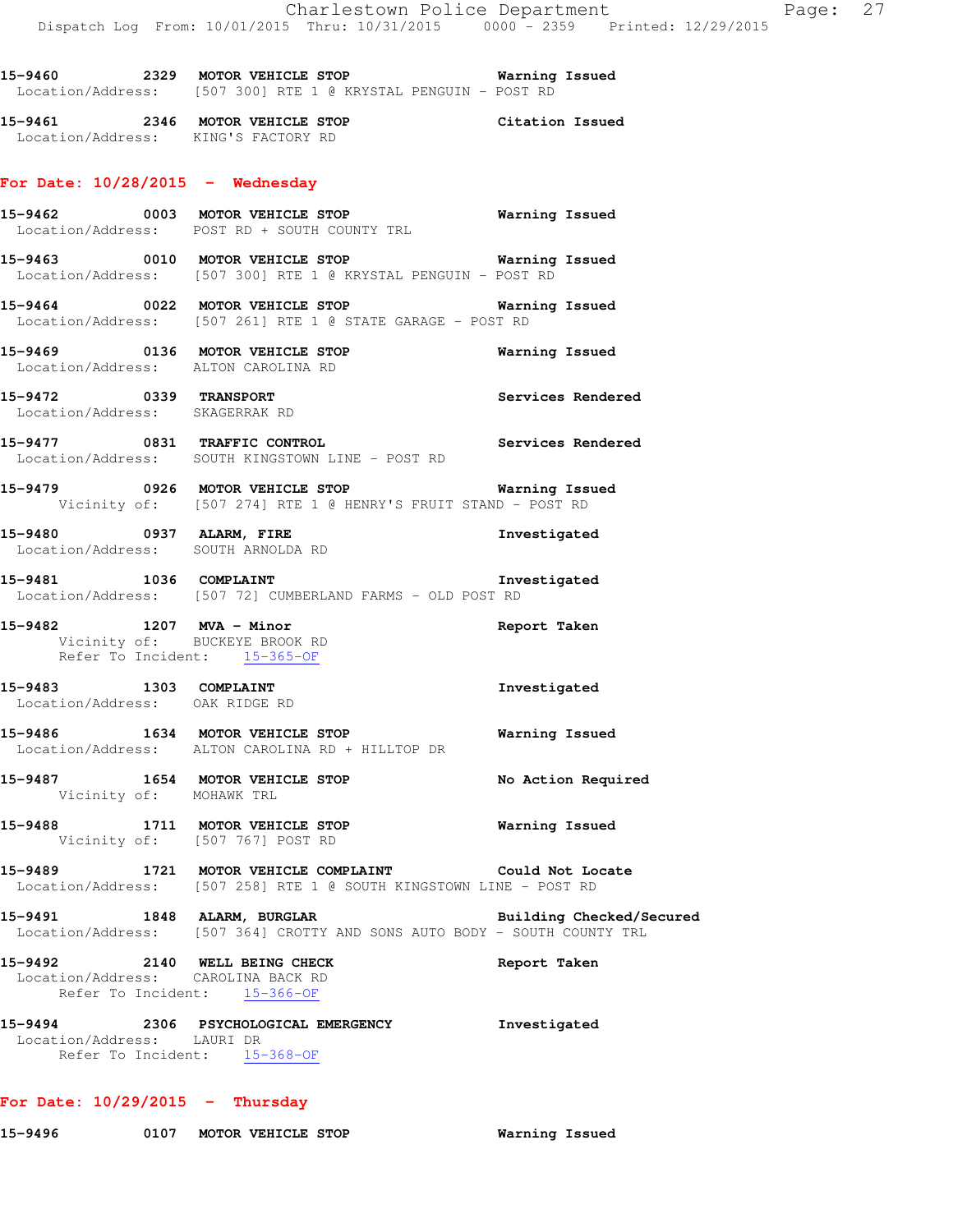|                                  | Dispatch Log From: 10/01/2015 Thru: 10/31/2015 0000 - 2359 Printed: 12/29/2015                                              | Charlestown Police Department Page: 28 |  |
|----------------------------------|-----------------------------------------------------------------------------------------------------------------------------|----------------------------------------|--|
|                                  | Location/Address: TOURIS INFO - POST RD                                                                                     |                                        |  |
|                                  | 15-9501 0147 POLICE INFORMATION<br>Location/Address: POST RD + WARREN RD                                                    | Investigated                           |  |
| Location/Address: OCEAN VIEW AVE | 15-9502 0216 ALARM, BURGLAR                                                                                                 | Building Checked/Secured               |  |
| Location/Address: SURFSIDE AVE   | 15-9503 0301 ALARM, BURGLAR CHARM Palse Alarm                                                                               |                                        |  |
|                                  | 15-9506 0545 MOTOR VEHICLE STOP 6 Warning Issued<br>Location/Address: POST RD + SOUTH COUNTY TRL                            |                                        |  |
|                                  | 15-9507 0602 ROAD HAZARD/OBSTRUCTION Removed Hazard<br>Location/Address: [507 83] MEADOW BROOK INN - CAROLINA BACK RD       |                                        |  |
|                                  | 15-9509 0832 ALARM, BURGLAR<br>Location/Address: [507 840] CHARLESTOWN BEACH RD                                             | Building Checked/Secured               |  |
|                                  | 15-9510 0906 ROAD HAZARD/OBSTRUCTION Services Rendered<br>Location/Address: HILLTOP DR + TALL PINES DR                      |                                        |  |
|                                  | 15-9513 1023 MOTOR VEHICLE COMPLAINT Could Not Locate<br>Location/Address: ALTON CAROLINA RD + CAROLINA BACK RD             |                                        |  |
| Location/Address: POST RD        | 15-9514 1036 TRAFFIC CONTROL No Action Required                                                                             |                                        |  |
| Refer To Incident: 15-369-OF     | 15-9515 1041 LARCENY 10-1 2007 Report Taken<br>Location/Address: [507 410] DUNKIN DONUTS - OLD POST RD                      |                                        |  |
|                                  | 15-9517 1234 DISABLED MV<br>Location/Address: POST RD + ROSS HILL RD                                                        | Investigated                           |  |
|                                  | 15-9521 1551 MOTOR VEHICLE STOP 6 Warning Issued<br>Vicinity of: SOUTH COUNTY TRL + SHANNOCK RD                             |                                        |  |
|                                  | 15-9522 1552 TRAFFIC CONTROL No Action Required<br>Location/Address: [507 260] RTE 1 @ GENERAL STANTON - POST RD            |                                        |  |
|                                  | 15-9523 1607 MOTOR VEHICLE STOP 6 Warning Issued<br>Vicinity of: POST RD + ROSS HILL RD                                     |                                        |  |
|                                  | 15-9525 1626 MOTOR VEHICLE STOP 6 Warning Issued<br>Vicinity of: [507 261] RTE 1 @ STATE GARAGE - POST RD                   |                                        |  |
|                                  | 15-9526 1654 MOTOR VEHICLE STOP<br>Vicinity of: SOUTH COUNTY TRL + SHANNOCK RD                                              | <b>Warning Issued</b>                  |  |
|                                  | 15-9527 1659 MOTOR VEHICLE STOP<br>Location/Address: POST RD + TAMANACO DR                                                  | No Action Required                     |  |
|                                  | 15-9528 1704 MOTOR VEHICLE STOP 6 Warning Issued<br>Vicinity of: POST RD + TAMANACO DR                                      |                                        |  |
|                                  | 15-9530 1712 SUSPICIOUS ACTIVITY/VEHICLE Could Not Locate<br>Location/Address: [507 29] ARROWHEAD DENTAL - SOUTH COUNTY TRL |                                        |  |
|                                  | 15-9531 1715 MOTOR VEHICLE COMPLAINT 1nvestigated<br>Location/Address: BUCKEYE BROOK RD                                     |                                        |  |
|                                  | 15-9534 1739 MOTOR VEHICLE STOP Citation Issued<br>Vicinity of: OLD POST RD + GENWOOD DR                                    |                                        |  |
| 15-9535 1752 TRANSPORT           | Location/Address: BISCUIT CITY RD                                                                                           | Services Rendered                      |  |
|                                  | 15-9536 1810 MOTOR VEHICLE STOP<br>Location/Address: POST RD + TAMANACO DR                                                  | <b>Warning Issued</b>                  |  |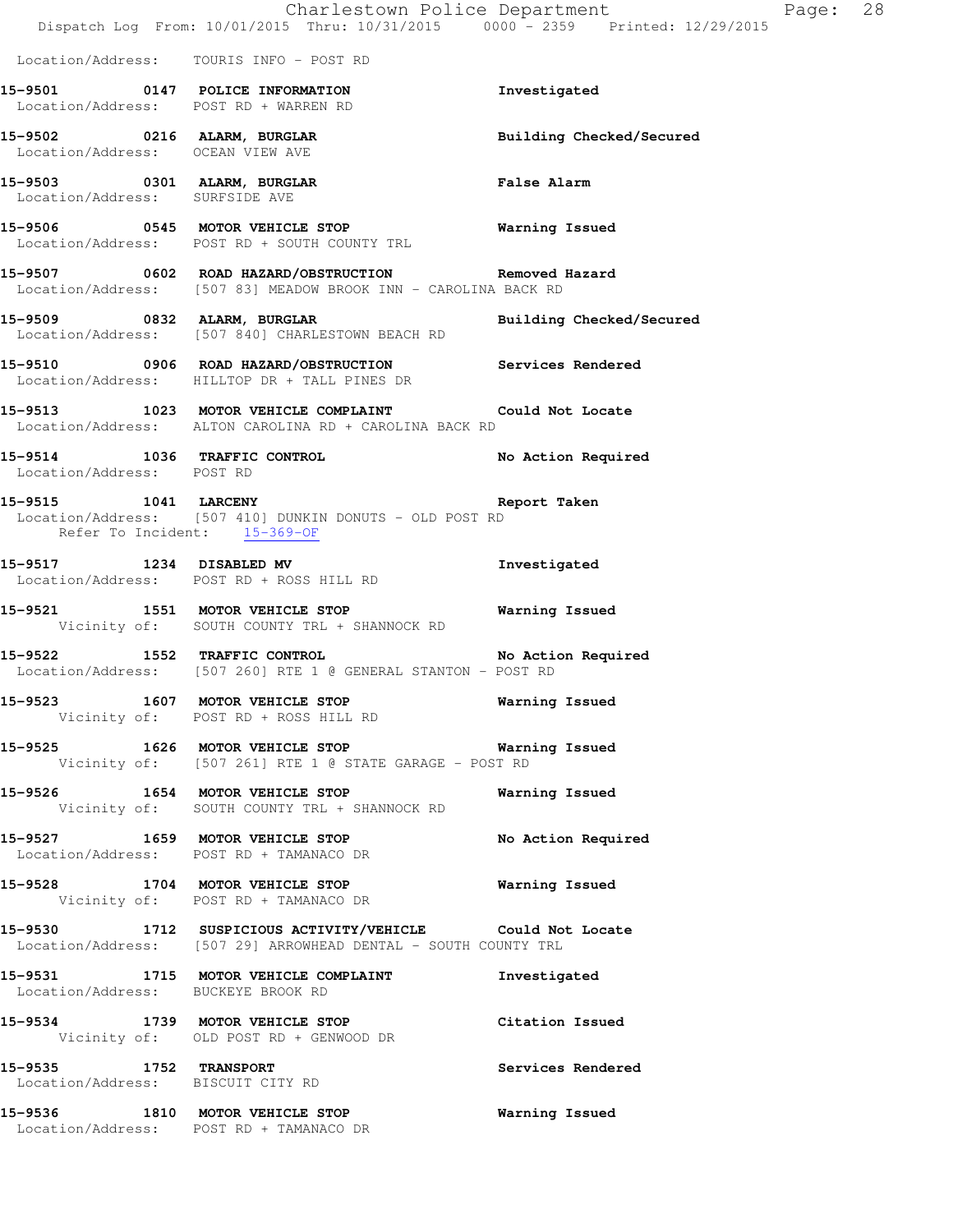| 15-9538<br>1900<br>Location/Address: | Investigated<br>OFFICER WANTED<br>TALL PINES DR                                                           |  |
|--------------------------------------|-----------------------------------------------------------------------------------------------------------|--|
| 15-9539<br>1913                      | TEAM EFFORT - TRAFFIC STOP<br>Warning Issued<br>Location/Address: [507 604] BESTWAY GAS STATION - POST RD |  |
| 1925<br>15-9540<br>Location/Address: | Warning Issued<br>TEAM EFFORT - TRAFFIC STOP<br>[507 283] RTE 2 @ GIFT BARN - SOUTH COUNTY TRL            |  |
| 1941<br>15-9541<br>Location/Address: | Warning Issued<br>TEAM EFFORT - TRAFFIC STOP<br>SOUTH COUNTY TRL + NEW BISCUIT CITY RD                    |  |

**15-9542 1953 TEAM EFFORT - TRAFFIC STOP Citation Issued**  Location/Address: SOUTH COUNTY TRL + NEW BISCUIT CITY RD

**15-9543 2012 TEAM EFFORT - TRAFFIC STOP Citation Issued**  Location/Address: [507 64] RATHSKELLER RESTAURANT - OLD COACH RD

**15-9544 2035 TEAM EFFORT - TRAFFIC STOP Warning Issued**  Location/Address: SOUTH COUNTY TRL + NEW BISCUIT CITY RD

**15-9545 2036 MOTOR VEHICLE STOP Warning Issued**  Location/Address: [507 100] RTE 1 @ FIORES - POST RD

**15-9546 2043 ALARM, CO DETECTOR Investigated**  Location/Address: [507 703] GRAY'S POINT RD

**15-9547 2045 MOTOR VEHICLE STOP Warning Issued**  Location/Address: POST RD + MEADOW LN

**15-9548 2102 TEAM EFFORT - TRAFFIC STOP Warning Issued**  Location/Address: POST RD + SOUTH COUNTY TRL

**15-9550 2152 TEAM EFFORT - TRAFFIC STOP Warning Issued**  Location/Address: POST RD + TAMANACO DR

**15-9551 2208 TEAM EFFORT - TRAFFIC STOP Citation Issued**  Location/Address: [507 263] RTE 1 @ TOURIST INFO - POST RD

**15-9552 2226 MOTOR VEHICLE STOP No Action Required**  Location/Address: KING'S FACTORY RD + INDIAN CEDAR DR

**15-9553 2229 TEAM EFFORT - TRAFFIC STOP Warning Issued**  Location/Address: POST RD + PROSSER TRL

**15-9554 2345 MOTOR VEHICLE STOP Warning Issued**  Location/Address: POST RD + TAMANACO DR

### **For Date: 10/30/2015 - Friday**

| 0005<br>15–9555<br>Location/Address: | MOTOR VEHICLE STOP<br>POST RD + PROSSER TRL                         | Warning Issued    |
|--------------------------------------|---------------------------------------------------------------------|-------------------|
| 15-9558<br>0036<br>Location/Address: | MOTOR VEHICLE COMPLAINT<br>NARROW LN                                | Services Rendered |
| 0649<br>15–9563<br>Location/Address: | COMPLAINT<br>CLARKIN POND RD                                        | Investigated      |
| 0844<br>15–9565<br>Location/Address: | OFFICER WANTED<br>MATUNUCK SCHOOLHOUSE RD                           | Investigated      |
| 0931<br>15-9566<br>Location/Address: | TRAFFIC CONTROL<br>SOUTH COUNTY TRI. + MAPLE LAKE FARM RD           | Citation Issued   |
| $\sim$ $\sim$ $\sim$<br>. <i>.</i> . | $m_{1}$ , $m_{2}$ , $m_{3}$ , $m_{4}$ , $m_{5}$ , $m_{6}$ , $m_{7}$ | .                 |

**15-9567 0936 TRAFFIC CONTROL Warning Issued**  Location/Address: POST RD **15-9569 1038 TRAFFIC CONTROL Citation Issued**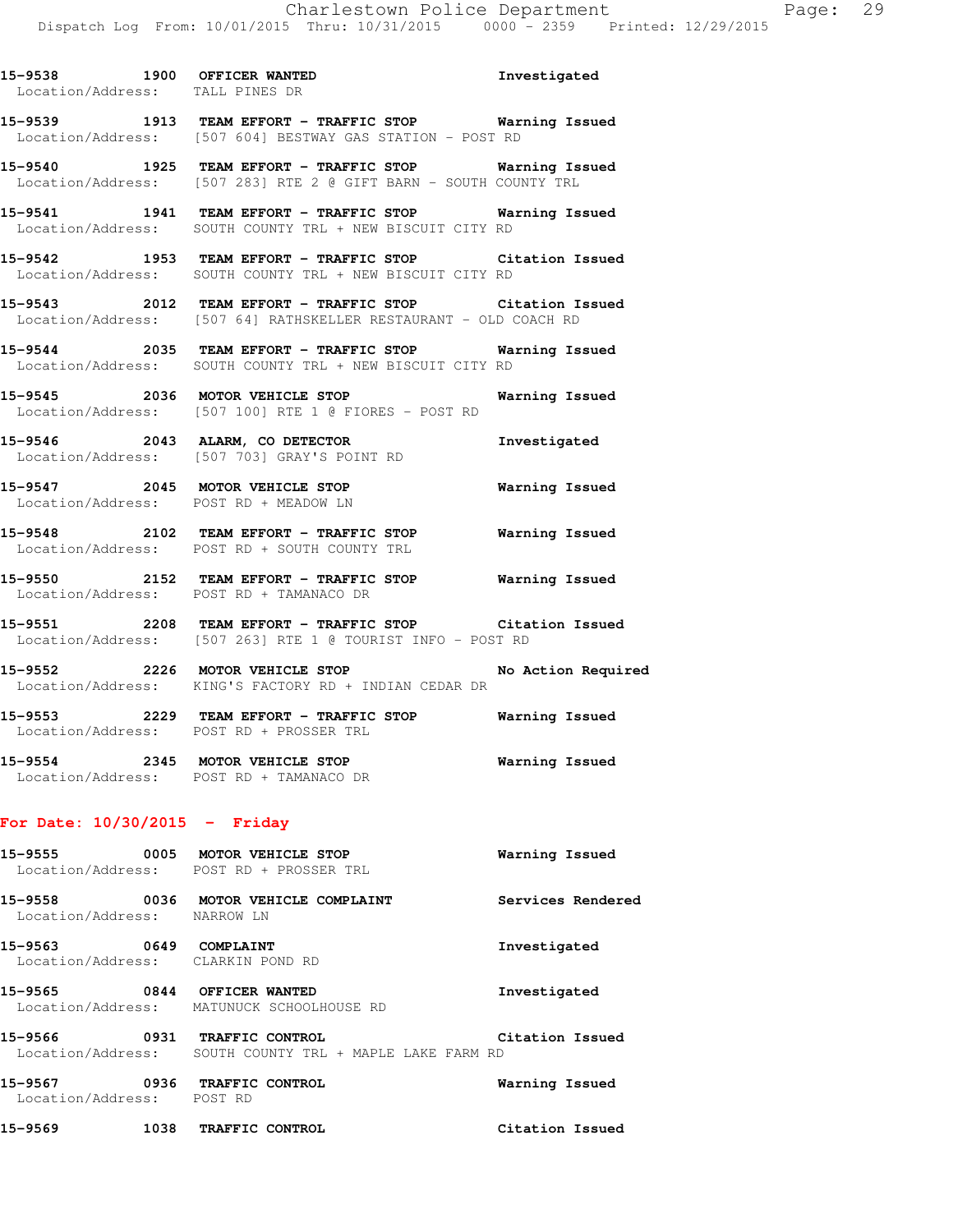Dispatch Log From: 10/01/2015 Thru: 10/31/2015 0000 - 2359 Printed: 12/29/2015 Location/Address: CAROLINA BACK RD + OLD SHANNOCK RD **15-9571 1155 ALARM, BURGLAR False Alarm**  Location/Address: [507 722] WEST BEACH RD **15-9572 1346 MOTOR VEHICLE STOP Citation Issued**  Vicinity of: [507 266] RTE 1 @ WILLOWS - POST RD **15-9573 1357 MOTOR VEHICLE STOP Citation Issued**  Vicinity of: [507 266] RTE 1 @ WILLOWS - POST RD **15-9574 1404 MOTOR VEHICLE STOP Warning Issued**  Vicinity of: POST RD + WEST BEACH RD **15-9575 1512 MOTOR VEHICLE STOP Citation Issued**  Location/Address: SOUTH COUNTY TRL + LAURI DR **15-9576 1517 TRAFFIC CONTROL Citation Issued**  Location/Address: SOUTH COUNTY TRL + MAPLE LAKE FARM RD **15-9578 1546 MOTOR VEHICLE STOP No Action Required**  Location/Address: POST RD + MEADOW LN **15-9579 1553 MOTOR VEHICLE STOP Citation Issued**  Location/Address: POST RD + GENERAL STANTON LN **15-9580 1604 MOTOR VEHICLE STOP Citation Issued**  Vicinity of: POST RD + LAKESIDE DR 15-9582 1619 MOTOR VEHICLE STOP **No Action Required**  Location/Address: [507 45] RIPPY'S LIQUOR MART - SOUTH COUNTY TRL + DOGWOOD DR **15-9584 1653 MOTOR VEHICLE STOP Citation Issued**  Location/Address: POST RD + PROSSER TRL **15-9586 1659 MOTOR VEHICLE STOP No Action Required**  Location/Address: POST RD + BEND RD **15-9588 1737 MOTOR VEHICLE STOP No Action Required**  Vicinity of: POST RD + TAMANACO DR **15-9589 1822 MOTOR VEHICLE STOP Warning Issued**  Location/Address: KING'S FACTORY RD **15-9590 1839 MOTOR VEHICLE STOP Warning Issued**  Location/Address: POST RD + SCHOOLHOUSE POND RD **15-9591 1908 SUSPICIOUS ACTIVITY/VEHICLE Services Rendered**  Location/Address: [507 462] ROCKY'S TREE SERVICE - KLONDIKE RD **15-9592 1924 SUSPICIOUS ACTIVITY/VEHICLE Investigated**  Location/Address: [507 25] BURLINGAME - MANAGEMENT AREA - BUCKEYE BROOK RD **15-9594 2107 ROAD HAZARD/OBSTRUCTION Services Rendered**  Location/Address: POST RD + KING'S FACTORY RD **15-9595 2115 MOTOR VEHICLE STOP Warning Issued**  Location/Address: POST RD + FALCONE LN **15-9598 2202 MOTOR VEHICLE STOP Building Checked/Secured**  Vicinity of: POST RD + KING'S FACTORY RD **15-9600 2341 MOTOR VEHICLE STOP No Action Required**  Location/Address: POST RD + TAMANACO DR **15-9601 2343 ANIMAL COMPLAINT Services Rendered**  Location/Address: POST RD **15-9602 2349 MOTOR VEHICLE STOP Warning Issued**  Location/Address: [507 263] RTE 1 @ TOURIST INFO - POST RD

Charlestown Police Department Page: 30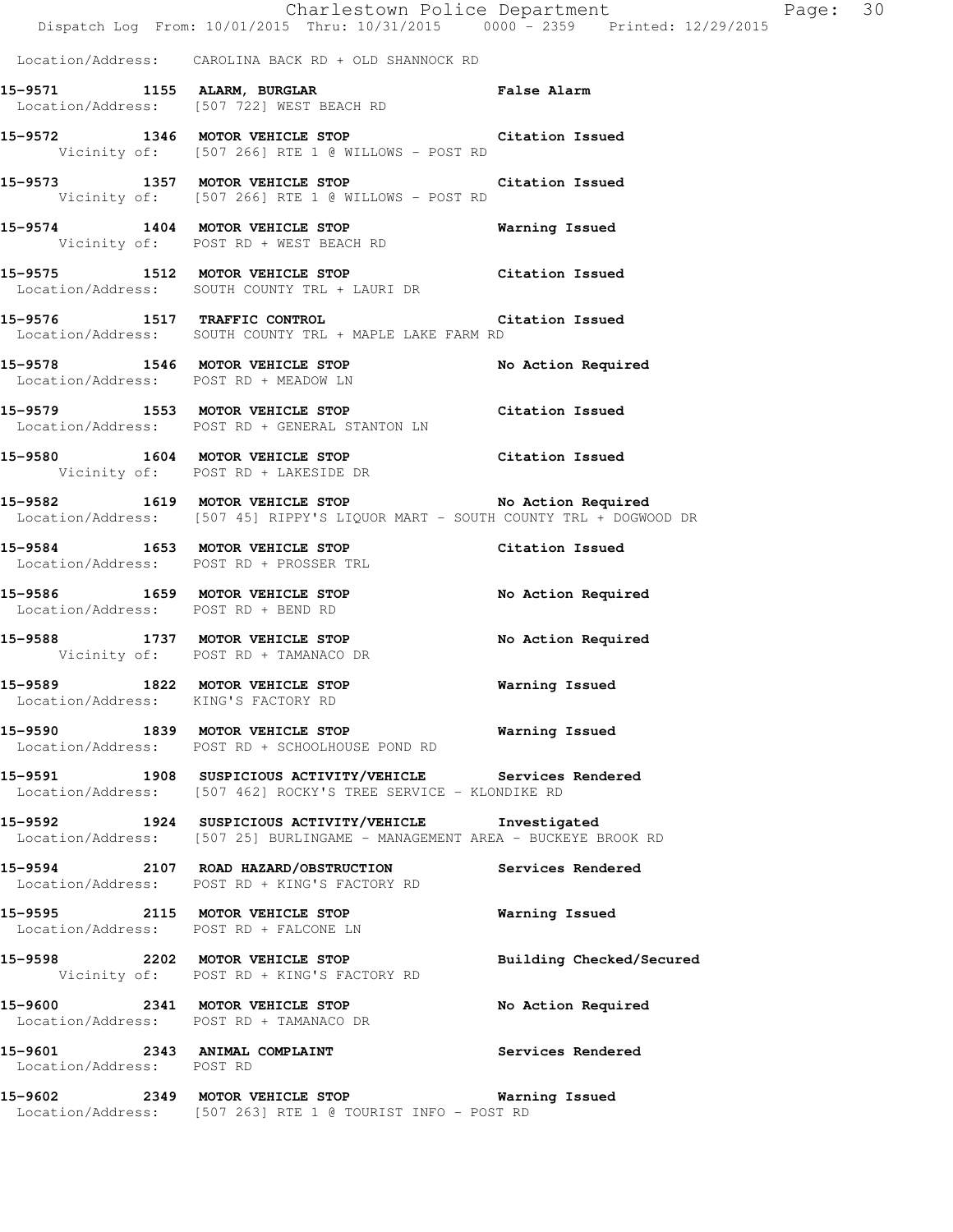**15-9603 2353 OFFICER WANTED Services Rendered**  Location/Address: COLUMBIA HEIGHTS OVAL

# **For Date: 10/31/2015 - Saturday**

| Location/Address: POST RD + BEND RD                          | 15-9606 0209 MOTOR VEHICLE STOP Warning Issued<br>Location/Address: POST RD + BEND RD                                  |                    |
|--------------------------------------------------------------|------------------------------------------------------------------------------------------------------------------------|--------------------|
|                                                              | 15-9608 0308 SUSPICIOUS ACTIVITY/VEHICLE Investigated<br>Location/Address: [507 72] CUMBERLAND FARMS - OLD POST RD     |                    |
| Location/Address: SOUTH LEWIS ST                             | 15-9609 0350 FIELD INTERROGATION REPORT Field Interrogation                                                            |                    |
|                                                              | Location/Address: POST RD + KING'S FACTORY RD                                                                          |                    |
|                                                              | 15-9613 0936 MOTOR VEHICLE STOP <b>120 Marning Issued</b><br>Vicinity of: POST RD + NARROW LN                          |                    |
|                                                              | 15-9614 		 0941 TRAFFIC CONTROL 			 Services Rendered<br>Location/Address: POST RD + KING'S FACTORY RD                 |                    |
| 15-9616 1107 TRANSPORT                                       | Location/Address: [507 261] RTE 1 @ STATE GARAGE - POST RD                                                             | Services Rendered  |
|                                                              | 15-9617 1204 TRAFFIC CONTROL 1988 Services Rendered<br>Location/Address: POST RD + WEST BEACH RD                       |                    |
| Location/Address: POST RD + MEADOW LN                        | 15-9618 1530 MOTOR VEHICLE STOP <b>Warning Issued</b>                                                                  |                    |
|                                                              | 15-9619 1531 MOTOR VEHICLE COMPLAINT 1nvestigated<br>Location/Address: [507 254] GALAPAGOS COLLECTION - OLD POST RD    |                    |
|                                                              | 15-9620 1537 MOTOR VEHICLE COMPLAINT Unfounded<br>Location/Address: [507 276] RTE 2 @ RICHMOND LINE - SOUTH COUNTY TRL |                    |
|                                                              | 15-9621 1541 ASSIST CITIZEN 15-9621<br>Location/Address: POST RD + GENERAL STANTON LN                                  |                    |
|                                                              | 15-9622 1552 ROAD HAZARD/OBSTRUCTION Removed Hazard<br>Location/Address: POST RD + PROSSER TRL                         |                    |
|                                                              | 15-9623 1556 MOTOR VEHICLE STOP 1999 Warning Issued<br>Location/Address: POST RD + SOUTH COUNTY TRL                    |                    |
|                                                              | 15-9624 1608 MOTOR VEHICLE STOP <b>15-9624</b> Warning Issued<br>Location/Address: SOUTH COUNTY TRL + SHANNOCK RD      |                    |
|                                                              | 15-9625 1713 MOTOR VEHICLE STOP<br>Location/Address: SOUTH COUNTY TRL + CLARKIN POND RD                                | No Action Required |
| Location/Address: WEST BEACH RD                              | 15-9626 1719 PARKING VIOLATIONS                                                                                        | Services Rendered  |
|                                                              | . 15-9627 1719 TRAFFIC CONTROL DEREMIS - OLD POST RD .<br>Location/Address: [507 72] CUMBERLAND FARMS - OLD POST RD    | No Action Required |
| 15-9628 1740 ASSIST CITIZEN                                  | Location/Address: [507 415] FRANCIS C CARTER MEMORIAL PRESERVE - CAROLINA BACK RD                                      | Services Rendered  |
| Location/Address: SHUMANKANUC HILL RD                        | 15-9629 1846 SUSPICIOUS ACTIVITY/VEHICLE                                                                               | Investigated       |
| 15-9630 1856 COMPLAINT<br>Location/Address: BUCKEYE BROOK RD |                                                                                                                        | Could Not Locate   |
|                                                              | 15-9632 1937 MOTOR VEHICLE COMPLAINT<br>Location/Address: [507 286] RTE 112 @ RICHMOND LINE - CAROLINA BACK RD         | Unfounded          |